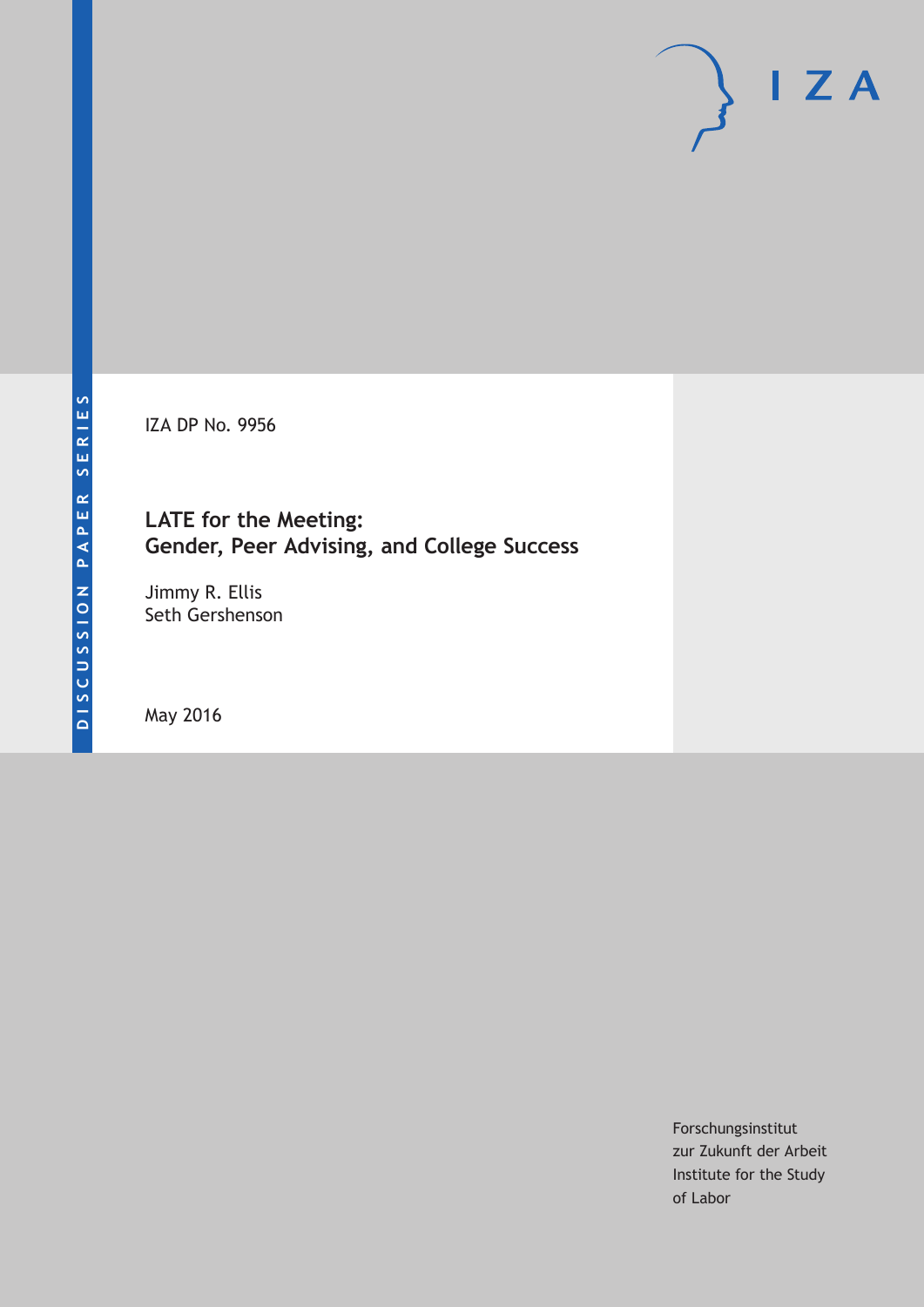# **LATE for the Meeting: Gender, Peer Advising, and College Success**

# **Jimmy R. Ellis**

*American University* 

# **Seth Gershenson**

*American University and IZA* 

# Discussion Paper No. 9956 May 2016

IZA

P.O. Box 7240 53072 Bonn **Germany** 

Phone: +49-228-3894-0 Fax: +49-228-3894-180 E-mail: iza@iza.org

Any opinions expressed here are those of the author(s) and not those of IZA. Research published in this series may include views on policy, but the institute itself takes no institutional policy positions. The IZA research network is committed to the IZA Guiding Principles of Research Integrity.

The Institute for the Study of Labor (IZA) in Bonn is a local and virtual international research center and a place of communication between science, politics and business. IZA is an independent nonprofit organization supported by Deutsche Post Foundation. The center is associated with the University of Bonn and offers a stimulating research environment through its international network, workshops and conferences, data service, project support, research visits and doctoral program. IZA engages in (i) original and internationally competitive research in all fields of labor economics, (ii) development of policy concepts, and (iii) dissemination of research results and concepts to the interested public.

IZA Discussion Papers often represent preliminary work and are circulated to encourage discussion. Citation of such a paper should account for its provisional character. A revised version may be available directly from the author.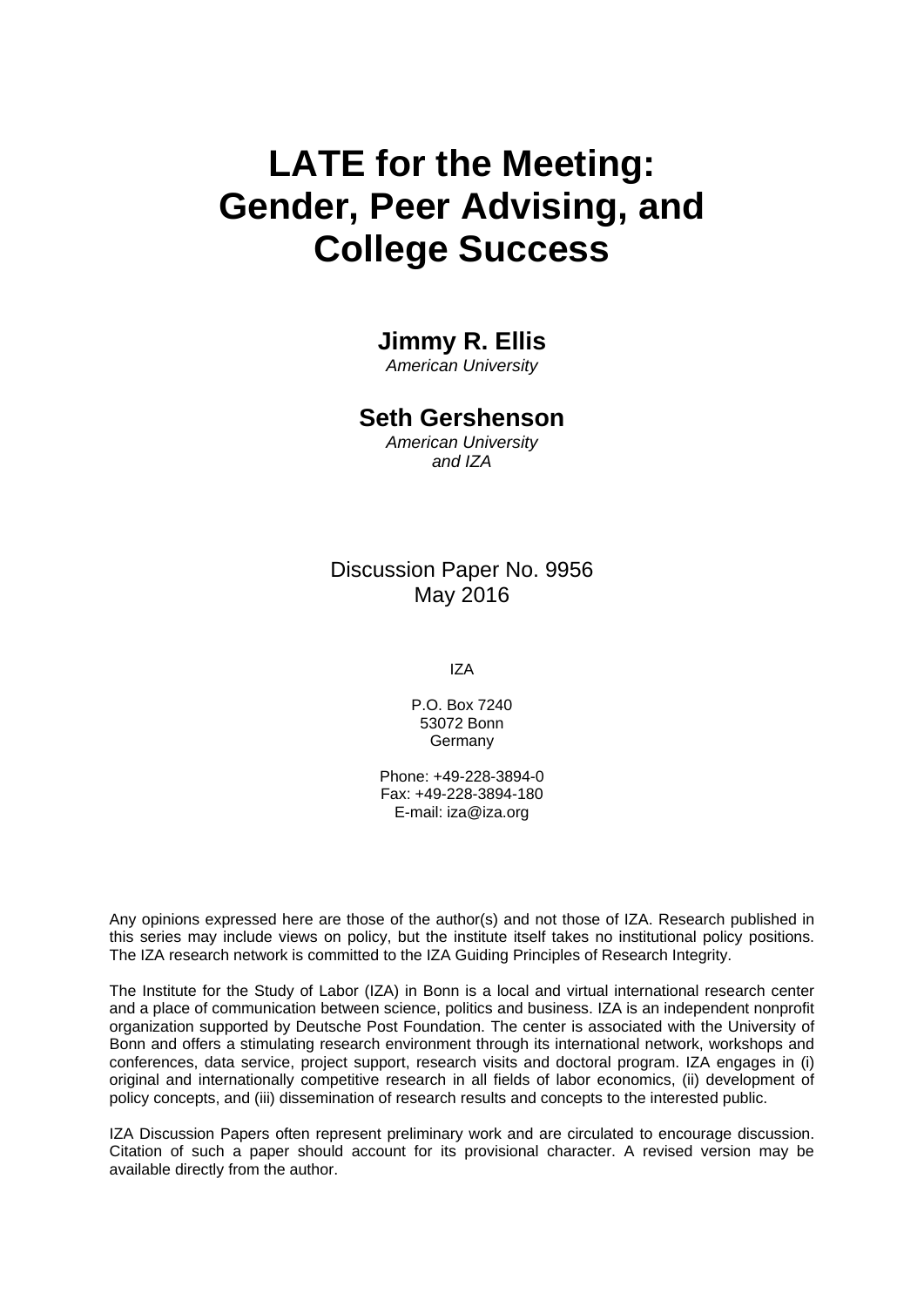IZA Discussion Paper No. 9956 May 2016

# **ABSTRACT**

# **LATE for the Meeting: Gender, Peer Advising, and College Success\***

Many male and first-generation college goers struggle in their first year of postsecondary education. Mentoring programs have been touted as a potential solution to help such students acclimate to college life, yet causal evidence on the impact of such programs, and the factors that influence participation in them, is scant. This study leverages a natural experiment in which peer advisors (PA) were quasi-randomly assigned to first-year university students to show that: (i) male students were significantly more likely to voluntarily meet their assigned PA when the PA was also male and (ii) these compliers were significantly more likely to persist into the second year of postsecondary schooling. We find no effect of being assigned to a same-sex PA on female students' use of the PA program, nor do we find any evidence that the PA program affected subsequent academic performance (GPAs).

JEL Classification: I21, I23, I28

Keywords: higher education, peer advising, mentoring, gender gap, retention, demographic mismatch

Corresponding author:

 $\overline{\phantom{a}}$ 

Seth Gershenson School of Public Affairs American University 4400 Massachusetts Avenue, NW Washington DC, 20016-8070 USA E-mail: gershens@american.edu

<sup>\*</sup> Gershenson is thankful for financial support from the W.E. Upjohn Institute's Early Career Research Grant program. Opinions reflect those of the authors and not necessarily those of the granting agency. The authors thank Quentin Brummet, Dave Marcotte, Nicholas Papageorge, Jonathan Smith, and seminar participants at the University of Maryland-Baltimore County and George Washington University for providing helpful comments. Any remaining errors are our own.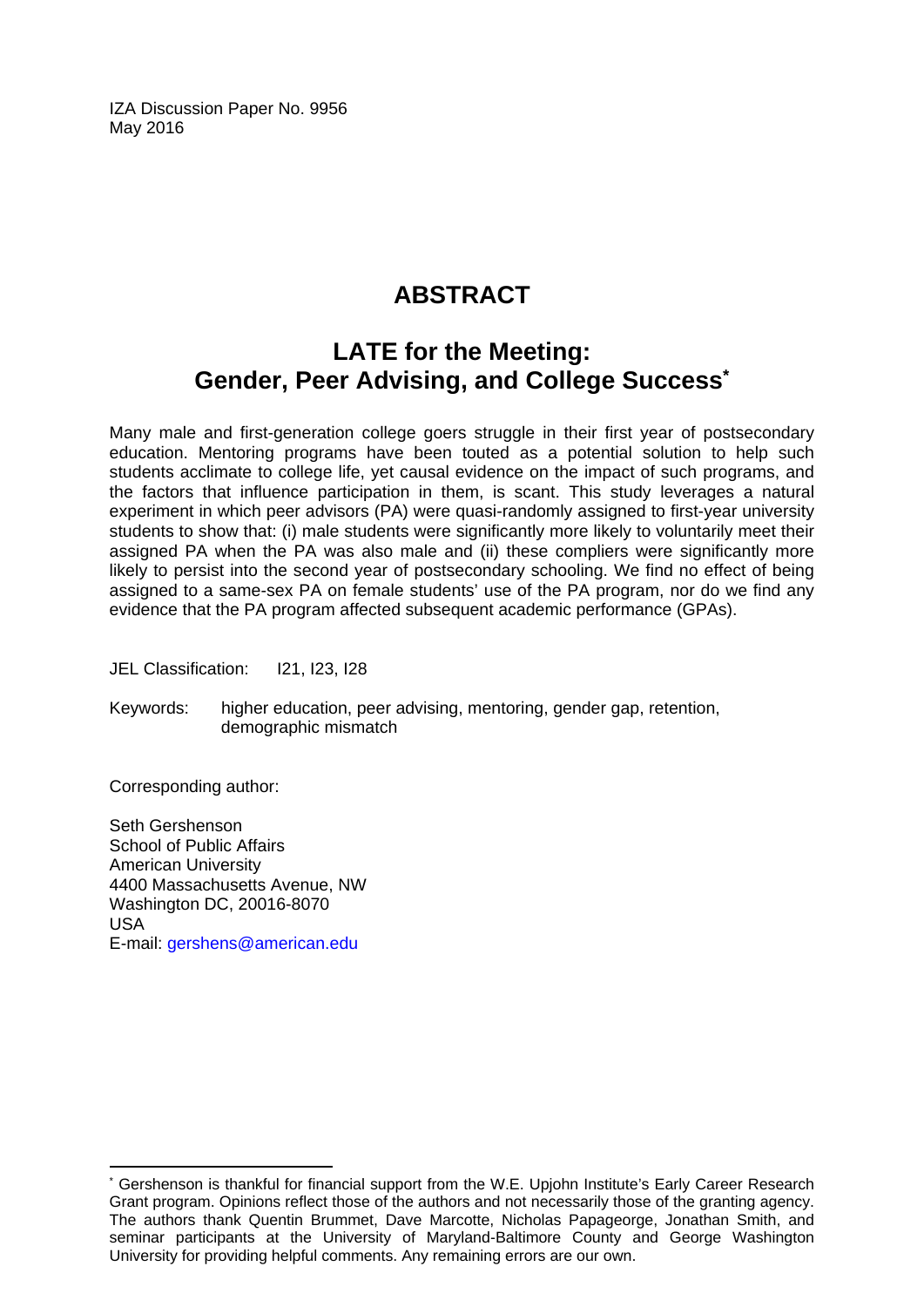#### **1. Introduction**

Females now attend and complete college at significantly higher rates than males, and a similar gap exists between students from high- and low-income backgrounds (Bailey and Dynarski 2011; Bound and Turner 2011). These gaps concern policy makers who desire equal educational, social, and economic opportunities for all students (e.g., Rodríguez-Planas 2012 b), as mounting evidence suggests that education, particularly postsecondary education, improves a host of long-run socioeconomic outcomes including earnings (Blundell et al. 2005; Card 1999), civic engagement (Dee 2004 a; Milligan et al. 2004), health (Grossman 2006), and crime (Lochner and Moretti 2004; Machin et al. 2011). Moreover, there are social benefits (i.e., positive externalities) of a more educated population (Moretti 2004 a, b).

It is important, then, to identify the cost-effective interventions available to policymakers and college and university administrators that might close socio-demographic gaps in postsecondary educational success, particularly once students have matriculated, since male and first-generation college students often struggle in their first year of postsecondary education. Indeed, conditional on matriculation, there are similar socio-demographic gaps in college completion (Bound and Turner 2011). Advising and mentoring programs constitute one class of potentially beneficial interventions, as such programs provide information, guidance, and general support to students who lack these resources in their familial and social networks (Angrist et al. 2009; Avery and Kane 2004; Bettinger et al. 2013; Deming and Dynarski 2009; Dynarski 2016; Rodríguez-Planas 2012b). Indeed, mentoring and advising programs offered to high school seniors have been shown to increase high school graduation and college matriculation rates among socioeconomically-disadvantaged populations (e.g., Castleman and Page 2015; Castleman et al. 2014; Stephan and Rosenbaum 2013), and colleges and universities now offer a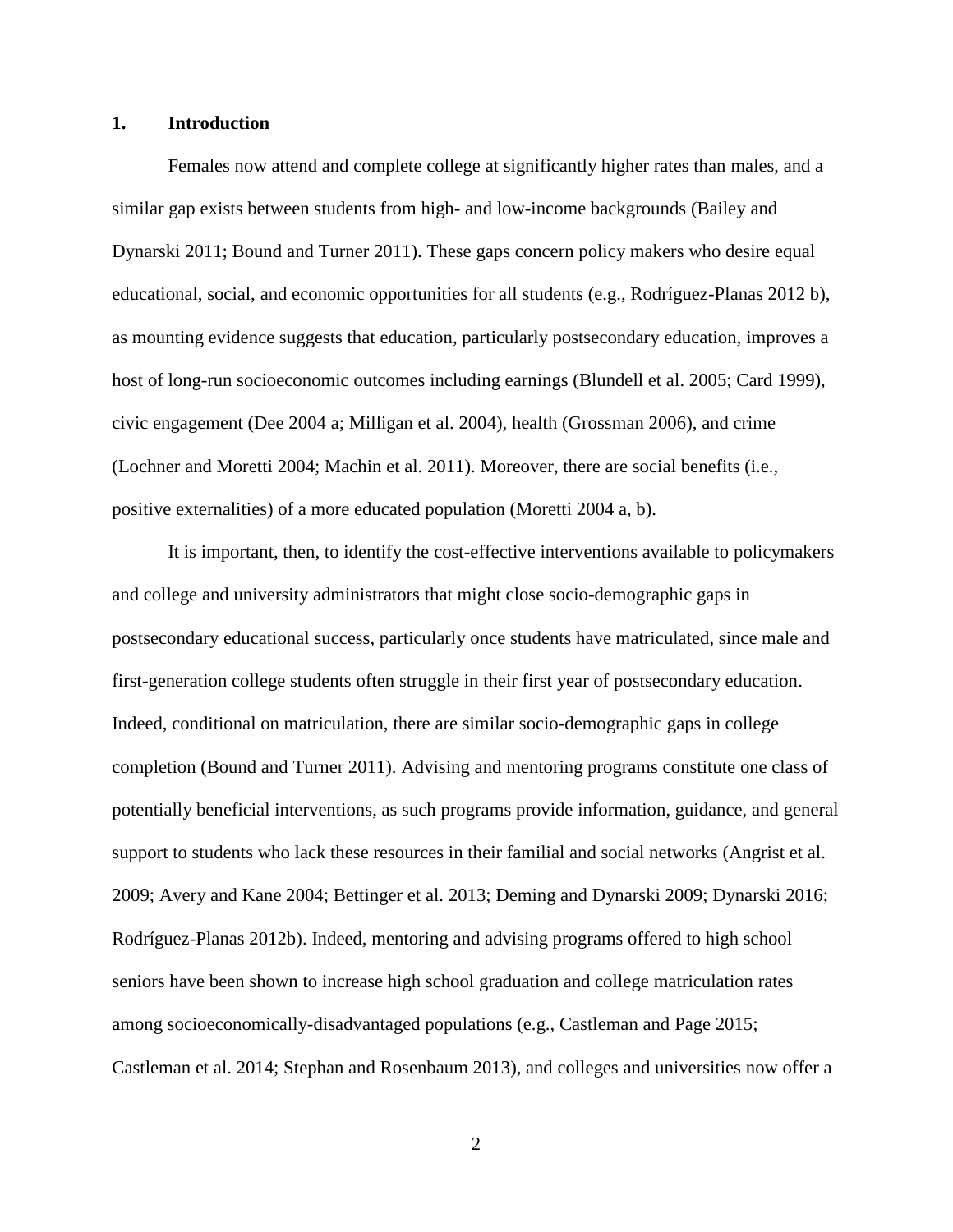wide array of voluntary and non-voluntary advising and support services (Carlstrom and Miller, 2013).

However, there is relatively little causal evidence on the efficacy of postsecondary voluntary advising and mentoring interventions and most observational studies are plagued by endogenous takeup of support services (Bettinger et al. 2013).<sup>1</sup> Moreover, the handful of credibly designed studies that randomize access to support services yield mixed evidence (Rodríguez-Planas 2012b). One plausible explanation for these mixed results is low takeup rates of voluntary advising, mentoring, and support services (Angrist et al. 2014). Interventions that proactively engage students tend to have larger impacts on students' academic success than those that do not, which supports this hypothesis: for example, Bettinger and Baker (2014) investigate InsideTrack, a program in which coaches repeatedly reach out to nontraditional college students via phone, email, text, and social media, and find that the program significantly increased retention and degree completion.

An open question of first-order importance to both the design and evaluation of such programs, then, is what malleable, cost-effective policy levers that affect students' takeup and engagement of on-campus advising, mentoring, and support programs are available to postsecondary institutions? Currently, remarkably little is known about the causal determinants of student takeup of such programs. We contribute to this gap in knowledge by providing novel evidence on how assignment to a same-sex peer advisor affects students' engagement with a voluntary peer-advising program at a selective, midsized, private, non-for-profit university. <sup>2</sup> We do so by exploiting the quasi-random assignment of peer advisors to first-year, first-semester

<sup>&</sup>lt;sup>1</sup> The directions of selection and the resulting bias are ambiguous, as there is likely both positive and negative selection into advising.

 $2$  This analysis is motivated by, and also contributes to, an extensive literature that documents the impact of studentinstructor demographic match on student success in both the K-12 (Dee 2004 b, 2007) and post-secondary contexts (e.g., Carrell et al. 2011; Fairlie et al. 2014; Hoffman and Oreopoulos, 2009).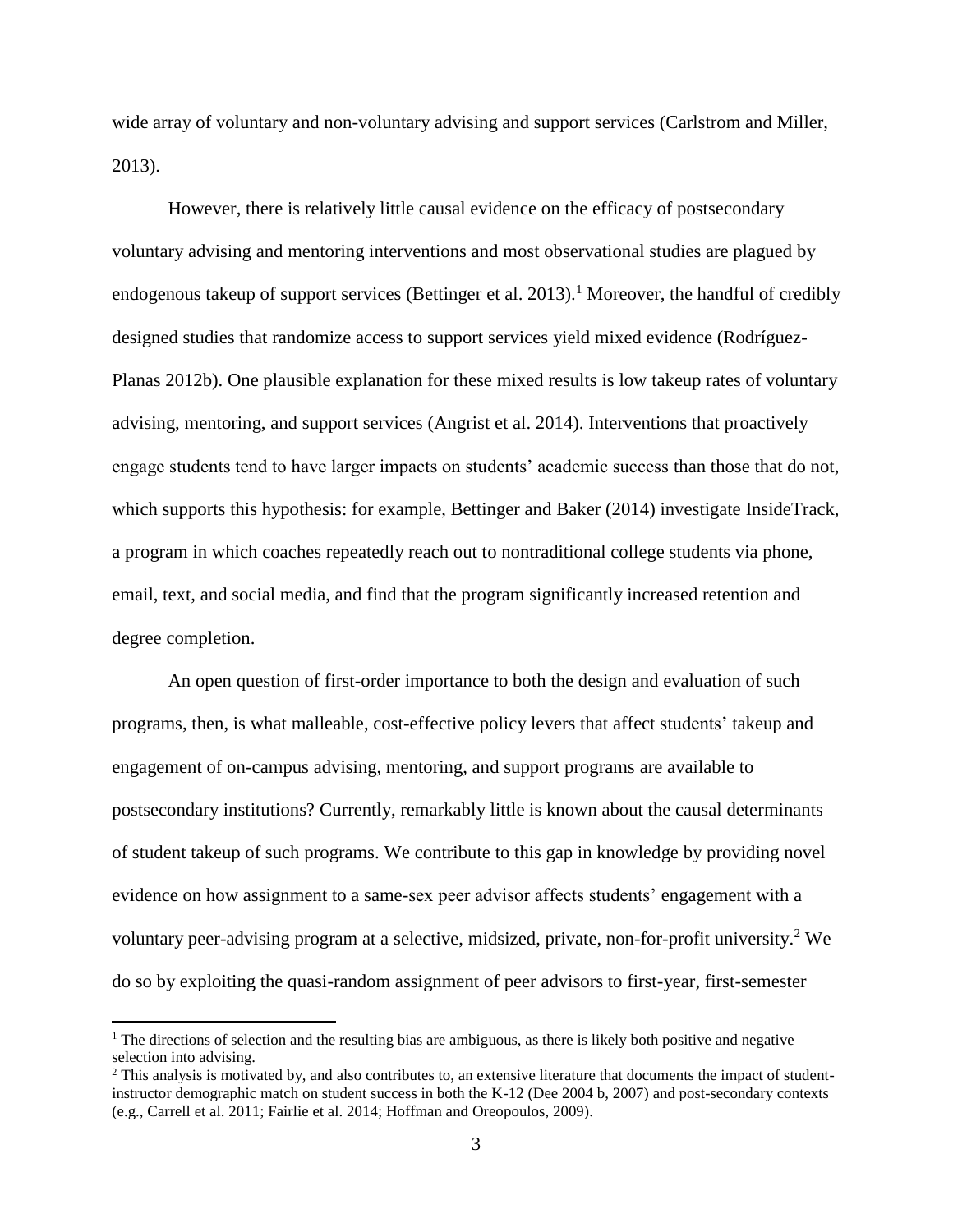university students and find that male students assigned male peer advisors are significantly more likely to engage their peer advisor.

A related policy-relevant question is whether students induced to engage their assigned peer advisor benefit from the encounter. We address this question using an instrumental variables strategy to provide causal estimates of the local average treatment effect (LATE) of meeting the peer advisor on students' grade point averages (GPAs) and retention rates. <sup>3</sup> Specifically, our identification strategy exploits quasi-random assignments of peer advisors to students, which creates exogenous variation in assignment to same-sex advisors, that instrument for students' participation in the peer advising program. Intuitively, analyses of the impact of peer advisors' sex on students' takeup of the peer advising program described above constitute valid first-stage regressions for instrumental variables analyses of the relationship between meeting the assigned peer advisor and student outcomes. Therefore, credible estimates of the LATE of a voluntary peer-advising program are a second contribution of the current study.

We address these research questions using rich administrative data from three cohorts of first-year undergraduate students at American University. We find evidence of a strong firststage relationship between being assigned a same-sex peer advisor and students' participation in the peer advising program that is primarily driven by the behavior of male students. Similarly, we find evidence of a causal reduced-form relationship between being assigned a same-sex peer advisor and students' second-year retention rates, but no such impact on GPAs in the following spring semester. The reduced form findings are strongly suggestive of a positive, causal impact of the peer advising program on compliers' persistence at the university, as there is no channel through which the sex of the randomly assigned peer advisor should affect outcomes other than

<sup>&</sup>lt;sup>3</sup> We will eventually estimate the impact on degree completion, too, once the analytic sample's cohorts reach fourand six-year milestones.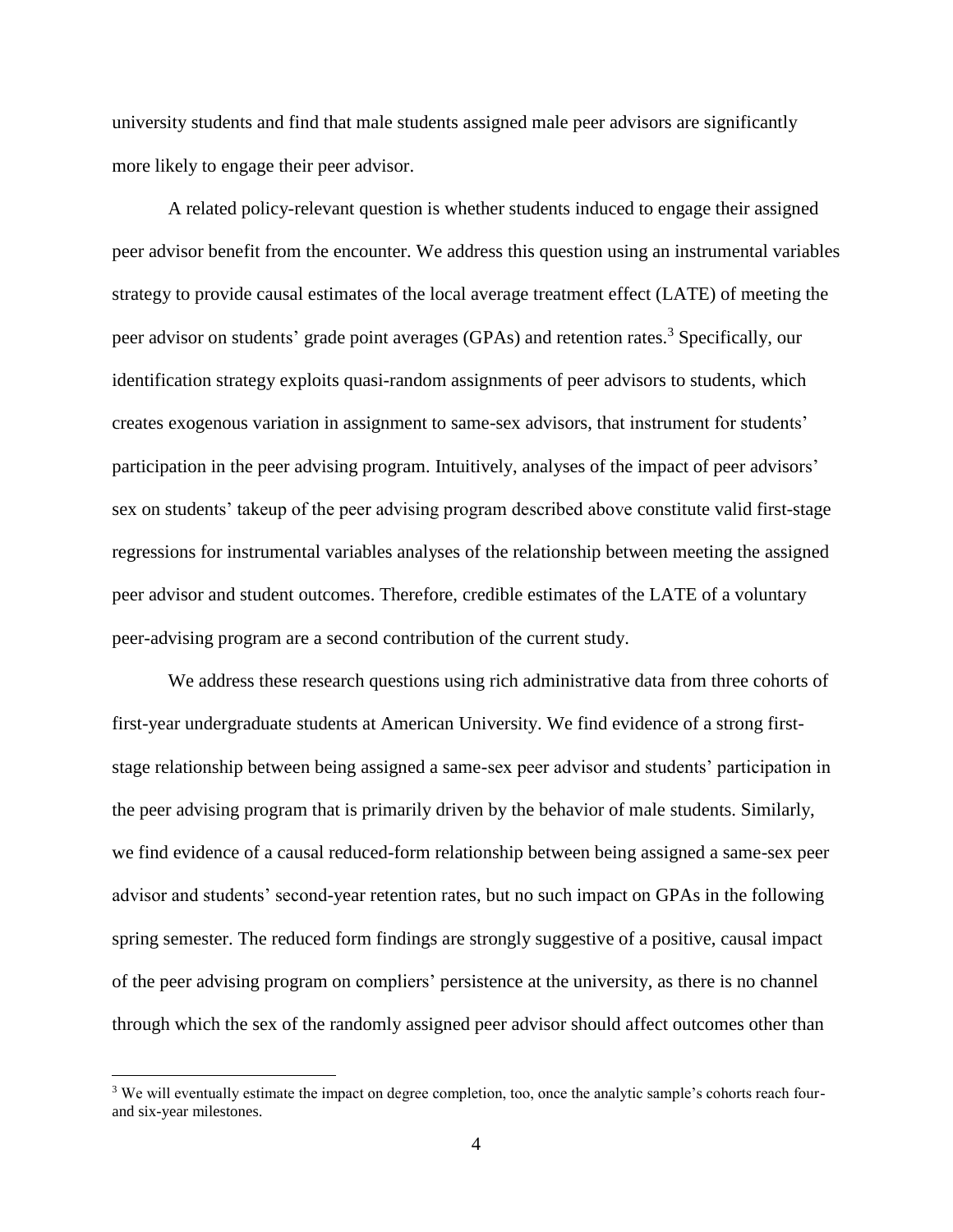via engagement with the peer advising program. Indeed, this is confirmed by 2SLS and bivariate probit estimates that show meeting with assigned peer advisors significantly increased compliers' likelihood of being retained. Qualitative evidence from exit surveys of program participants comport with the quantitative results and provide additional insights into students' reasons for engaging the peer advisor and the channels through which peer advising increased student persistence.

The paper proceeds as follows: Section 2 briefly reviews the relevant theoretical and empirical literatures on the efficacy of advising and mentoring programs and the role that student-instructor demographic mismatch plays in the education production function. Sections 3 and 4 describe the institutional details and data, respectively. Section 5 describes the identification strategy. Section 6 presents the first stage and reduced form estimates of the impact of being assigned a same-sex peer advisor on students' participation in the peer advising program, spring quarter GPA, and retention. Section 7 presents instrumental variables estimates of the impact of meeting with a peer advisor on educational outcomes. Section 8 discusses the main results and their policy implications.

#### **2. Theoretical Background and Literature Review**

Peer advising might be a particularly important form of mentoring intervention for addressing sociodemographic gaps in postsecondary success for several reasons. First, peer advisors are cheaper than professional full time advisors, so they might be particularly cost effective (Karcher et al. 2006; Sanchez et al. 2006; Self 2008). Second, peer advising might serve as a gateway that increases students' engagement with the full array of advising and support services on campus, and with the postsecondary institution more generally (Colvin and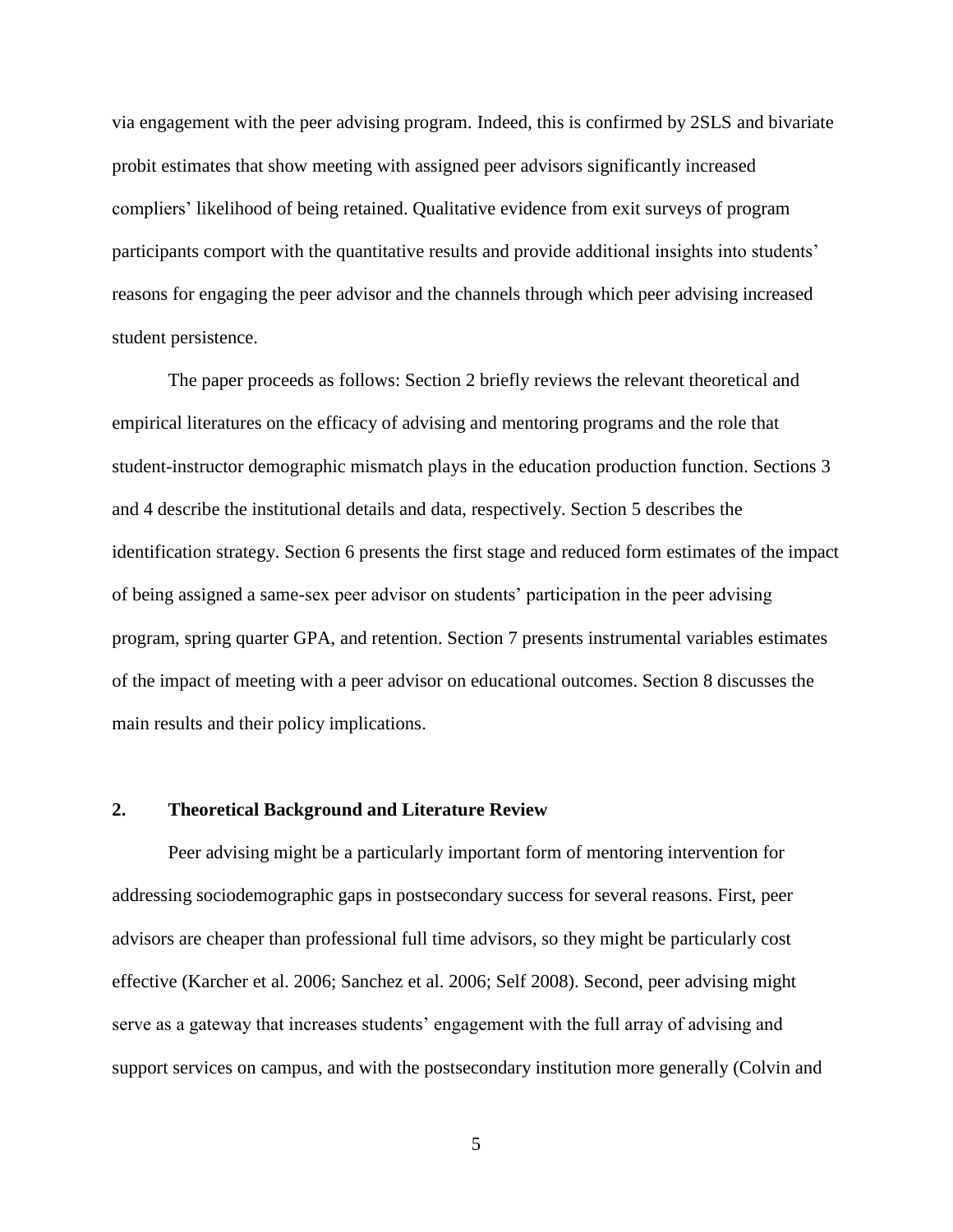Ashman 2010; Habley et al. 2012). Finally, peer advisors might be especially well positioned to improve the academic performance and engagement of male students and students from socioeconomically disadvantaged backgrounds, who often struggle in their first year of postsecondary schooling, since they provide an informal, low-stakes environment for students to openly address their concerns, study habits, and expectations (Shook and Keup 2012). Arguments about the likely importance of peer effects in postsecondary settings make similar points about how high-quality peers might act as role models and affect college students' study habits and time use (Stinebrickner and Stinebrickner 2006).

The current investigation of the determinants and impacts of participation in a voluntary peer-advising program contributes to two distinct literatures. First, first-stage analyses of how the sex match between students and assigned peer advisors contributes to the literature on the relationship between student-instructor demographic mismatch and student outcomes. Seminal studies by Dee (2004 b, 2005, 2007) use a variety of data sources and identification strategies to show that on average, when primary and secondary school students are assigned to teachers of different races and genders, students perform worse on standardized exams and teachers have lower perceptions of student performance and behavior. Clotfelter et al. (2007) and Egalite et al. (2015) find similar effects of having a different-race public school teacher on students' standardized test scores using administrative data from North Carolina and Florida, respectively, and Ouazad (2014) finds similar effects on teachers' perceptions of ability in a nationallyrepresentative survey of U.S. kindergarteners.

Similar effects of student-instructor demographic mismatch have been documented in the context of postsecondary education. For example, Hoffman and Oreopoulis (2009) find positive effects of having a same-sex professor on a variety of academic outcomes among undergraduates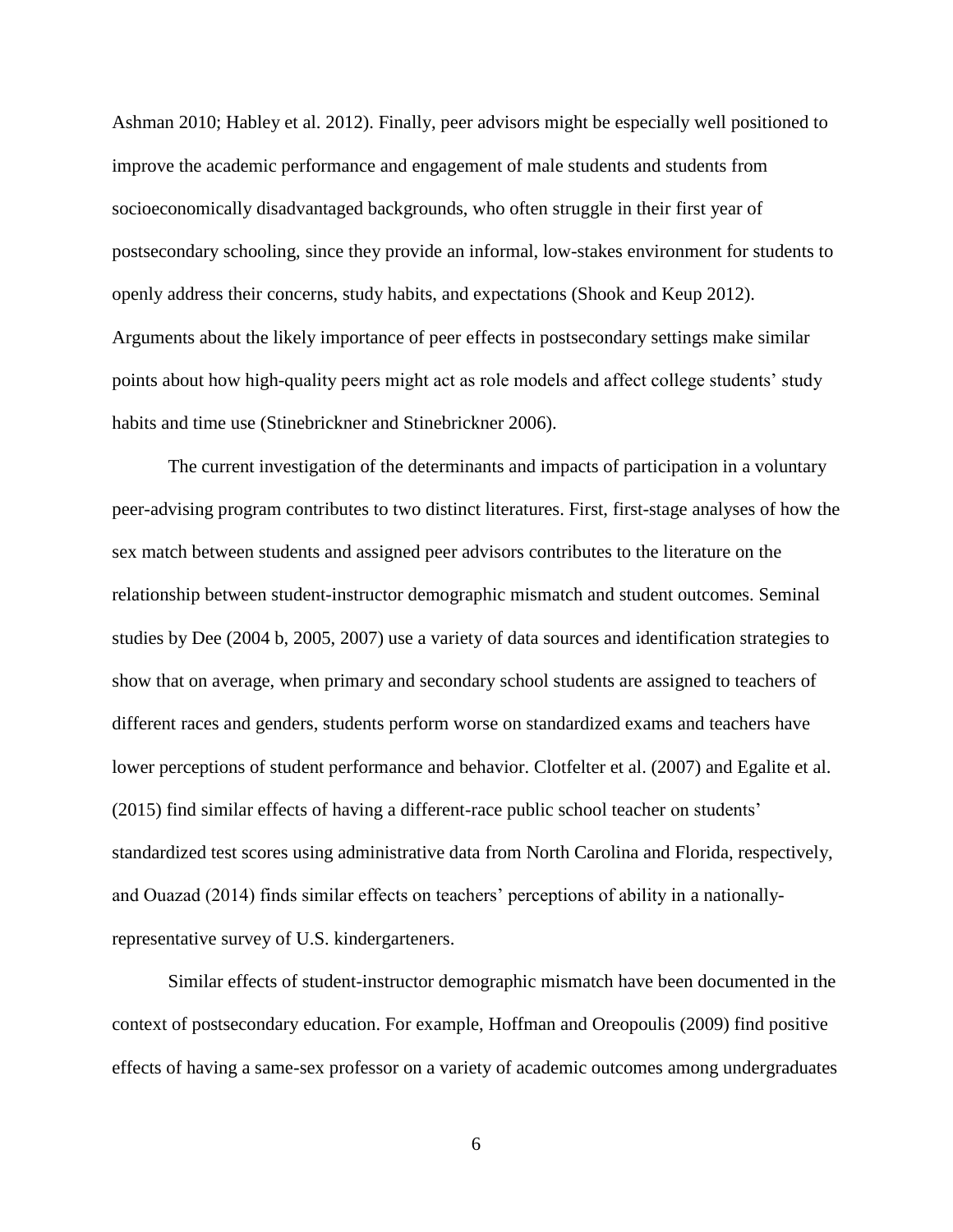at the University of Toronto and Carrell et al. (2011) find that this is particularly true for undergraduate female science and math students. Fairlie et al. (2014) find similar effects of being assigned a same-race instructor on several measures of minority students' academic success, including course grades, future course selection, and degree completion, at a community college in Northern California.

There is also growing evidence that student-instructor demographic match improves students' engagement with school: Holt and Gershenson (2015) find significant effects of having a white primary school classroom teacher on black students' likelihood of being chronically absent or suspended from school and Lusher et al. (2015) find similar effects of having a racially mismatched teaching assistant (recitation leader) on college students' attendance at optional discussion sections and office hours. The latter result is particularly germane to the current study because teaching assistants are similar to peer advisors in that they are relatively close in age and have had similar experiences to undergraduate students, and because engaging the peer advising program is optional, as is attending office hours. For these reasons, we hypothesize that students will be more likely to engage same-sex peer advisors.<sup>4</sup> In testing this hypothesis, we contribute to the literature on the impacts of student-instructor demographic mismatch by providing evidence that increased engagement is likely one channel through which student-instructor demographic mismatch affects academic achievement. Moreover, to the extent that there are benefits of peer advising, the finding that takeup is higher when students are matched to a samesex peer advisor has implications for the optimal design and implementation of voluntary peeradvising programs and more generally for similar support services.

Second, by providing causal estimates of the impact of engagement with a peer advisor, the current study furthers our understanding of the efficacy of such programs and more generally

<sup>&</sup>lt;sup>4</sup> There is insufficient variation in peer advisors' race to study the effects of racial mismatch on engagement.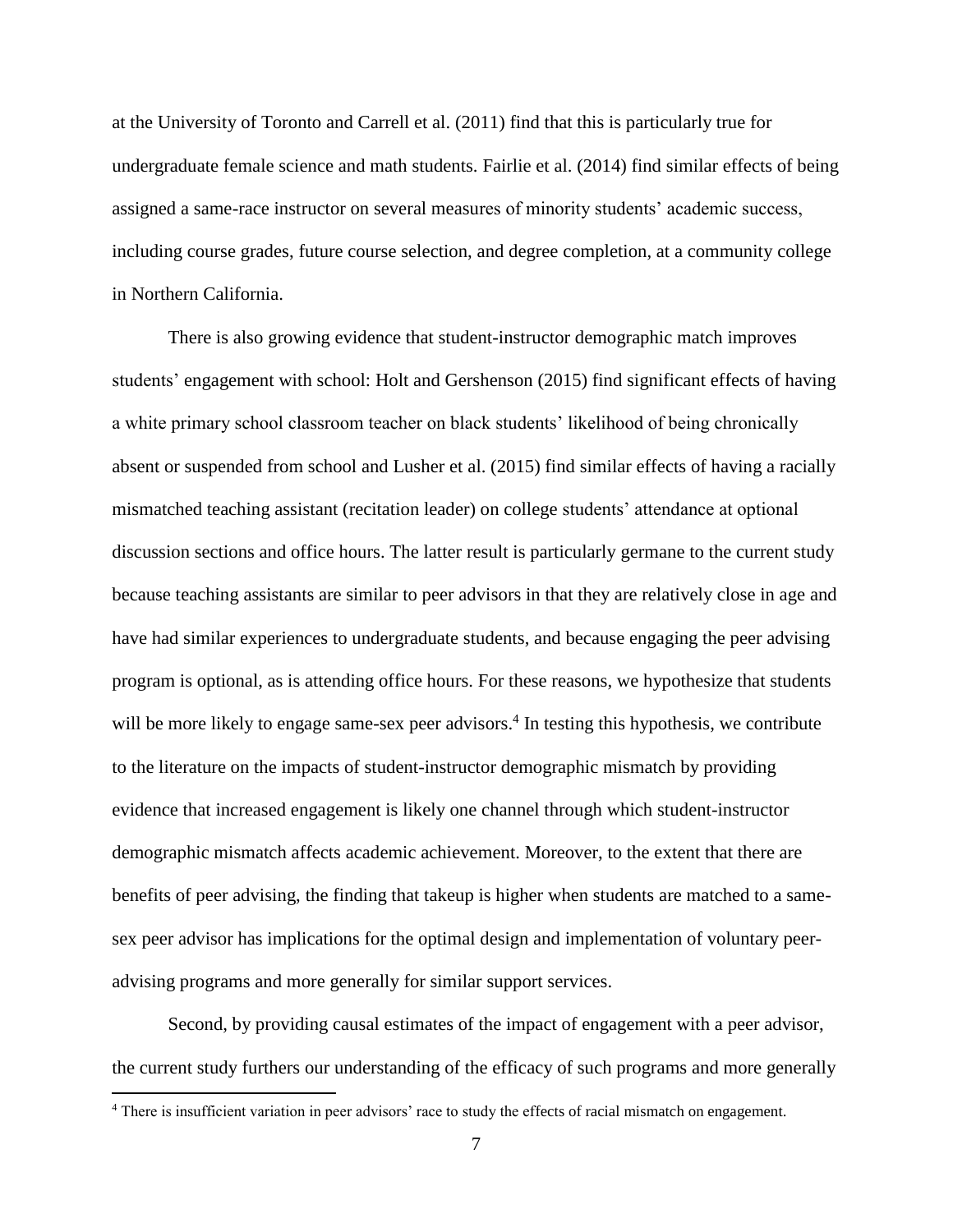of the sorts of interventions that might improve postsecondary success. Academic advising has long served the administrative and clerical function of helping students with the mechanics of scheduling and registering for courses (Frost 2000) and student development theory posits that academic advising can provide quality on-campus interactions for students (Light 2004; Tinto 1999; Wyckoff 1999). High-quality, frequent interactions with staff, faculty, and peers likely increase student satisfaction and persistence (Astin 1993; Bean 1980; Tinto 1987).

The fastest growing source of on-campus advising has been in professional advisors, as institutions are becoming increasingly aware of the extent and depth of non-academic issues students contend with while in college and faculty members face increased demands that limit their ability to advise and mentor students (Hemwall 2008; Kennedy and Ishler 2008; Self 2008). This increase in mentoring and advising services spurred research on the effectiveness of such interventions. However, much of this research is correlational and fails to adequately account for selection bias (Bettinger et al. 2013; Crisp and Cruz 2009). A handful of exceptions to this critique, which exploit experimental or quasi-experimental research designs, generally find positive, modest impacts of academic advising services, at least for certain student populations.

For example, Kot (2014) uses a propensity score matching procedure to compare observationally similar first-year university students who engaged with a centralized academic advising program to those who did not and finds positive effects on retention and grades. Of course, these estimates may be biased by selection on unobservables, which several authors avoid by conducting randomized experiments. For example, Bettinger and Baker (2013) evaluate one such experiment designed to evaluate the effectiveness of a unique type of advising. The authors find that students assigned individualized student coaching from a private firm are more likely to remain enrolled at the university throughout the treatment period and one year after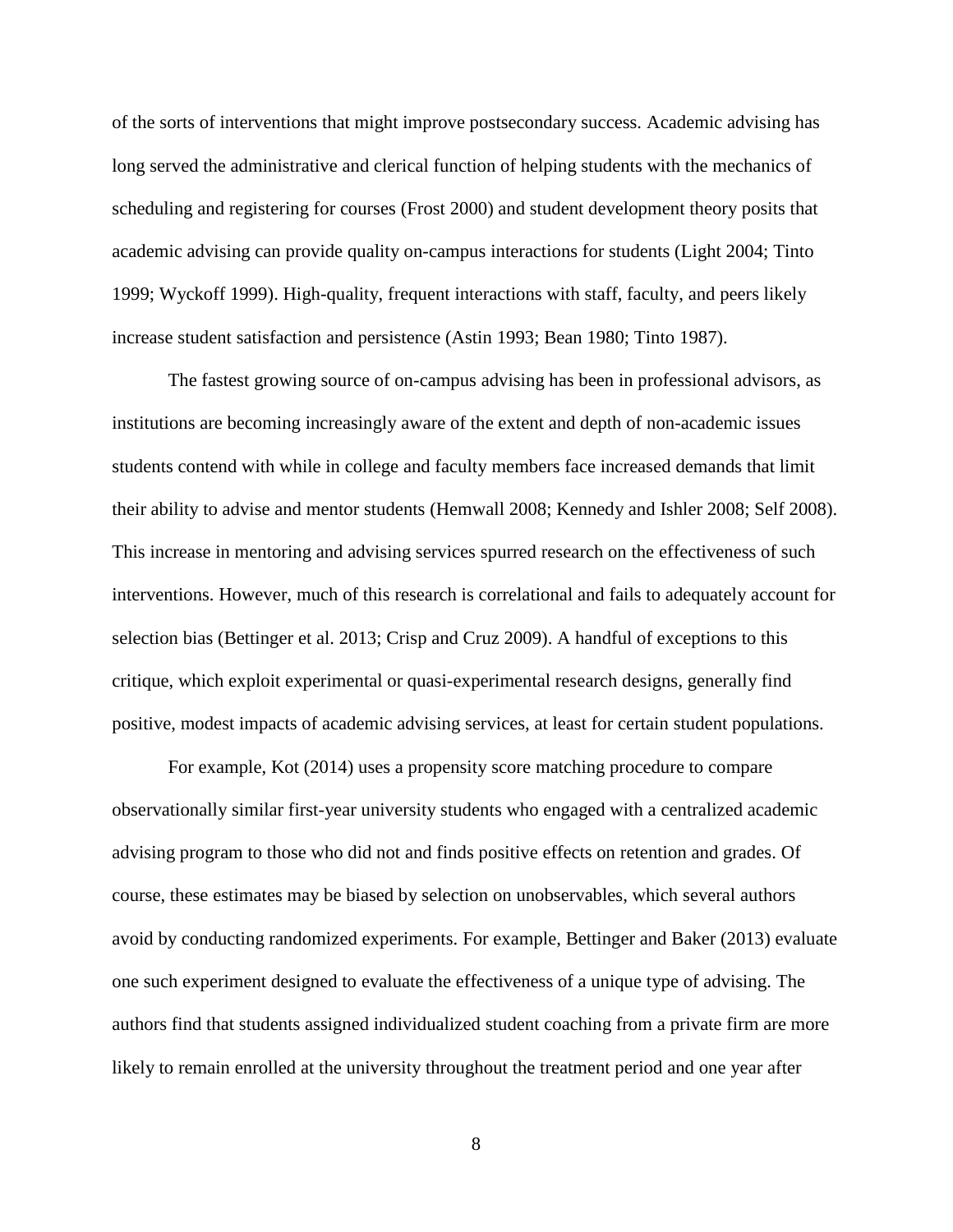coaching had concluded. In reviewing the literature, Rodriguez-Planas (2012 b) notes that most credible evaluations of formal postsecondary advising programs find small, positive gains for females, but no such gains for males. One plausible explanation for this discrepancy is that females are more likely to engage with such programs, a point to which we return below.

Just as increased demands on faculty led to professional advisors, so too have increased demands on professional advisors led to the establishment of peer-advising programs. However, rather than replacing professional advising, peer advising is usually supplementary to core offerings (Self 2008; Carlstrom and Miller 2013). Students likely benefit from interacting with peer advisors whose experiences more closely resemble those of students (Newton and Ender 2010). Additionally, peer advisors are a cost-effective way to maintain support in response to increased student demand or cuts to funding (Shook and Keup 2012).

Despite the growing popularity of peer-advising offerings at postsecondary institutions in the U.S. and abroad, literature examining the impact of such programs is sparse. Two important exceptions are experimental studies of programs implemented at a less-selective Canadian public university. The first study, Angrist et al. (2009), found that female students randomized into a combined treatment condition of peer advising and financial incentives had higher GPAs and better academic outcomes than females who received only the financial incentive, and that this effect persisted for two years. Importantly, the authors also found suggestive evidence that student participation in the program was positively correlated with students who happened to be matched with a same-sex peer advisor, though peer advisors were not randomly assigned to students. The second study, Angrist et al. (2014), offered a variation of the most effective treatment arm from Angrist et al. (2009) and examined whether the chance to earn merit aid, combined with the offer peer advising, improves academic outcomes. While their main findings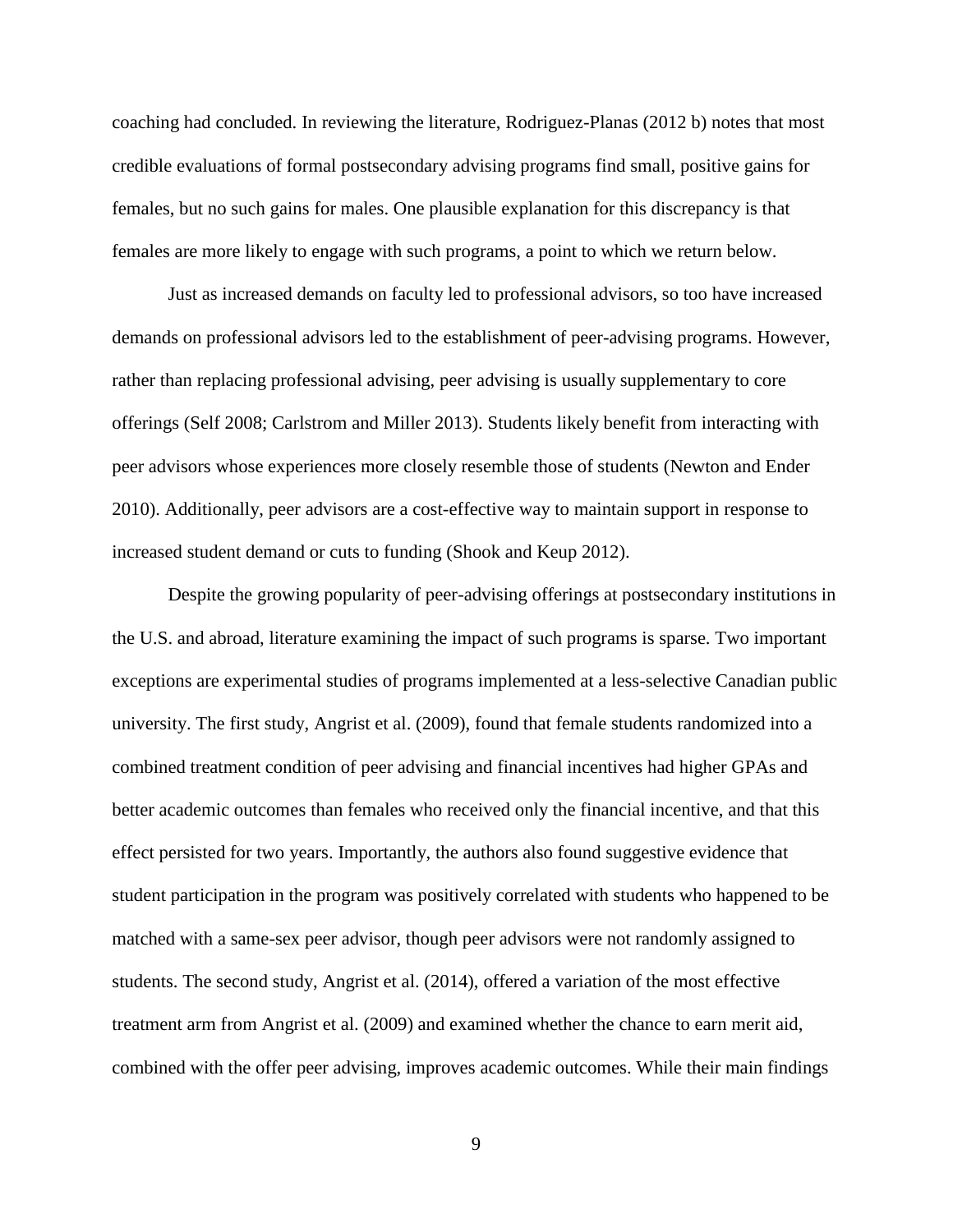regarding financial incentives are outside the scope of the present discussion, it is notable that the intervention intentionally and unanimously matched students to peer advisors of the same sex. Over 75 percent of students interacted with the peer advisor over the course of the year, which suggests a benefit to same-sex matches between peer advisors and students, as there were fewer overall student interactions with peer advisors in the 2009 study, which did not strictly enforce same-sex pairings, particularly among mismatched pairs.

The current study contributes to the literature on the takeup and efficacy of postsecondary academic advising programs, particularly that on peer-advising programs, in three general ways. First, we extend the analysis of Angrist et al. (2009, 2014) to a new context: a selective, private university in the U.S., which serves a quite different student population than the less-selective commuter campus of a large Canadian public university. Second, we provide novel causal evidence on a low-cost, malleable determinant of students' engagement with peer advisors: the sex-match between students and assigned peer advisors. Third, we provide novel, causal evidence on the impact of a voluntary peer advising program, in the absence of financial incentives, on postsecondary student outcomes.

#### **3. Institutional Details**

The current study investigates student behavior at a midsized, selective, private, nonprofit university in the Mid-Atlantic Region. It enrolls between 1500 and 1700 first-year, firsttime college students each fall. The university offers doctoral, masters, and undergraduate programs. For the two-year period of this study, the university had federally reported first-year retention rates of nearly 90 percent and six-year graduation rates of about 80 percent. The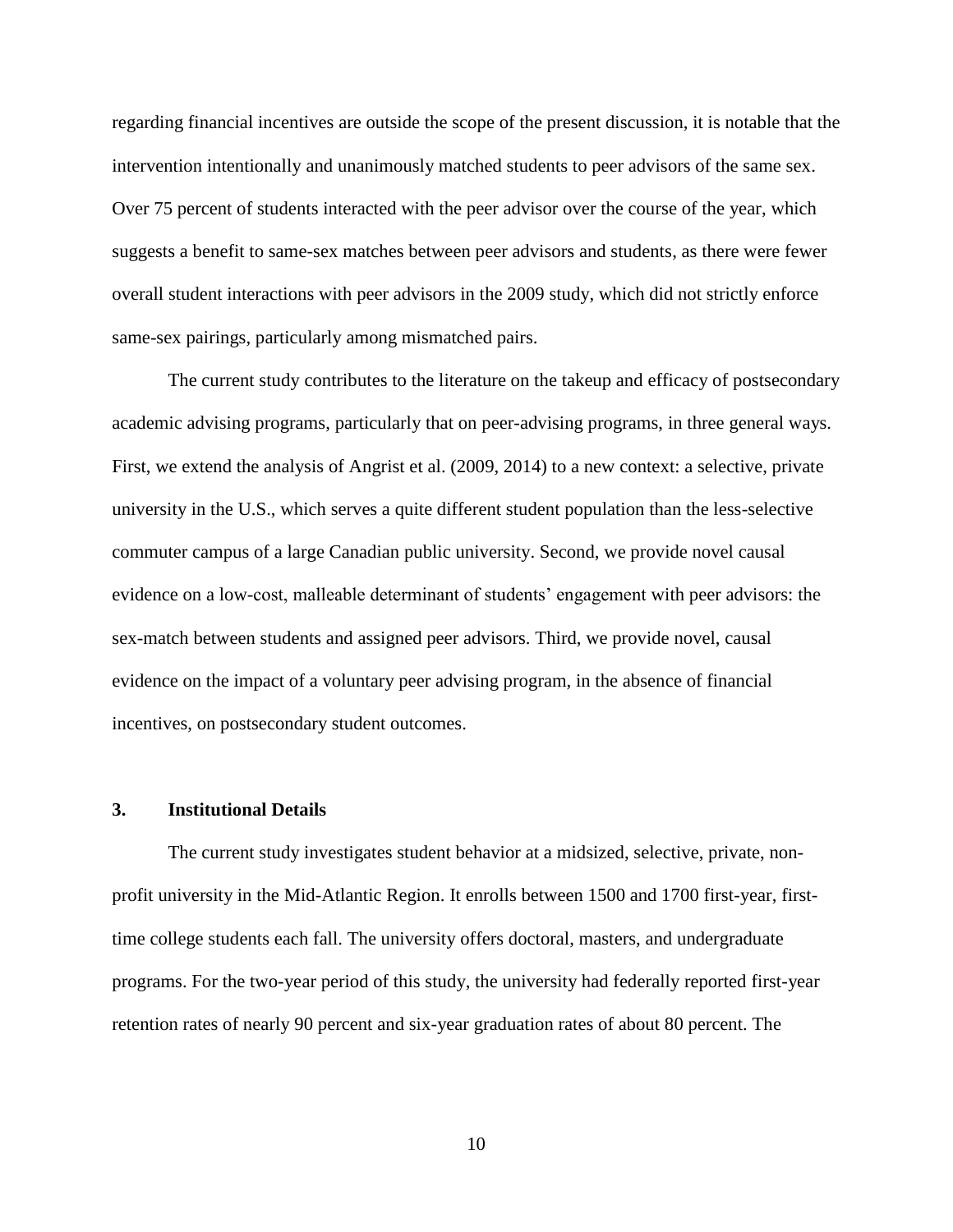university is made up of five academic units, the largest of which is the college of arts and sciences.

Distinct from the other four units, arts and sciences has offered peer advising to its firstyear undergraduate students since 2008, though administrative data are only available for the 2013 and 2014 cohorts.<sup>5</sup> The program provides free one-on-one support services during students' first semester on campus. Peer advisors aim to bridge the student developmental gap from high school to college and increase the first-to-second year retention rates of students.<sup>6</sup> Peer advisors complete a competitive application process, receive extensive training on working with students and handling sensitive issues, must maintain a GPA of 3.0 or higher, and commit to working the entire academic year. During the period under study eight unique peer advisors (four in each year) staffed the program, each working about 8-10 paid hours a week.

A full-time professional academic advisor coordinated the program as part of her assigned job responsibilities. The coordinator created advising caseloads by sorting new firstyear students alphabetically by surname, dividing the alphabetized list into four similarly sized groups, and then arbitrarily assigned one peer advisor to each quartile (group) of students.<sup>7</sup> Importantly, the letters included in each quartile changed from year to year, meaning that there was within-letter variation in quartile assignment. While students may choose whether or not to meet their assigned peer advisor, they do not choose which advisor they meet with. In fact, the

 $5$  Data from 2012 are available, but there was no variation in peer advisor sex in this year. We occasionally use 2012 data in sensitivity analyses, though not in the main analytic sample. The peer-advisor assignment mechanism changed in 2015, so our identification strategy cannot applied to this cohort

<sup>6</sup> Crisp and Cruz (2009) note that much current research about mentoring and advising fails to provide operational definitions of the service(s) provided by the programs under study. In reviewing program planning documents, peer selection criteria, and training materials, the peer advising program of interest has the goals of *psychological and emotional support*, *degree and career support,* and *academic subject knowledge and support.* It is not explicitly noted that the program addresses the fourth goal, *existence of a role model*, however it could be that many students view their peer advisor in this way. The program does not provide academic support services.

 $<sup>7</sup>$  The coordinator did not split letters between advisors. For example, in 2013 each of the four peer advisors was</sup> assigned to one of the following portions of the alphabetically sorted list: A-E, F-L, M-R, and S-Z.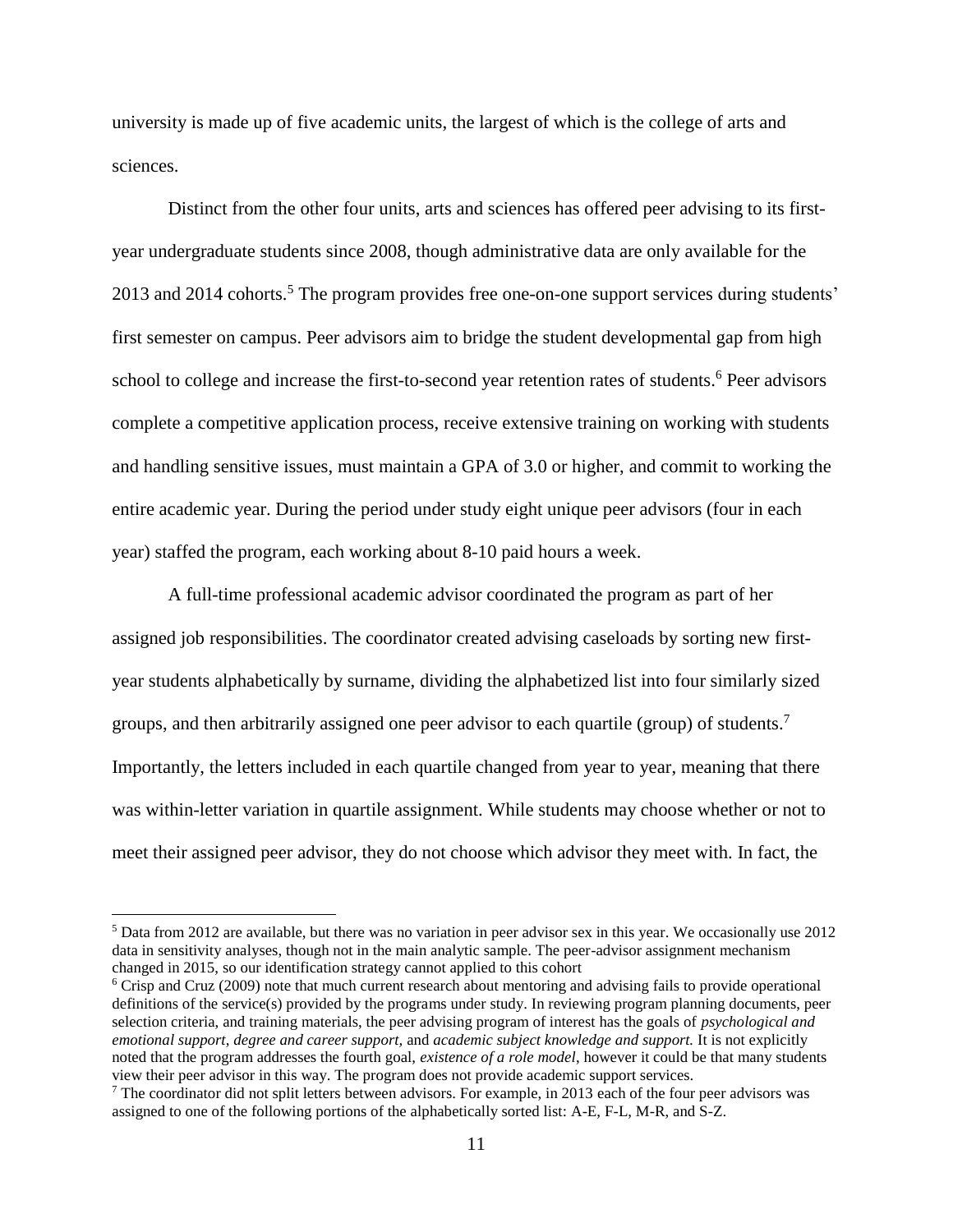program's coordinator confirmed that that there were no instances of students meeting (or attempting to meet) non-assigned peer advisors. In practice, the software students use to schedule appointments enforces this restriction. As a result, conditional on student sex and the first letter of his or her surname, this assignment mechanism creates exogenous variation in assignment to same-sex peer advisors.

Students learn about the program via two emailed invitations, seemingly sent from their assigned peer advisor. However, it is the coordinator who schedules and sends the emails from a central account after verifying the roster of eligible students and splitting them into the caseloads described above. These email invitations, regardless of which peer advisor they were "sent" by, were sent to all students at the same time in September during the third and fourth weeks of the fall semester. The only variation between emails is the assigned peer advisor's first name, surname, and contact information.

Our identification strategy, formalized below, assumes that students are able to infer the sex of the assigned peer advisor from the name provided in the email invitation.<sup>8</sup> This assumption is likely valid for at least two reasons. First, a well-established literature in phonology provides convincing descriptive and experimental evidence that English language speakers predictably and reliably identify names they read as male or female (Barry and Harper 1995; Cassidy et al. 1999; Slater and Feinman 1985). <sup>9</sup> Second, the names of the peer advisors in 2013 and 2014 are unambiguously sex-specific. All seven unique peer-advisor names are approximately among the top 500 most common names for their sex for the 1995-2013 birth cohorts, but no names appear among the top 1,000 most common opposite-sex names; that is,

<sup>8</sup> Of course, it is also possible that students searched for their assigned peer advisor's name on social media or the internet, and inferred the peer advisor's sex from a photograph or other additional information. Nonetheless, such behavior does not violate the key identifying assumption.

<sup>9</sup> This is one of several reasons we exclude international students from the main analytic sample, as international students may be less familiar with common male and female names in the U.S. context.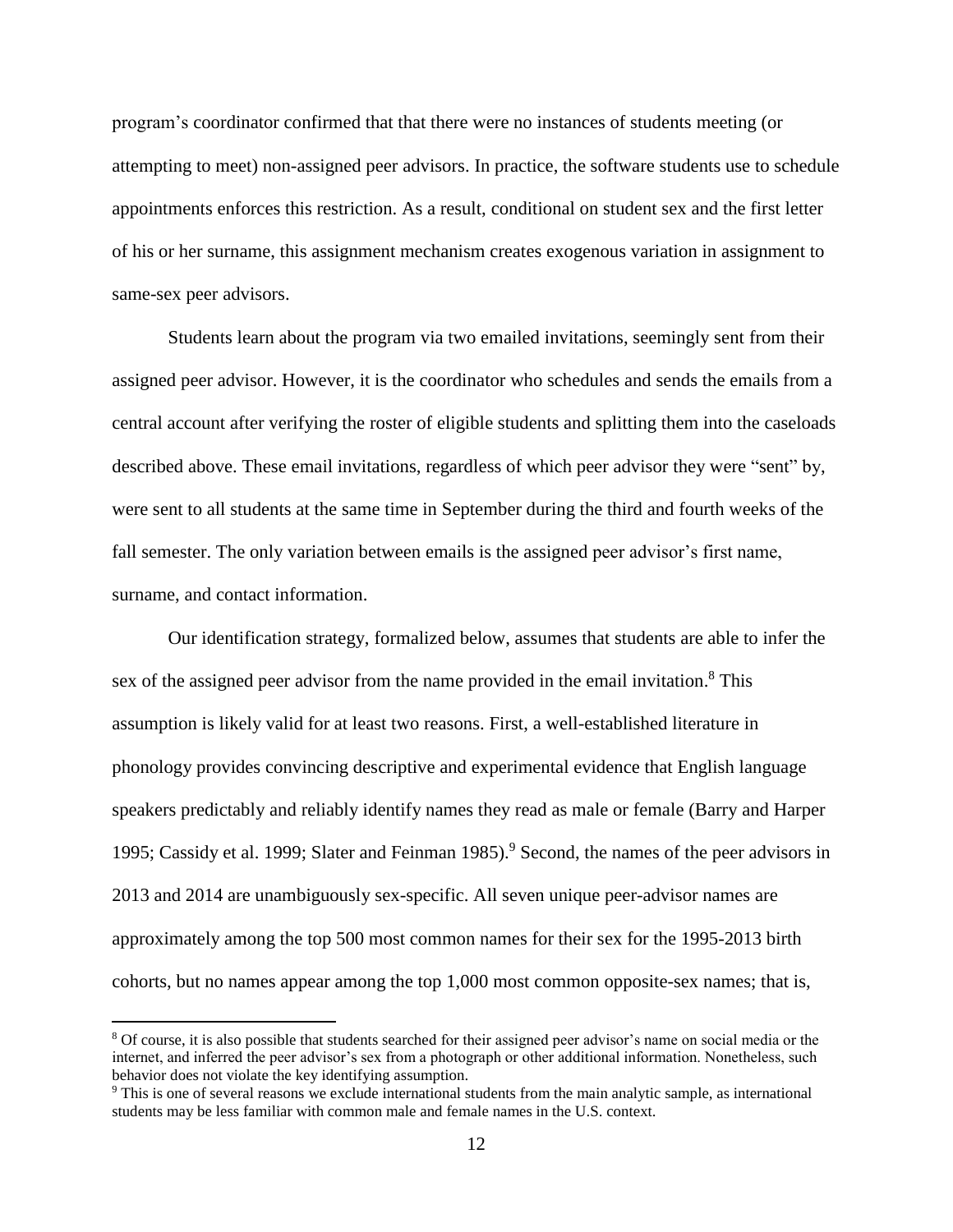there are no names such as Morgan, which appears among the most common male and female names.<sup>10</sup> The two male names are in the top 10 and top 100 most common male names and are similar to names such as Thomas and Nathan, respectively. One top-10 female name appears twice, and is similar to a name such as Natalie. The other female names range from about the top 50, top 100, and top 500 most common female names and are comparable to names such as Sara, Tiffany, and Alyssa, respectively.

### **4. Data**

 $\overline{a}$ 

The current study relies on administrative data on first-year domestic arts and sciences students in two consecutive cohorts (Fall 2013 and 2014).<sup>11</sup> Table 1 summarizes these students. Column 1 shows that overall, a little more than half of students voluntarily met their assigned peer advisor and 87 percent were retained into their second year. Students performed well in the spring semester of their first year, earning an average grade point average of 3.26 (4.0 scale). About one quarter of these students were male, which is slightly smaller than the university's campus wide sex ratio of about 1:3. About one quarter of these students were assigned a male peer advisor, which is consistent with the fact that each year, only one of the four peer advisors was male, and about one quarter of students were uniquely assigned to each peer advisor. Given that the majority of both students and peer advisors are female, it is unsurprising that almost two thirds of students were assigned a same-sex peer advisor. This is a majority white student body, though a variety of other race and ethnic groups are represented. Students have strong

<sup>&</sup>lt;sup>10</sup> We go back to the 1995 birth cohort because this is, on average, when the students in the analytic sample were born. The Social Security Administration provides lists of the most popular first names for boys and girls by birth year at [https://www.ssa.gov/oact/babynames.](https://www.ssa.gov/oact/babynames) The approximate rank of the peer advisor names and examples of phonologically similar names can be found in the online appendix.

<sup>&</sup>lt;sup>11</sup> We exclude about 50 international students because a separate support system is in place for these students. However, international students are eligible for peer advising and do receive the email invitation. The main results are robust to including these students, but we exclude them from the main analytic sample because they are not the target population for peer advising.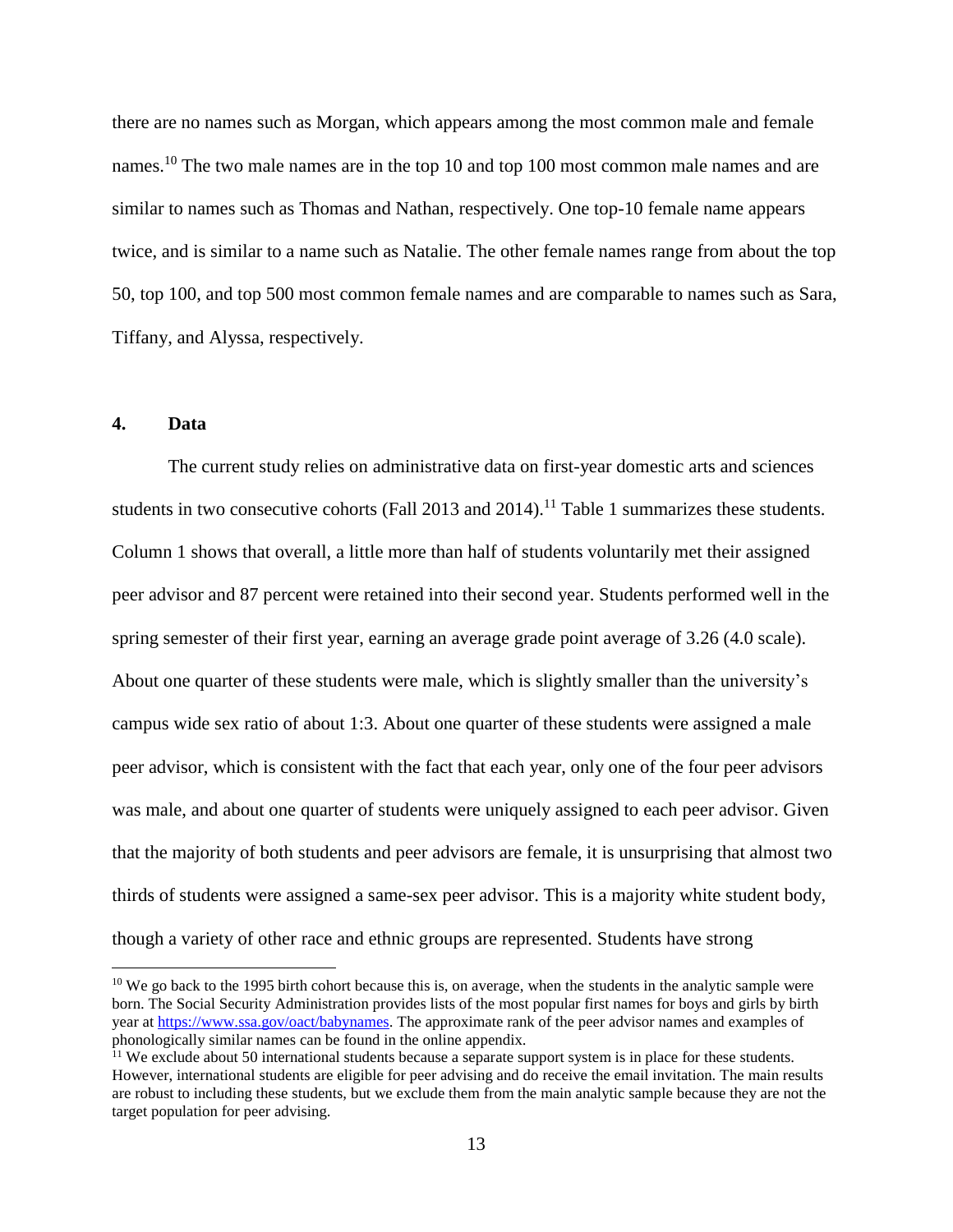admissions credentials, which is unsurprising given the university's selectivity, and tend to come from wealthy zip codes.

Columns 2 and 3 of Table 1 summarize students separately by sex. Consistent with past research (e.g., Angrist et al. 2009, 2014), females were marginally more likely to meet their peer advisor and had marginally higher retention rates and spring GPAs. Males and females were about equally likely to be assigned a male advisor, and were approximately evenly distributed across quartiles of the alphabet, which reassures that the peer advisor assignments were in fact exogenous. Nonetheless, we conduct a formal balancing test below which provides further assurances. Finally, males and females had very similar pre-admissions credentials, including similar SAT/ACT scores, though females had slightly higher high school GPAs.

Finally, columns 4 and 5 of table 1 compare students who did meet with their assigned peer advisor to those who did not. Those who did attend advising were more likely to be retained and had higher spring GPAs, though these differences could be driven by positive selection into advising. Overall, students who met their peer advisor were significantly more likely to have been assigned a same-sex peer advisor, which is consistent with our hypothesized first stage relationship. We delve into this relationship in greater detail below. Regarding selection on observables into meeting the peer advisor, students who did and did not meet their assigned peer advisor tend to have similar sociodemographic characteristics and pre-admissions credentials, though those who did meet their peer advisor had marginally higher high-school GPAs.

Table 2 compares the mean characteristics of students who were and were not assigned a same-sex peer advisor, separately by students' sex. Pooling the two sexes in one test of covariate balance yields similar results, but we perform this analysis separately by student sex since there are some fundamental differences between the sexes and females are overrepresented among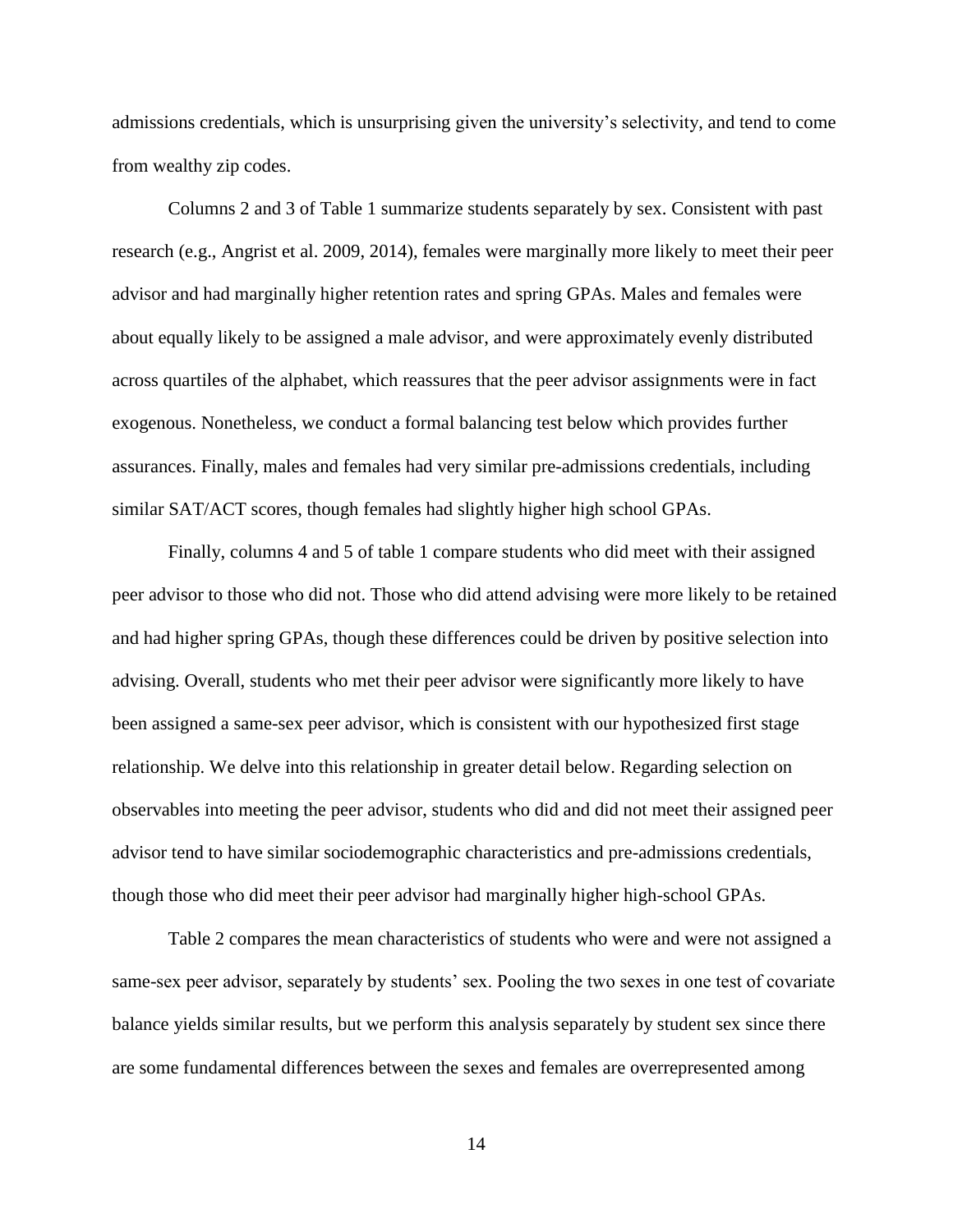both students and peer advisors. No mean differences are statistically significant at the 95 percent confidence level. Importantly, none of the mean differences in pre-admissions proxies for student ability and work ethic (SAT and GPA) between students in the treatment (same-sex peer advisor assignment) and control (different-sex peer advisor assignment) conditions are even marginally statistically significant, nor are differences in students' home zip-code socioeconomic characteristics. Two differences are marginally statistically significant for males: black students and students from New England. While the marginal significance of these differences is likely spurious given the number of hypothesis tests conducted in Table 2, the fact that these differences are in demographic characteristics that might predict the first letter of surname, and thus be associated with the sex of the assigned peer advisor, merit further attention. We address this concern by estimating models that explicitly control for students' racial and ethnic backgrounds, home region fixed effects (FE), and "first letter of surname FE". The main results are robust to conditioning on these covariates.

Table 3 provides suggestive evidence of unconditional first-stage and reduced-form effects of being assigned to a same-sex advisor on meeting the peer advisor, and subsequent educational outcomes, respectively. Regarding the first-stage relationship between being assigned a same-sex peer advisor and the likelihood of meeting with the assigned peer advisor, there is a statistically significant positive effect that appears to be entirely driven by the response of male students. Specifically, male students assigned to a male peer advisor are, on average, 16 percentage points more likely to meet their assigned peer advisor than are males assigned to a female peer advisor. From the base takeup rate of males assigned to a female peer advisor, this represents a substantively large 38 percent increase in the likelihood of meeting the peer advisor.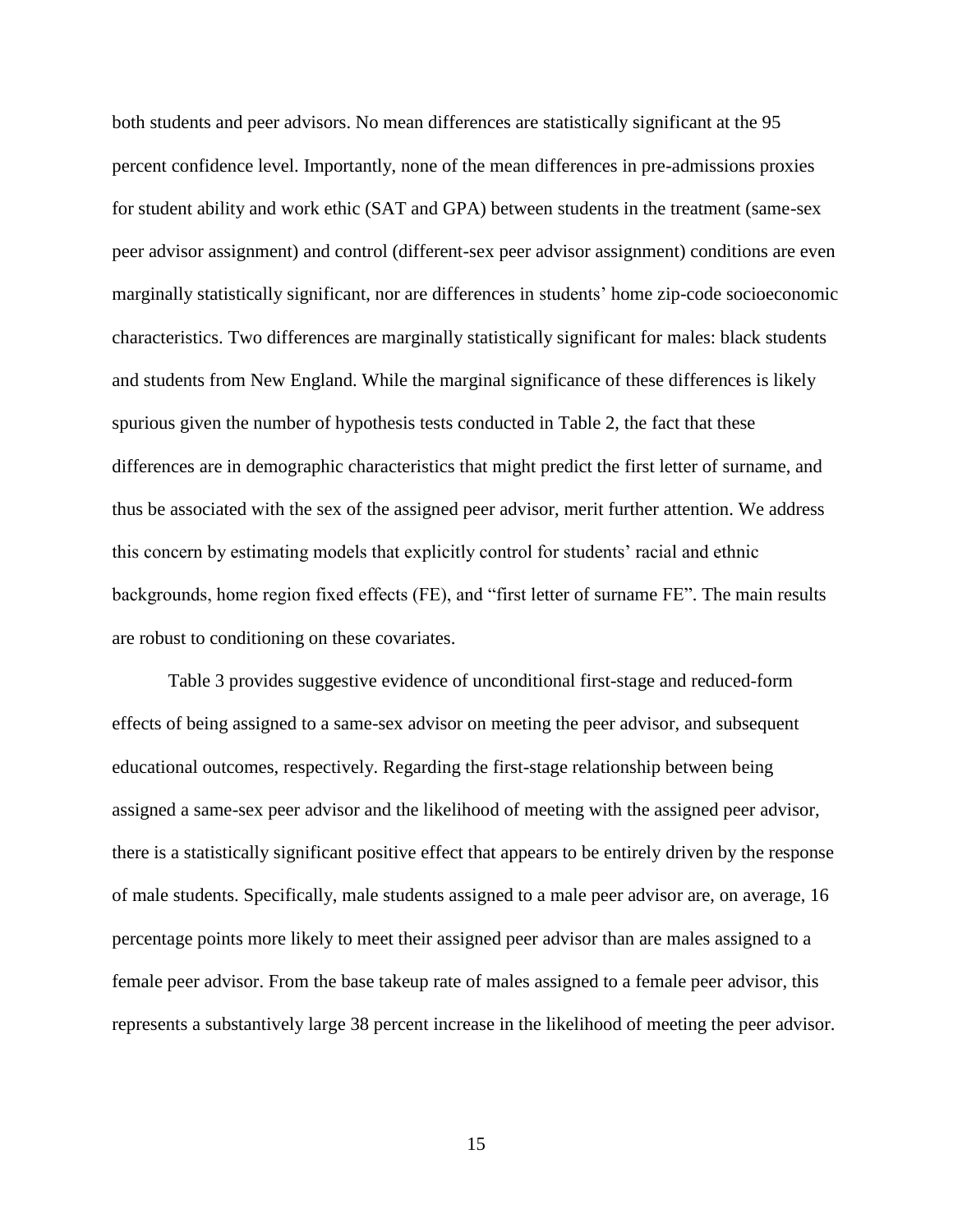A similar pattern appears in the next panel of Table 3, which shows the unconditional reduced form effect of being assigned a same-sex peer advisor on retention the following fall. Specifically, males assigned to a male peer advisor are 9.3 percentage points (11%) more likely to be retained than males assigned to a female peer advisor. This difference is marginally statistically significant and consistent with the first stage results described above. Indeed, because it is hard to imagine how an email that provides the name of the assigned peer advisor could affect retention in any way other than through inducing the student to meet their peer advisor, this reduced form result strongly suggests a causal relationship between meeting with the assigned peer advisor and persistence at the university. Interestingly, however, the final panel of Table 3 provides no evidence that the sex of the assigned peer advisor affected the probability that the student earned a spring GPA of 2.0 or higher, which is the threshold for academic probation.<sup>12</sup> Section 5 formalizes an empirical strategy for identifying and interpreting these suggestive effects and for testing the identifying assumptions.

#### **5. Econometric Model and Identification**

 $\overline{a}$ 

The current study contributes to our understanding of the role of voluntary peer advising programs in the post-secondary education production function. Specifically, we provide causal evidence on the factors that influence participation in peer advising programs and on the impact of participation on student outcomes. A generalized Roy Model (Roy 1951; Heckman 2010) in which students choose whether to meet with their assigned peer advisor based on the expected net benefits of doing so articulates these contributions and motivates the econometric model.

<sup>&</sup>lt;sup>12</sup> Nor is there evidence of an effect on any other measure of performance (i.e., a GPA of 3.0 or higher (B average), actual GPA on the continuous 0.0-4.0 scale). This is likely because the peer advising program was designed to facilitate peer connections and provide academic advising, not to provide tutoring services. Peer advisors were trained to direct academic issues to the university's academic support office and tutoring centers.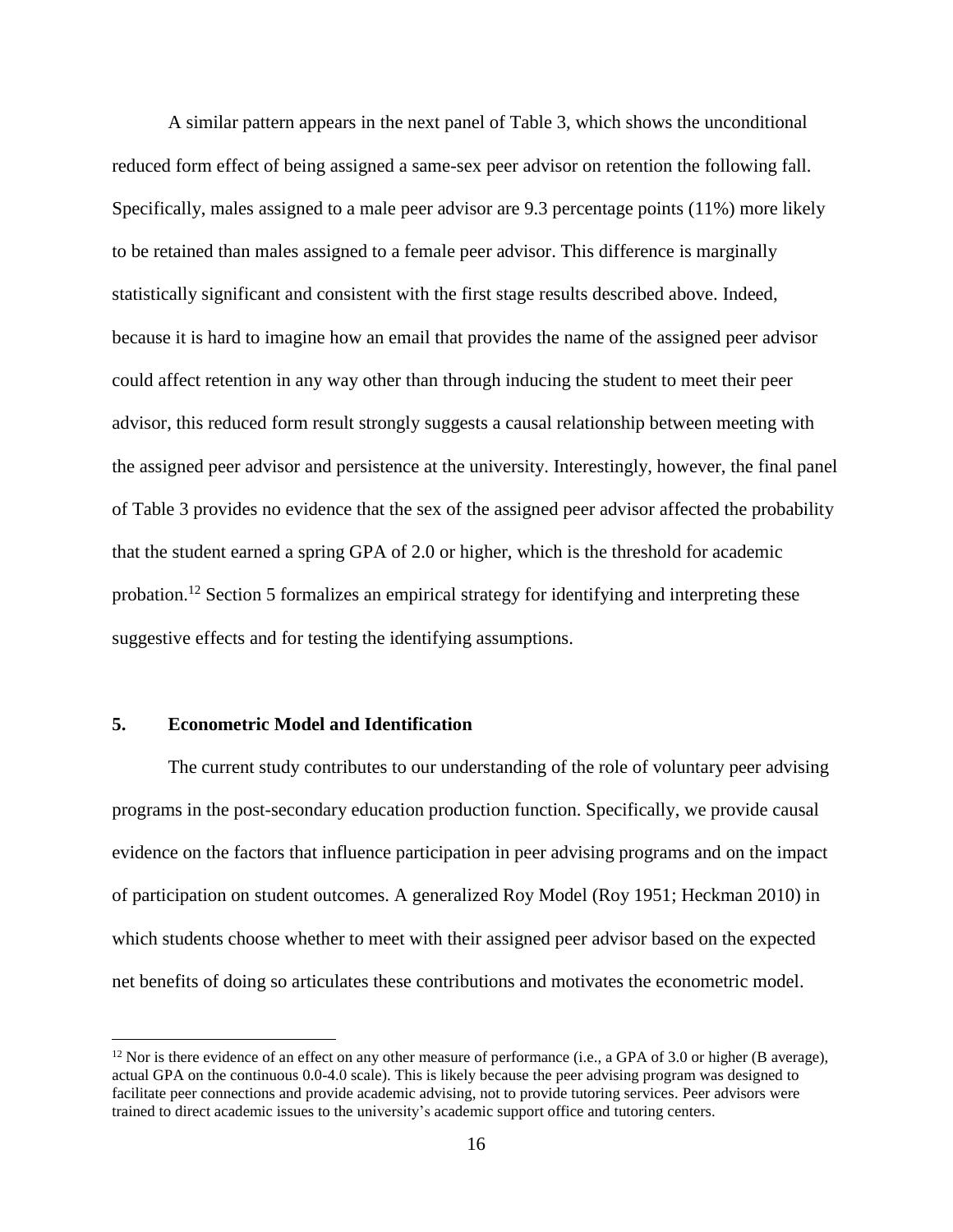Returns to meeting the peer advisor are intermediate in the sense that they are measured in terms of human capital accumulation and not wages (e.g., GPA [academic performance] and persistence and graduation [attainment]).<sup>13</sup> Rational students voluntarily meet their assigned peer advisor (select into treatment) if the expected net benefit of doing so is positive. This decision rule is characterized by three random variables: two potential outcomes  $(Y^1, Y^0)$  and the cost of meeting the peer advisor (*C*). Formally,

$$
Pr(A=1|\Omega) = Pr(Y^{1} - C > Y^{0}),
$$
\n(1)

where *A* is a binary indicator equal to one if the student met his or her peer advisor, and zero otherwise. Of course, only one of the two potential outcomes is actually observed, so we follow the common approach of modeling each potential outcome as a unique linear function of observed student characteristics  $(X)$  and additively separable stochastic errors.<sup>14</sup> Finally, in addition to the opportunity cost of meeting with a peer advisor, which is also a function of *X*, we hypothesize that *C* is a function of the sex match between student *i* and assigned peer advisor *j*. 15 Specifically, we hypothesize that students, particularly male students, are more likely to interact with same-sex peer advisors, based on empirical evidence that students are more likely to attend the office hours of demographically matched teaching assistants (Lusher et al. 2015) and the fact that Angrist et al. (2009, 2014) find higher rates of interaction with peer advisors when the students were assigned to same-sex peer advisors.

<sup>&</sup>lt;sup>13</sup> We assume that individuals prefer more human capital to less, but remain agnostic as to why. There are many reasons why they might, as educational attainment is associated with higher earnings (Blundell, Dearden, & Sianesi, 2005; Card, 1999) and better health (Grossman, 2006). Data on graduation are unavailable at the time of writing this draft in 2016, as the earliest cohort are currently in their third year at the university, but will update the analysis to include graduation results when it is possible to do so.

<sup>&</sup>lt;sup>14</sup> As in the additive random utility model (ARUM) (Cameron & Trivedi 205, p. 477).

 $15$  It is possible that students expect greater returns to meeting with a same-sex peer advisor, though empirically we find no evidence that the impact of *A* on the ex post outcome *Y* varies by the type of student-peer advisor sex match (See online appendix Table B1). Nonetheless, nothing is lost by assuming that the sex-match indicators enter the linear equation for  $Y^1$  as well.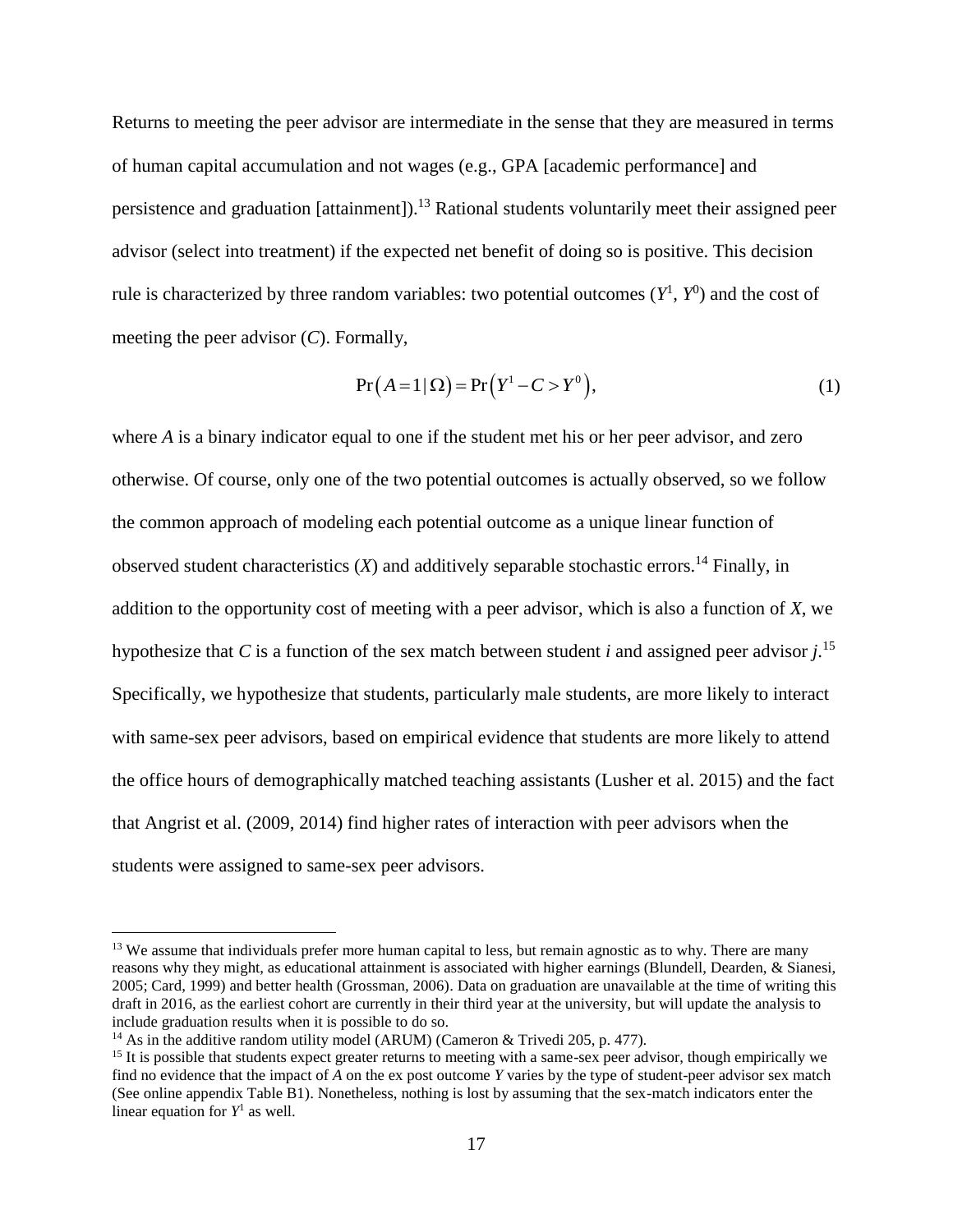We operationalize equation (1) by estimating linear and probit models of the form

$$
Pr(A_{ij} = 1 | \Omega_{ij}) = \beta_0 + \beta_1 X_i + \beta_2 male_i + \beta_3 male_j + \delta male_i \times male_j + u_{ij},
$$
\n(2)

where *X* includes observed student characteristics including a cohort (year) indicator; sociodemographic background, admissions profile, and "first letter of surname" fixed effects (FE); *male* is a binary indicator equal to one if male, and zero if female; and *u* is an idiosyncratic error term.<sup>16</sup> The parameter of interest in the linear probability model (LPM) is  $\delta$ , which represents the differential effect of being assigned to a male advisor for male students (i.e., same-sex advisor match) on propensity to voluntarily meet with the peer advisor.<sup>17</sup> The identifying assumption is that conditional on a student's sex and his or her surname's place in the alphabet, assignment to a same-sex advisor is random. As discussed in section 3, this is very likely true, since the peer advisors were arbitrarily assigned to subsets of the alphabetically sorted student list and the balancing test provided in Table 2 finds no evidence of systematic differences in the observable characteristics of students in the treatment and control conditions. Moreover, the alphabetical quartile cutoffs varied over time, so that students with surnames starting with E, F, K, and L were assigned to male peer advisors in some years and to female peer advisors in others.<sup>18</sup> Thus OLS estimates of  $\delta$  in equation (2) and MLE estimates of the analogous probit model can be given causal interpretations. These results contribute to the literature on the impact of demographic mismatch on student outcomes.

<sup>&</sup>lt;sup>16</sup> Peer advisor sex can also be replaced by a peer advisor fixed effect, which also subsumes the cohort indicator. <sup>17</sup> In the probit model, the parameter of interest is the corresponding average partial effect. The degree of studentpeer advisor sex match in equation (1) could be equivalently characterized by a set of four mutually exclusive categorical variables, one of which must serve as the omitted base category: male student, same sex match; female student, same sex match; male student, non-match; female student, non-match. We use these definitions in the probit model to ease the interpretation of partial effects.

<sup>&</sup>lt;sup>18</sup> Variation in exposure to treatment within individuals whose surnames begin with the same or adjacent letters is arguably exogenous, as randomization in many high profile randomized control trials was conducted by sorting units alphabetically and assigning treatment to every other, or every third, unit in the list (e.g., Glewwe et al. 2004; Miguel & Kremer 2004).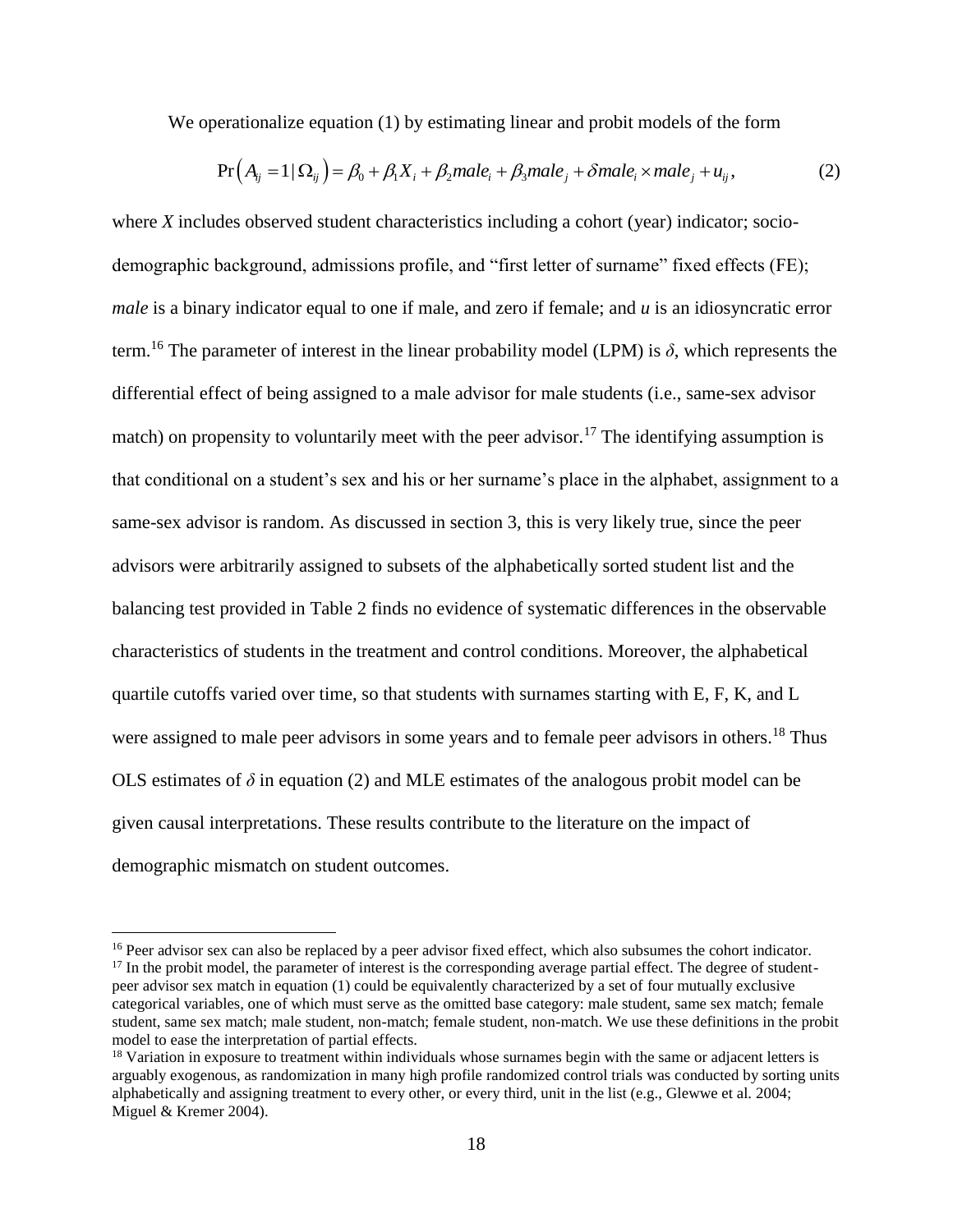The exogenous variation in assignment to a same-sex peer advisor has two additional implications for equation (2). First, equation (2) can be interpreted as the first stage in an instrumental variables analysis of the impact of *A* on ex post outcome *Y*, in which the sex and sex match of the randomly assigned peer advisor instrument for *A*. Second, the reduced form causal effect of being assigned a same-sex peer advisor on *Y* can be estimated using variants of equation (2) that take *Y* as the dependent variable. These two implications are related, as documenting such reduced form effects is a useful diagnostic check of the instruments' validity (Angrist and Krueger 2001; Angrist and Pischke 2009; Chernozhukov and Hansen 2008).

We proceed by jointly modeling equation (2) and a parameterized version of the education production function (outcome equation):

$$
E(Y_{ij} | \Omega_{ij}) = \alpha_0 + \alpha_1 X_i + \alpha_2 male_i + \tau A_i + \varepsilon_{ij}.
$$
\n(3)

When equations (2) and (3) are linear they can be estimated by 2SLS or LIML and  $\tau$  is the parameter of interest, which represents the local average treatment effect (LATE) of meeting the peer advisor on compliers' outcomes (Imbens and Angrist 1994).<sup>19</sup> Since the educational outcome *Y* is binary (i.e., an indicator of retention to the second year of postsecondary schooling, college graduation, or that GPA is above a certain threshold), it is natural to jointly model equations (2) and (3) as a bivariate probit model, though a system of two linear probability models may well provide reasonable approximations of the parameters of interest (Wooldridge  $2010$ <sup>20</sup> We discuss additional sensitivity analyses and tests for heterogeneity in the results section.

<sup>&</sup>lt;sup>19</sup> Compliers are students induced into treatment (meeting their peer advisor) by the assigned peer advisor's sex.

<sup>&</sup>lt;sup>20</sup> Of course, *Y* could also be a continuous measure of GPA that is censored from above at 4. Thus equations (2) and (3) can be jointly modeled as a system of probit and tobit equations (Roodman, 2011). We find no evidence that peer advising affected spring GPA, regardless of how GPA is measured, so we do not report estimates of the probit-tobit two-equation system.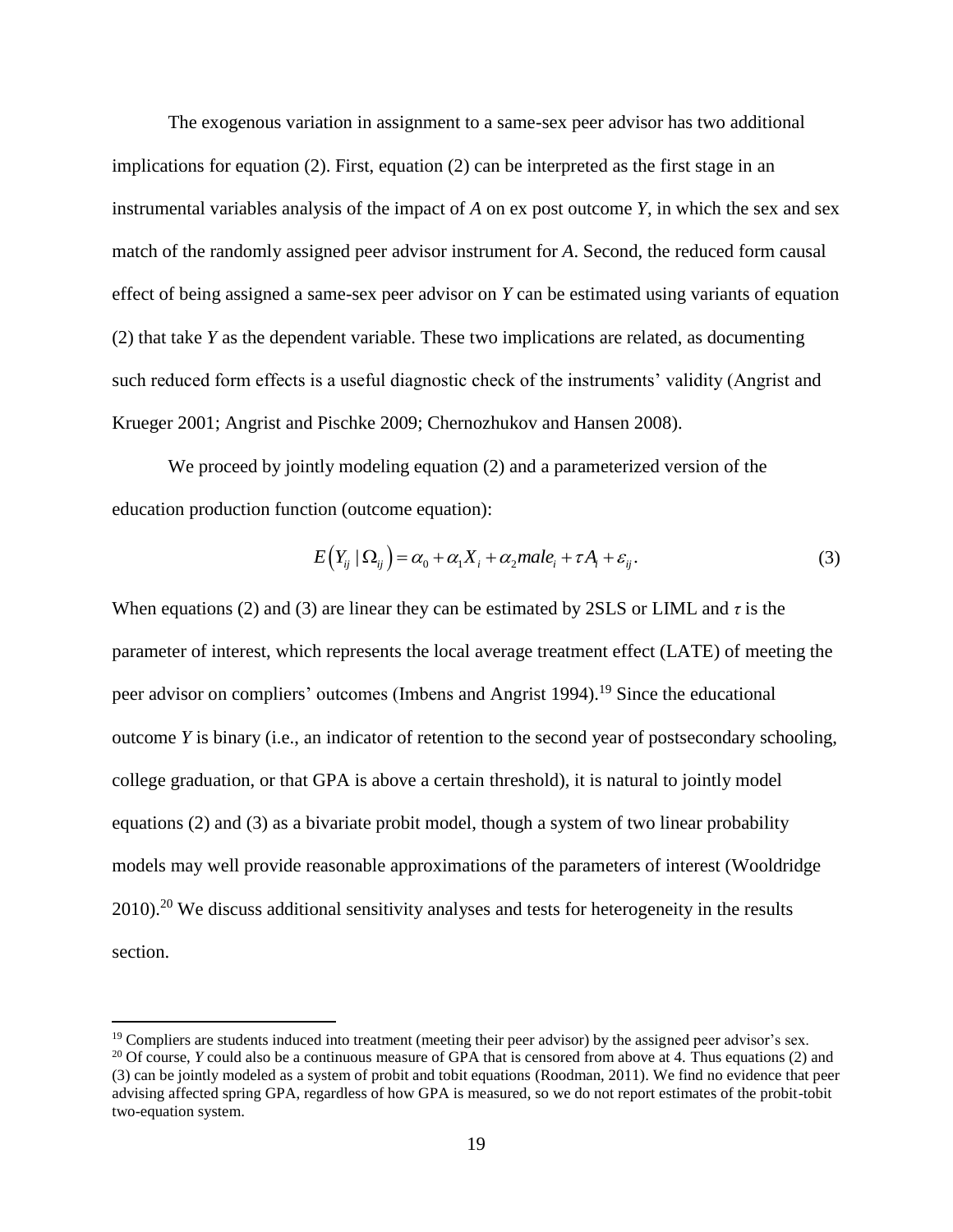#### **6. Impact of Assignment to a Same-Sex Peer Advisor**

Panel A of Table 4 presents baseline OLS estimates of linear first-stage and reduced-form versions of equation  $(2)$ .<sup>21</sup> Columns 1 and 2 report specifications of the first-stage regression that condition only on cohort (year) FE, and on the full set of covariates described in section 4 (including a full set of "first letter of surname" FE), respectively.<sup>22</sup> Point estimates on the malestudent and male-student×male-advisor interaction terms are statistically significant, of the expected signs, and remarkably similar in magnitude across the two specifications. This provides further evidence that same-sex peer advisors (the treatment) were as good as randomly assigned. Specifically, males assigned to a female peer advisor are about 13 percentage points less likely than female students to meet their assigned peer advisor. That the male-advisor indicator is statistically indistinguishable from zero indicates that female students were equally likely to meet their peer advisor, regardless of the assigned peer advisors' sex. Male students assigned to a male (same-sex) peer advisor, however, were 18 percentage points more likely meet their peer advisor than males assigned to a female peer advisor. Since only about half of male students met their peer advisor, this is a substantively large increase of about 40 percent.

Columns 3 and 4 of Table 4 similarly report estimates of baseline and fully-specified reduced-form linear retention models, respectively.<sup>23</sup> Like in the first-stage results described above, the reduced-form point estimates are robust to the inclusion of covariates and "first letter of surname" FE, again suggesting that same-sex peer advisors were conditionally randomly

 $21$  Probit coefficients are reported in online appendix Table B2. Probit average partial effects, which are comparable and qualitatively similar to OLS estimates, are reported in online Appendix Table B3.

<sup>&</sup>lt;sup>22</sup> Gelbach (2016) shows that the only relevant comparison is between the base (unconditional) and fully specified models, so we eschew the common practice of sequentially adding covariates to the model.

<sup>&</sup>lt;sup>23</sup> Grade-threshold and GPA reduced forms are not reported because, as shown in Table 3, there is no reduced form effect of being assigned a same-sex advisor on spring semester grades.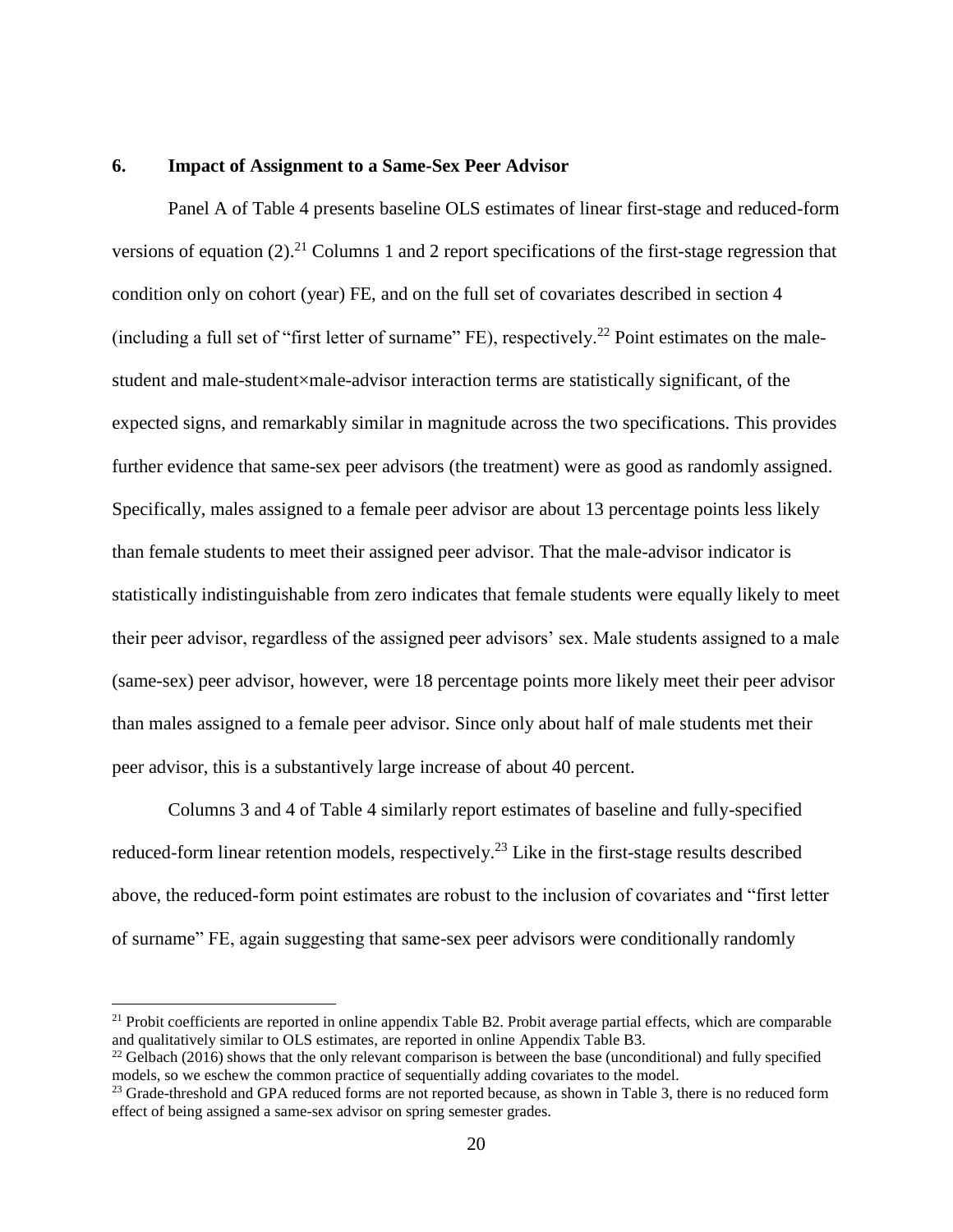assigned. Consistent with evidence of a gender gap in educational attainment, male students are marginally less likely to persist into their second year than females, but males assigned to a male peer advisor are ten percentage points more likely to persist into their second year than male students who were assigned to a female peer advisor. Given that students were informed of their peer advisor's sex indirectly via the name included in an email at the start of the fall term, it is difficult to imagine how this information could have affected retention in any way other than through students' engagement with the peer advising system. In other words, the sex of the assigned peer advisor and the interaction between student and peer-advisor sex are unlikely to enter equation (3) and therefore satisfy the exclusion restriction. Given this exclusion restriction, the reduced-form estimates presented in columns 3 and 4 of Table 4 are highly suggestive of a causal impact of meeting the peer advisor on persistence into the second year of postsecondary education for the subset of male students induced into meeting with their peer advisor by the same-sex match (Angrist and Krueger 2001; Angrist and Pischke 2009; Imbens and Angrist 1994).

That the sex of a randomly assigned peer advisor can significantly affect not only student engagement with the peer advising program but, ultimately, student persistence at the university is striking. Since each cohort was exposed to only one male peer advisor, one possible explanation is that these results were driven by one particularly popular, charismatic, or effective male peer advisor. We investigate this hypothesis in Panel B of Table 4 by reporting estimates of an augmented model that includes interaction terms that allow the effects of student and peeradvisor sex to vary across cohorts. The estimated coefficients in columns 1 and 2 of Panel B on the male-student indicator are nearly identical to those in Panel A and the corresponding malestudent interaction term in Panel B is small and statistically insignificant, which together indicate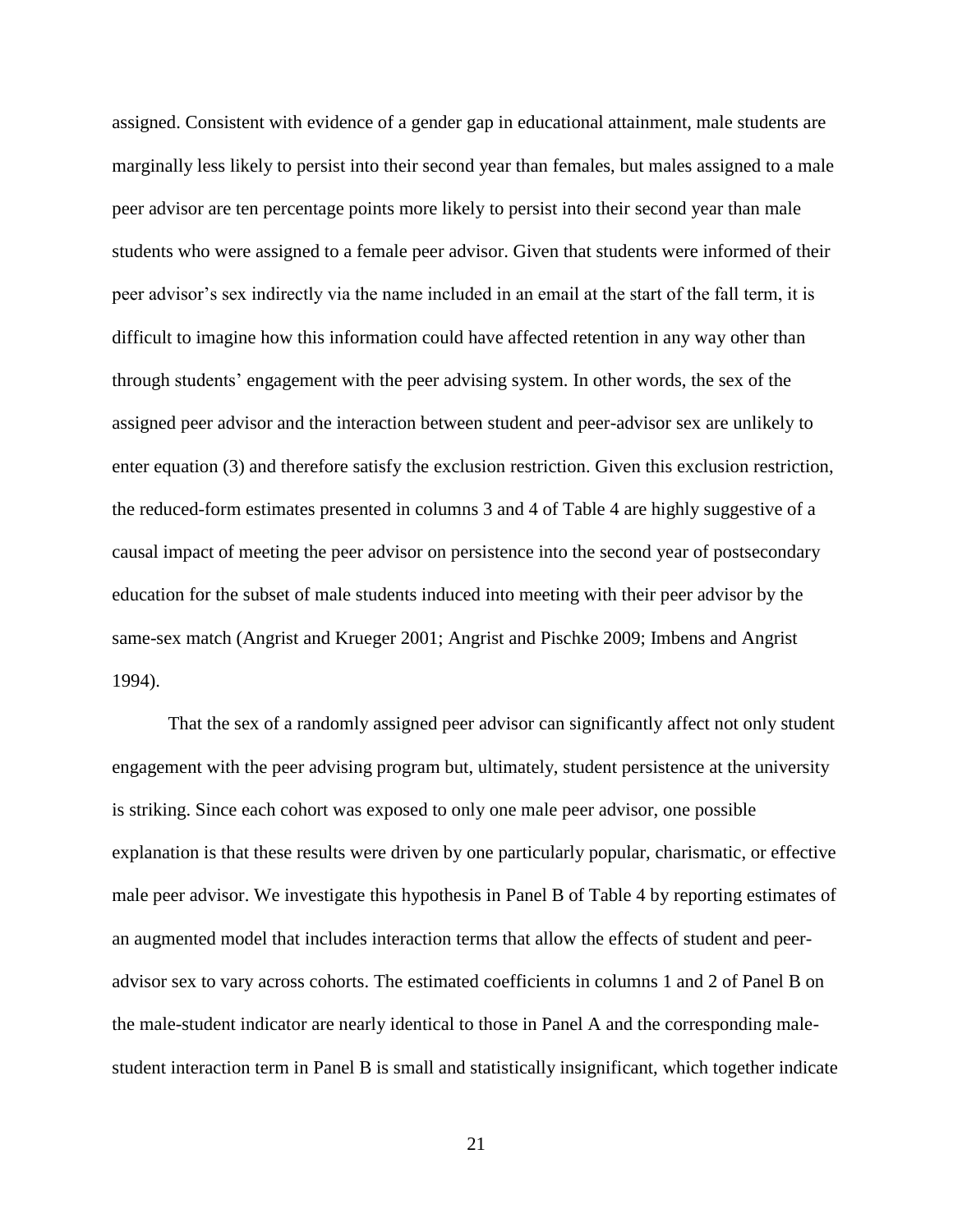that male students assigned to female peer advisors were equally likely to engage their peer advisor across the two cohorts. The male-advisor coefficient and interaction term are similarly insignificant in columns 1 and 2 of Panel B, which indicates that female students were indifferent to the sex of their assigned peer advisor in both cohorts. Finally, in Panel B of Table 4, the male student-male advisor-2014 cohort triple interaction term is statistically indistinguishable from zero, while the male student-male advisor interaction term is positive and similar in magnitude to that in Panel A, indicating that male students were more likely to engage male peer advisors than female peer advisors in both cohorts. In sum, the estimates reported in columns 1 and 2 of Panel B of Table 4 suggest that the male preference for male peer advisors was not unique to one specific cohort or peer advisor. Given that these cohort interaction terms are jointly insignificant at traditional confidence levels, we prefer the more parsimonious baseline specifications reported in Panel A. The reduced form estimates reported in columns 3 and 4 of Panel B reinforce the general finding that while average effects of being assigned a same-sex male peer advisor were larger in 2013 than 2014, the differences are not statistically significant at traditional confidence levels. And like in the first-stage regressions presented in columns 1 and 2, the cohort interaction terms are jointly insignificant in the reduced-form regressions reported in columns 3 and 4 of Table 4. Since the main results are unlikely to have been driven by one unique peer advisor, subsequent analyses focus on the baseline model that assumes constant effects across cohorts in the interest of parsimony and statistical power.

Of course, there could also be heterogeneity along other dimensions, such as students' socio-demographic backgrounds, since policy debates surrounding the importance of peer effects hypothesize that socioeconomically-disadvantaged and underrepresented-minority students stand to benefit the most from positive peer effects (Stinebrickner and Stinebrickner 2006). Table 5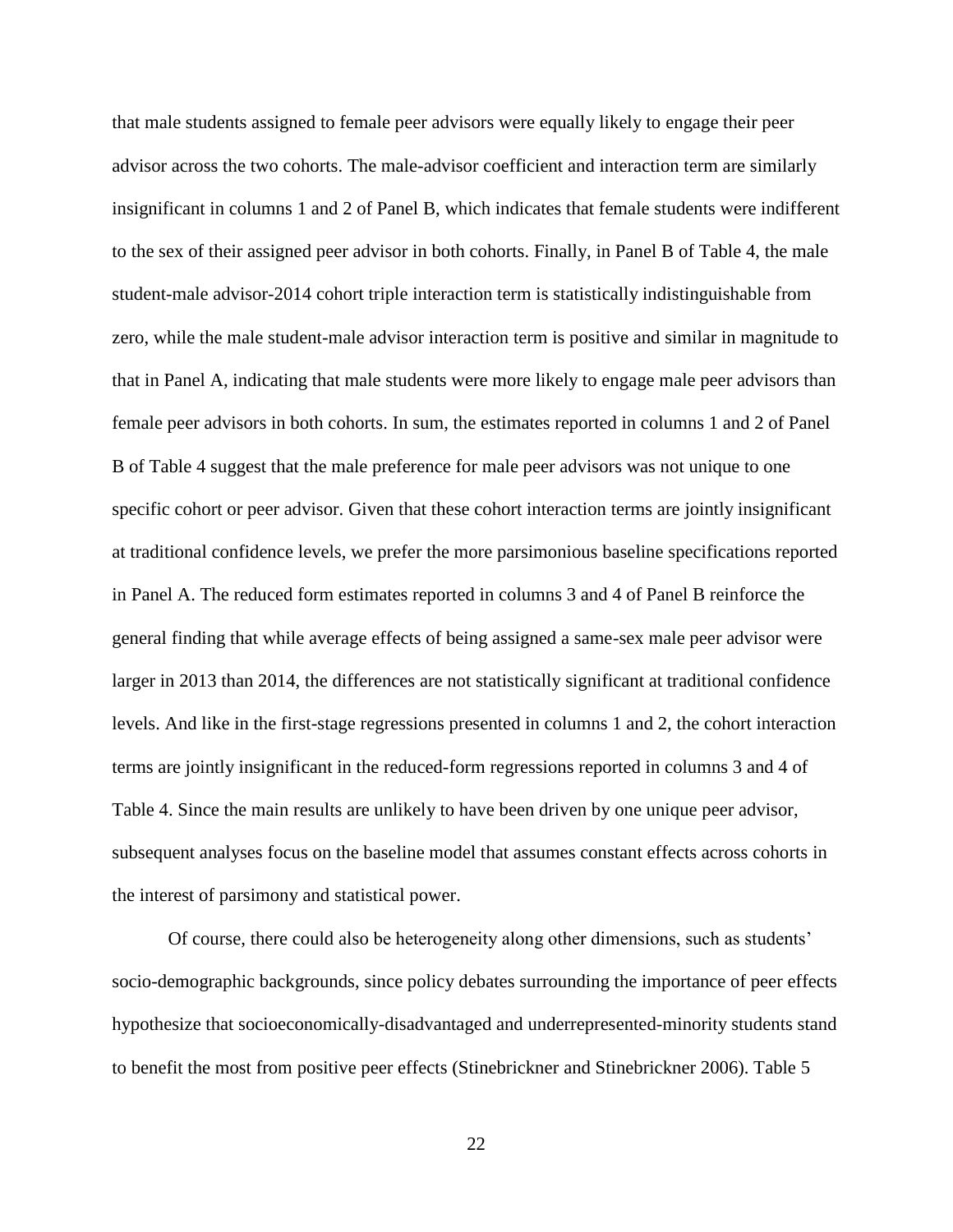investigates four possible sources of heterogeneity in both the first-stage and reduced-form impacts of the sex of assigned peer advisors. Columns 1 and 2 test for heterogeneity by students' parents' educational attainment. The idea is that first-generation college goers may benefit more from advising and mentoring interventions than the children of college-educated parents, since college-educated parents are more familiar with post-secondary institutions, but first-generation students may also be more apprehensive about engaging with advisors. Indeed, these dual concerns are the motivation for informal peer-advising programs (Shook and Keup 2012). Columns 1 and 2 provide no evidence of significant differences by students' first-generation status in the relationship between peer-advisor sex and student outcomes, as the first-generation interaction terms are individually and jointly statistically insignificant. Columns 3 and 4 of Table 5 report similar analyses for another measure of students' socioeconomic status: whether or not the student received a Pell Grant.<sup>24</sup> These estimates are generally similar to those for firstgeneration status, with one exception: the male advisor-Pell recipient interaction in column 3 is large, positive, and statistically significant. This suggests that female Pell recipients assigned to male peer advisors are significantly more likely to meet the peer advisor than are non-Pell females assigned to male peer advisors. This result is reflected in a marginally significant bump in retention for Pell-recipient females assigned to male peer advisors, seen in column 4. Columns 5 and 6 similarly allow for heterogeneous effects by student race. Specifically, race is measured by a crude "non-white minority" indicator that equals one if the student was black or non-white Hispanic, and zero otherwise. There is no evidence of significant differences by students' race in the relationship between peer-advisor sex and student outcomes, as the non-white interaction

<sup>&</sup>lt;sup>24</sup> Pell grants were established in 1972 to provide federal funds directly to college students with financial need. Pell grants depend on the individual student's financial need, cost of attendance, and enrollment status. Maximum awards were \$5645 and \$5730 in 2013 and 2014, respectively (Dynarski and Scott-Clayton 2013).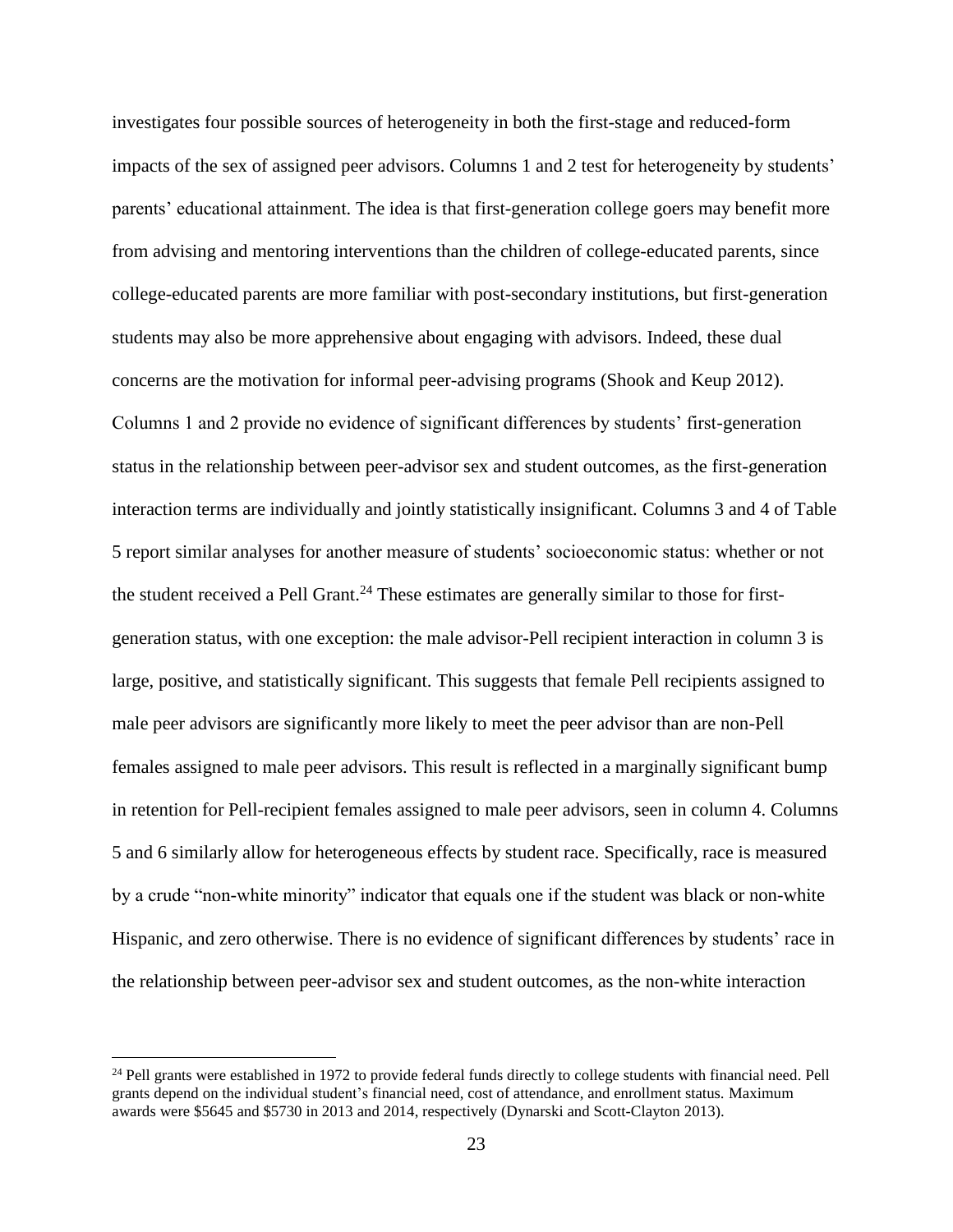terms are individually and jointly statistically insignificant.<sup>25</sup> Together, the estimates in columns 1 to 6 of Table 5 indicate that the sizable male student-male peer advisor match effect documented in Table 4 does not vary by students' socioeconomic or racial backgrounds. Nonetheless, it is interesting that the point estimates on the male-male-*X* triple interaction terms are systematically negative and similar in magnitude to the corresponding point estimates on the male-male interaction terms, suggesting that the male-male match effect is marginally larger among relatively advantaged white students. Finally, columns 7 and 8 of Table 5 test for heterogeneity by students' home locales, since students far from home might be more likely to utilize campus support services when they feel homesick or have less access to friends and family. We find no evidence for this, however, regardless of how distance from home is operationalized. In sum, Table 5 suggests a general lack of heterogeneity in the impact of male student-male peer advisor sex match on takeup of the program and retention at the university.

### **7. Impact of Peer Advising on Academic Success**

 $\overline{a}$ 

Table 6 reports estimates of equation (3). Columns 1 and 2 report naïve OLS and probit estimates of the relationship between meeting the peer advisor and the probability of persisting into the second year of postsecondary education. The models in column 1 condition only on student sex and cohort FE, while the models in column 2 condition on the full set of covariates and "first letter of surname" FE. These estimates show a modest, positive, marginally significant association between engagement with the peer advising system and retention. However, even the estimates in column 2 cannot be given a causal interpretation, as they are likely biased by

<sup>&</sup>lt;sup>25</sup> The lack of significant differences by race is robust to allowing for race-specific differences (e.g., a full set of black, Hispanic, Asian, and Other categorical indicators).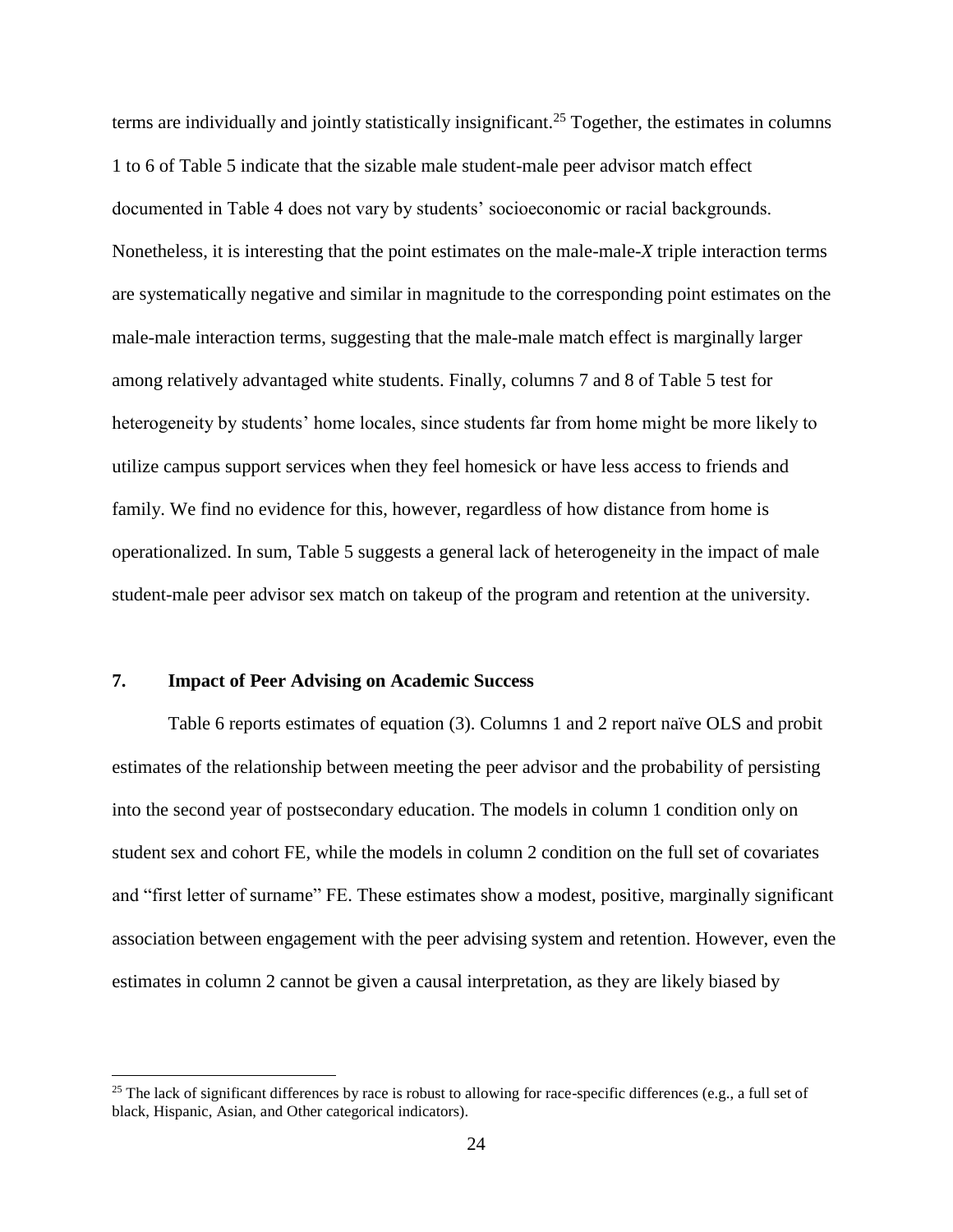unobserved factors that jointly determine retention and meeting the peer advisor.<sup>26</sup> We therefore prefer instrumental variables (IV) approaches that jointly estimate equations (2) and (3), which are reported in columns 3 and 4 of Table 6.

We prefer the linear IV and bivariate probit estimates of the fully specified model reported in column 4 of Table 6 to the unconditional models reported in column 3 for two reasons. First, conditioning on the exogenous the student background controls (e.g., race, SES, pre-admissions academic performance) increase precision, particularly in the bivariate probit models. This is useful, given the relatively small sample size and the general imprecision of IV estimators. Second, controlling for the "first letter of surname" FE is particularly important in the IV setting, since it is possible that a student's surname's spot in the alphabet is weakly correlated with academic success, perhaps due to the advantage early-letter students receive from being assigned to the front row of seating charts. Still, while we focus our discussion on the results in column 4, it is reassuring that the estimates in column 3 are quite similar.

The first panel of column 4 reports linear (2SLS) IV estimates. The 2SLS estimate is positive, quite large, and marginally statistically significant. It suggests that for students who were on the margin of meeting their peer advisor, and ultimately did because their assigned peer advisor was the same sex, meeting the peer advisor increased their probability of persisting into the second year of postsecondary schooling by about 67 percentage points. This is perhaps implausibly large, given that the average retention rate is between 80 and 90 percent. Given the LATE interpretation of this estimate, it could be that compliers had very low ex ante likelihoods of persisting and the peer advisors really helped these students. An alternative interpretation is that this point estimate is imprecise: the lower end of the 90% confidence interval is an impact of

<sup>&</sup>lt;sup>26</sup> Indeed, the control-function endogeneity tests in columns 3 and 4 of Table 6 suggest that OLS estimates are biased.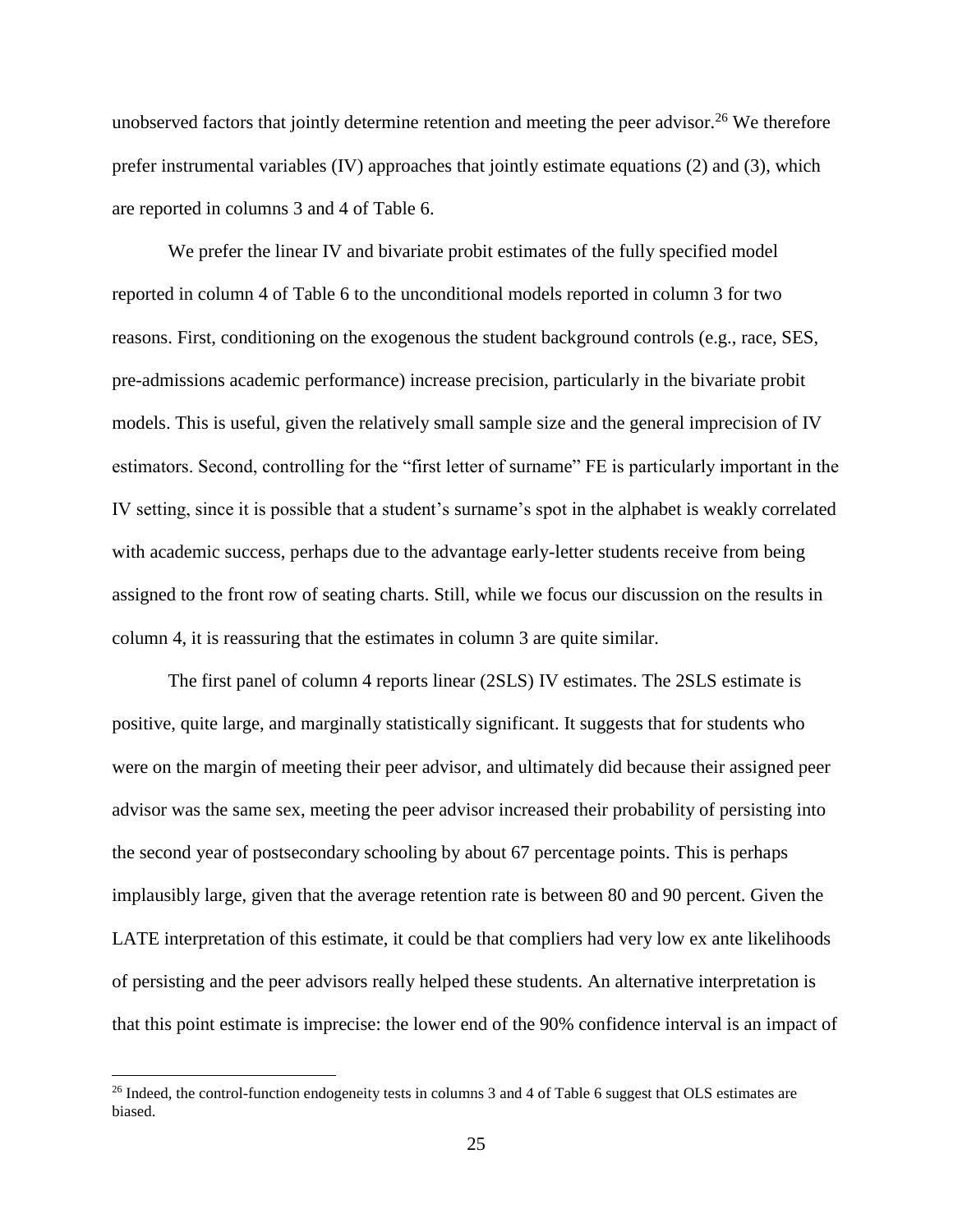only about 5 percentage points, which also happens to be nearly identical to the naïve OLS estimate. While dramatically lower than 67, a five percentage point increase in the probability that a student is retained is arguably policy relevant, as it is similar in size to the impact of merit awards (e.g., PROMISE) and the *Open Doors* bundle of small scholarships and enhanced student services (Deming and Dynarksi 2009).

We also report the LIML estimate of the same linear specification, which has better small sample properties than 2SLS, and might perform better given our relatively small sample size (Angrist and Pischke 2009). The LIML estimate is nearly identical to the 2SLS estimate, which in addition to relaxing concerns about finite sample bias, suggests that there is no weak IV problem (Angrist and Pischke 2009). Together, the linear estimates reported in the top panel of column 4 of Table 6 suggest that meeting peer advisors had a positive impact on retention rates, at least for compliers who were induced to meet their peer advisor by the randomly assigned peer advisor's sex. The magnitude of this effect is less clear, however, both due to the imprecision of the 2SLS and LIML estimates and the fact that both the endogenous and outcome variables are binary.

The bivariate probit models estimated in the bottom panel of Table 6 address both concerns, as the bivariate probit estimates are more efficient and restrict predicted probabilities to the unit interval (Wooldridge 2010). Indeed, the bivariate probit coefficient estimate and associated average partial effects (APE) in column 4 are both statistically significant and the APE, which is directly comparable to the linear estimates, has a standard error that is about one third the size of the linear 2SLS and LIML standard errors. The APE is smaller, but still positive, and suggests that compliers who met their peer advisor were about 28 percentage points more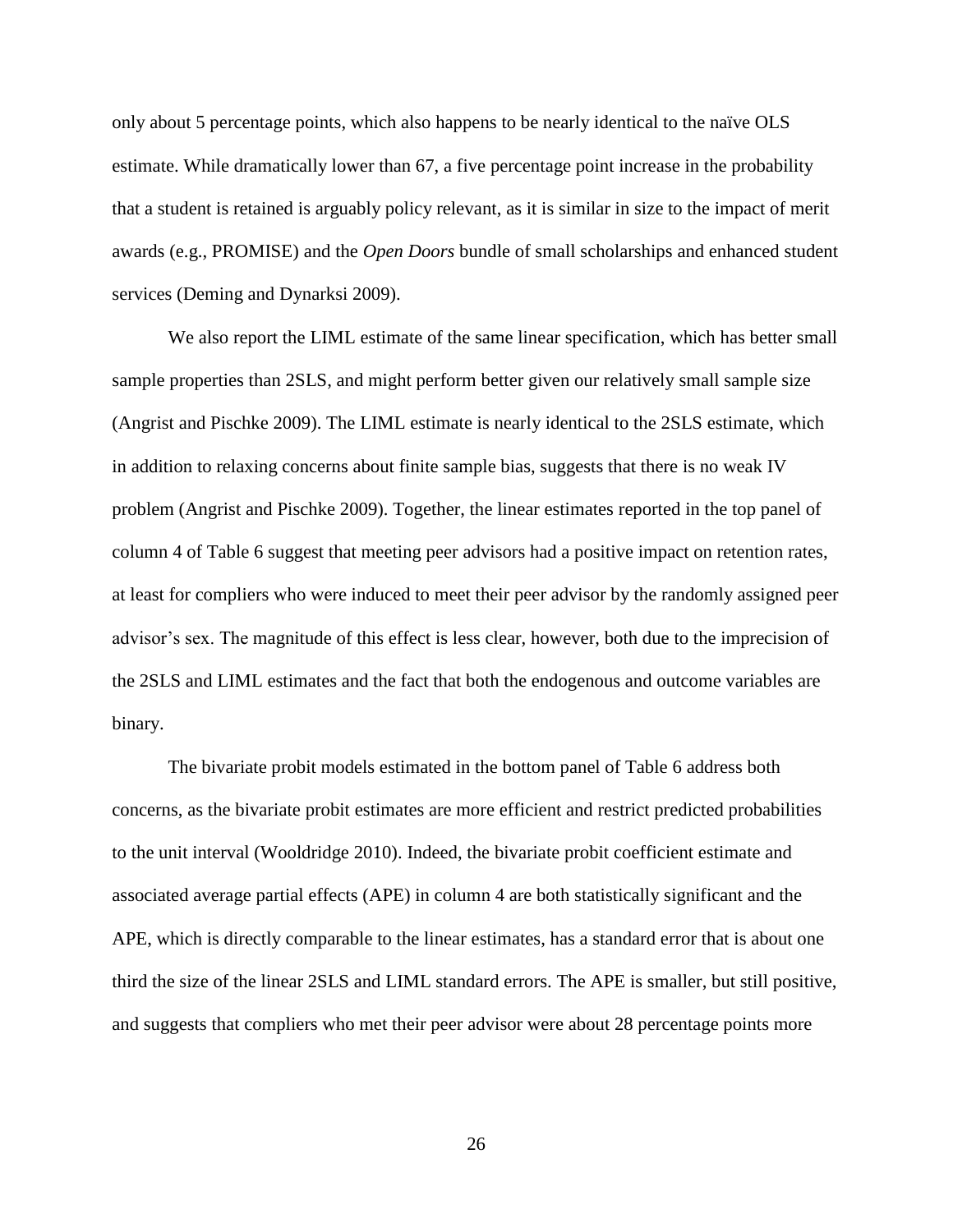likely to be retained. Once again, the bivariate probit estimates strongly suggest that, for at least a subset of students, voluntary peer advising programs can significantly increase retention.

For the same reasons that the first-stage and reduced-form effects discussed in section 6 might vary by students' socio-demographic backgrounds, so too could the impact of actually meeting the assigned peer advisor vary with observed student characteristics. We test this hypothesis by augmenting equation (3) to include interactions between *A* and *X*, and using interactions between the instruments and *X* as additional instruments. Like in Table 5, Table 7 tests for heterogeneity along four observable dimensions: first-generation, Pell recipient, underrepresented minority (black or Hispanic), and distance from home (Mid-Atlantic region). For each of these outcomes, naïve OLS and IV 2SLS estimates are reported, and in all but one case the control function is statistically significant, indicating a significant difference between the OLS and 2SLS estimates. None of the 2SLS estimates of the interaction terms are statistically significant at traditional confidence levels, though the first-generation and Pell-recipient interaction terms are negative and relatively large in magnitude. Overall, like the reducedreduced form results in Table 5, Table 7 suggests that there was little variation by observable student characteristics in compliers' benefits of meeting the assigned peer advisor.

#### **8. Discussion**

Using unique administrative records from a selective, midsized, private, not-for-profit university, we leverage quasi-random assignments of peer advisors to first-year arts and sciences undergraduate students to investigate two aspects of a voluntary peer advising program. First, we show that the sex of the randomly assigned peer advisor has a significant and substantively large impact on male students' engagement with the peer advising program. This result is consistent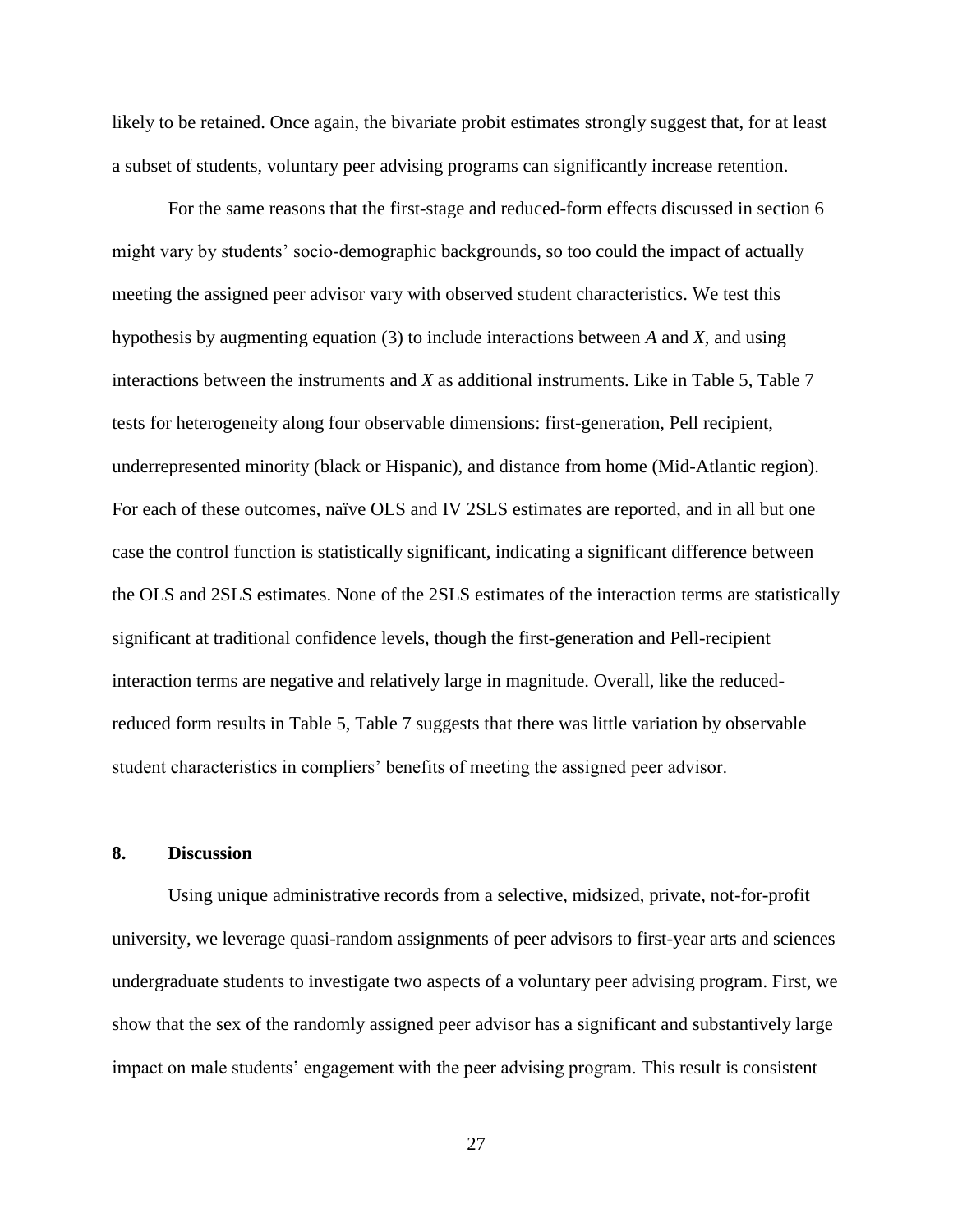with a large literature in the economics of education that finds significant effects of studentteacher demographic match on a host of student outcomes and behaviors (e.g., Fairlie et al. 2014; Carrell et al. 2010; Dee 2004, 2007; Lusher et al. 2015). This finding has policy implications as well, given the relatively low takeup rates for voluntary support services, particularly among males, in postsecondary education settings (Angrist et al. 2014). Indeed, manipulating the sex of assigned peer advisors, or providing peer advisors of both sexes, is a scalable, low-cost policy lever available to many postsecondary institutions. To our knowledge, the current study provides the first causal evidence of a malleable policy lever that can increase male students' engagement with university support services. Moreover, we show that engagement with the peer advisor is beneficial, as reduced-form estimates indicate that assignment to a male peer advisor significantly increased male students' retention rates.

Second, using an instrumental variables strategy, we formally show that engaging with an assigned peer advisor significantly increased compliers' likelihoods of persisting at the university. This impact can be interpreted as the LATE for compliers, who are males who would not have engaged with the peer advising program if assigned to a female peer advisor and were not definitely going to engage regardless of peer advisor assignment. This LATE is a policyrelevant parameter for administrators, educators, and policymakers seeking to increase retention rates among first-year students, particularly among male students, as the policy lever (assigning a choice or same-sex advisor) is very low cost and not controversial for institutions already offering voluntary peer advising. Moreover, the "always compliers" who engage with the support infrastructure no matter the peer advisor assignment do better, on average, than compliers in the absence of treatment. This is low hanging fruit that can be collected in the short run, while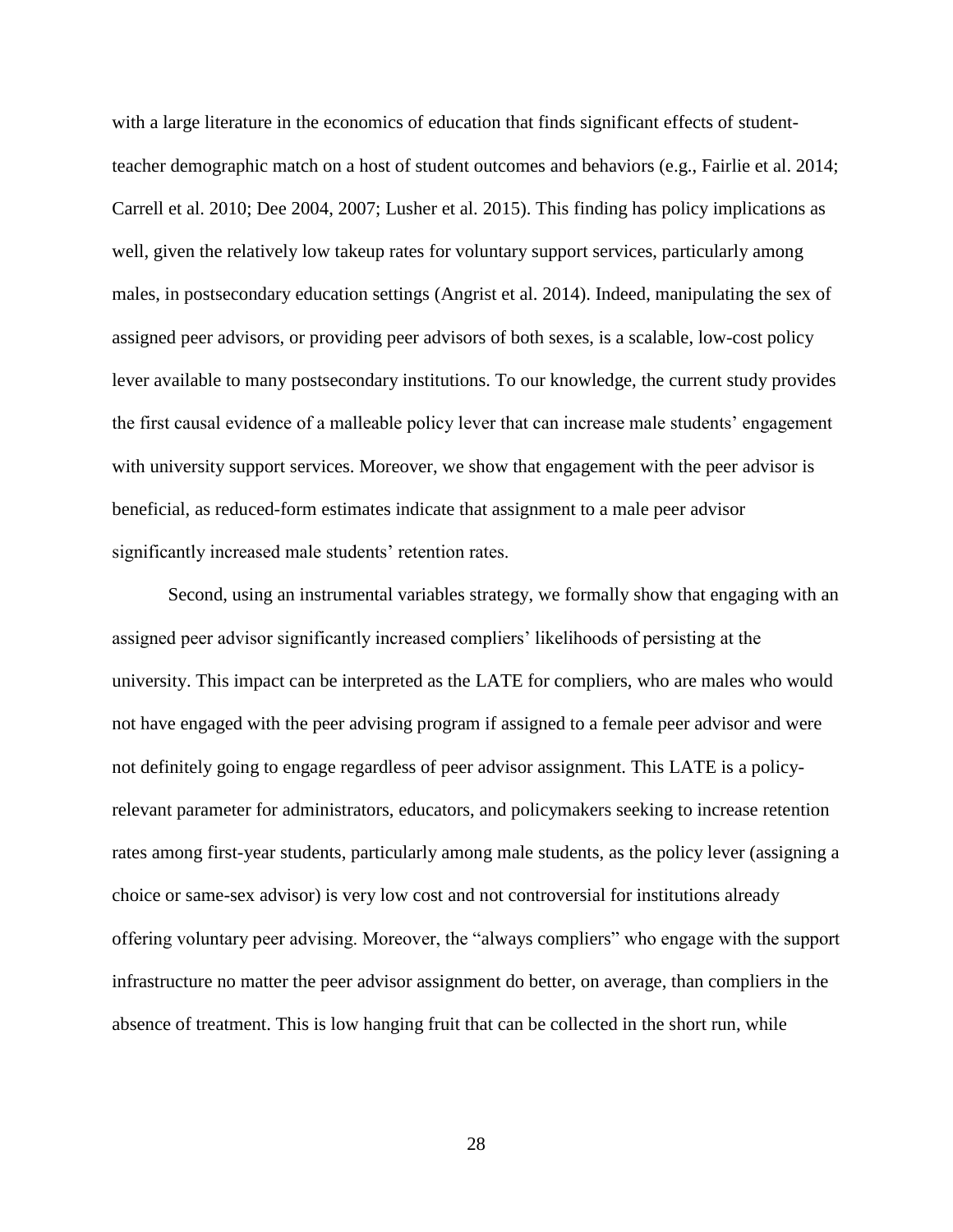institutions and researchers continue to search for the policy tools that might improve the engagement, and ultimately the academic success and persistence, of the "never compliers."

That no effect is found on spring-semester academic performance (GPA) is consistent with the stated mission of the university's peer advising program. This non-finding is also consistent with the peer effects literature, which generally finds modest effects of high-achieving peers on postsecondary students' academic performance, which Stinebrickner and Stinebrickner (2006) attribute to peer effects primarily operating through the transmission of study habits and time-management skills. Together with social skills, these are exactly the types of skills encompass the mission of the peer advising program, and are likely to improve retention. Indeed, Stinebrickner and Stinebrickner (2006) find positive, significant peer effects on the probability that female students return for a second year of postsecondary schooling.

One caveat of the current study is that these findings may not generalize to larger public institutions or to less selective institutions. Conducting a similar analysis in other postsecondary contexts would be straightforward and would be useful in furthering our understanding of the factors that influence student engagement with voluntary support services such as peer advising, as well as the impact of such services on compliers who are induced to engage by the demographic representation of mentors, support staff, and peer advisors. It would also be useful to determine whether there are similar race-match effects. Unfortunately, we were unable to investigate the impact of race and ethnicity matching in the current study because there was only one non-white peer advisor. We hope to investigate such questions in the future, and to conduct a randomized experiment in which some students are offered a choice between one male and one female peer advisor, and so on, both in arts and sciences and in other units at the institution, as the peer advising program is scaled up to the university level.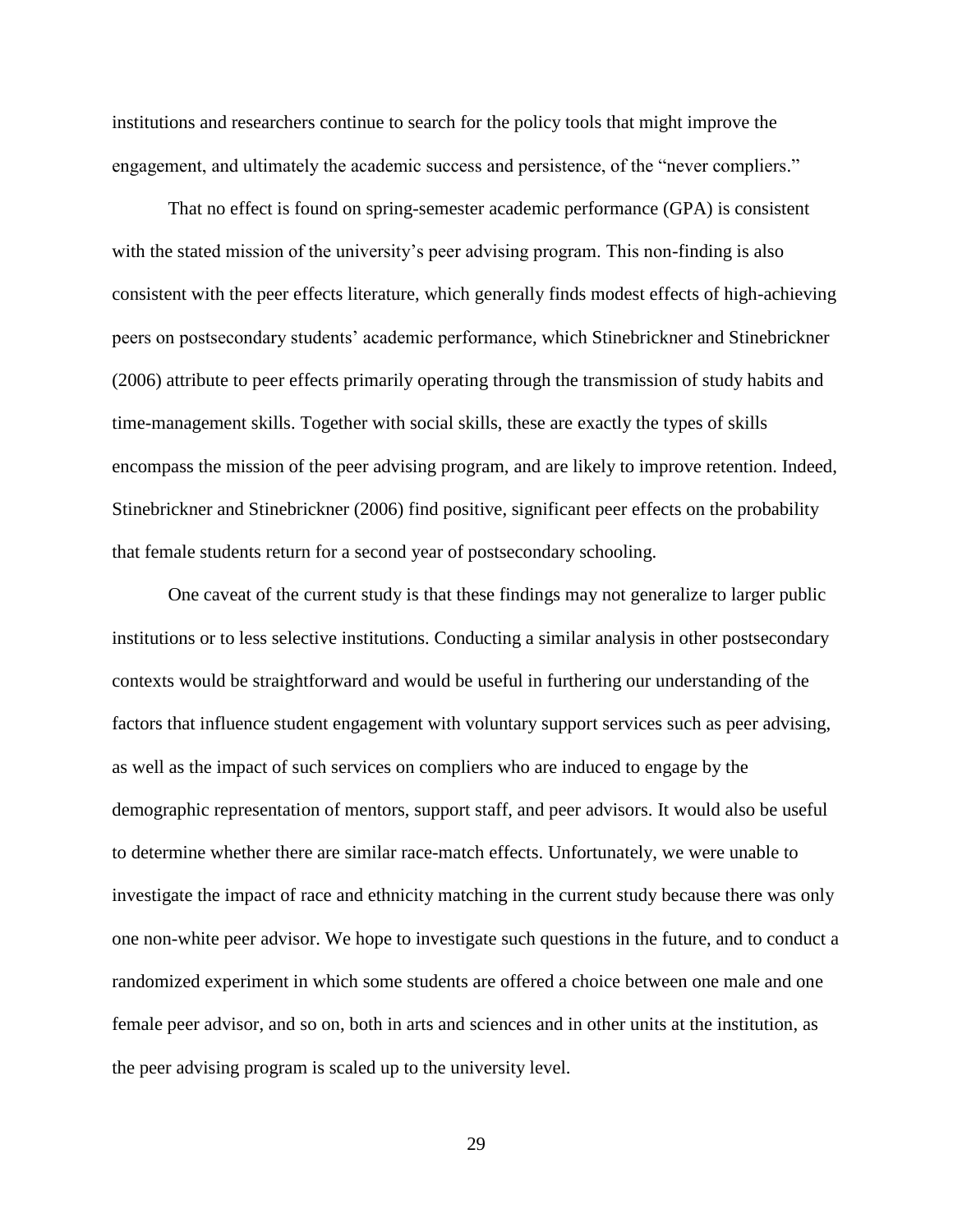#### **References**

- Angrist, Joshua D., and Alan B. Kreuger. 2001. "Instrumental Variables and the Search for Identification: From Supply and Demand to Natural Experiments." *Journal of Economic Perspectives* 15(4): 69-85.
- Angrist, Joshua D., and Jörn-Steffen Pischke. 2009. *Mostly Harmless Econometrics: An Empiricist's Companion*. Princeton University Press.
- Angrist, Joshua, Daniel Lang, and Philip Oreopoulos. 2009. "Incentives and Services for College Achievement: Evidence from a Randomized Trial." *American Economic Journal: Applied Economics* 1(1): 136-163.
- Angrist, Joshua, Philip Oreopoulos, and Tyler Williams. 2014. "When Opportunity Knocks, Who Answers? New Evidence on College Achievement Awards." *Journal of Human Resources* 49(3): 572-610.
- Astin, Alexander. 1993. *What Matters in College? Four Critical Years Revisited.* Vol. 1. San Francisco, CA: Jossey-Bass Publishers.
- Avery, Christopher, and Thomas J. Kane. 2004. "Student Perceptions of College Opportunities. The Boston COACH Program." In *College Choices: The Economics of Where to Go, When to Go, and How to Pay for It,* Caroline Hoxby, ed. Chicago, IL: University of Chicago Press, pp. 355-394.
- Bailey, Martha J., and Susan M. Dynarski. 2011. "Gains and Gaps: Changing Inequality in US College Entry and Completion." NBER Working Paper No. 17633. Cambridge, MA: National Bureau of Economic Research.
- Barry, Herbert., and Aylene S. Harper. 1995. "Increased Choice of Female Phonetic Attributes in First Names." *Sex Roles* 32(11-12): 809-819.
- Bean, John P. 1980. "Dropouts and Turnover: The Synthesis and Test of a Causal Model of Student Attrition." *Research in Higher Education* 12(2): 155-187.
- Bettinger, Eric P., and Rachel P. Baker. 2014. "The Effects of Student Coaching in College: An Evaluation of a Randomized Experiment in Student Mentoring." *Educational Evaluation and Policy Analysis* 36(1): 3-19.
- Bettinger, Eric P., Angela Boatman, and Bridget Terry Long. 2013. "Student Supports: Developmental Education and Other Academic Programs." *The Future of Children* 23(1): 93-115.
- Bloom, Dan., and Colleen Sommo. 2005. "Building Learning Communities Early Results from the Opening Doors Demonstration at Kingsborough Community College." *MDRC*.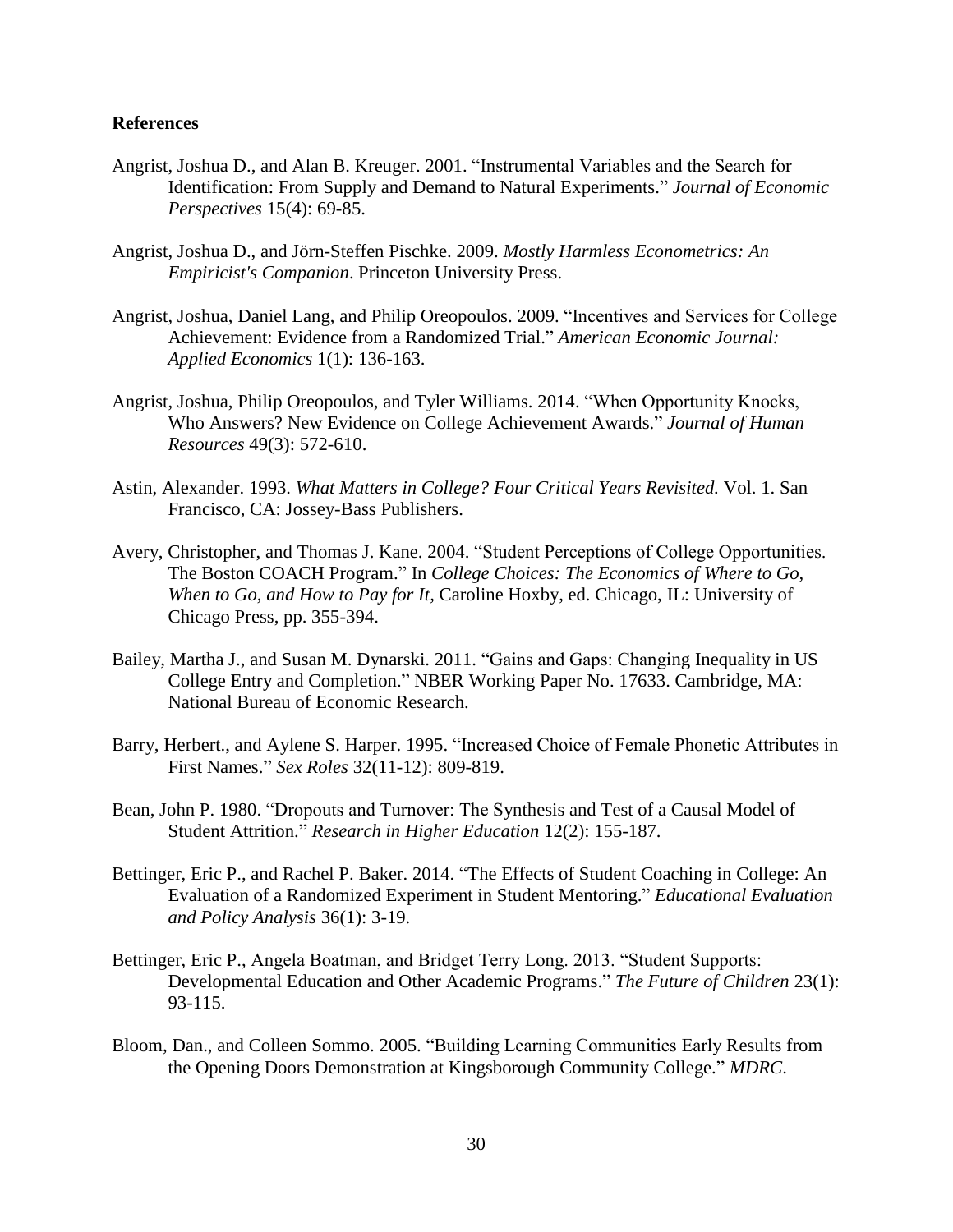- Blundell, Richard, Lorraine Dearden, and Barbara Sianesi. 2005. "Evaluating the Effect of Education on Earnings: Models, Methods and Results from the National Child Development Survey." *Journal of the Royal Statistical Society: Series A (Statistics in Society)* 168(3): 473-512.
- Bound, John, and Sarah Turner. 2011. "Dropouts and Diplomas: The Divergence in Collegiate Outcomes." In *Handbook of the Economics of Education*. Vol. 4. Eric A. Hanushek, Stephen Machin, and Ludger Woessman, eds. Amsterdam: North Holland, pp. 573-613.
- Card, David. 1999. "The Causal Effect of Education on Earnings." *Handbook of Labor Economics* 3(A): 1801-1863.
- Carrell, Scott E, Marianne E. Page, and James E. West. 2010. "Sex and Science: How Professor Gender Perpetuates the Gender Gap." *Quarterly Journal of Economics* 125(3): 1101- 1144.
- Castleman, Benjamin L., and Lindsay C. Page. 2015. "Summer Nudging: Can Personalized Text Messages and Peer Mentor Outreach Increase College Going Among Low-income High School Graduates?" *Journal of Economic Behavior & Organization* 115: 144-160.
- Castleman, Benjamin L., Lindsay C. Page, and Korynn Schooley. 2014. "The Forgotten Summer: Does the Offer of College Counseling After High School Mitigate Summer Melt Among College‐Intending, Low‐Income High School Graduates?" *Journal of Policy Analysis and Management* 33(2): 320-344.
- Cassidy, Kimberly Wright, Michael H. Kelly, and Lee'at J. Sharoni. 1999. "Inferring Gender from Name Phonology." *Journal of Experimental Psychology: General* 128(3): 362-381.
- Chernozhukov, Victor, and Christian Hansen. 2008. "The Reduced Form: A Simple Approach to Inference with Weak Instruments." *Economics Letters* 100(1): 68-71.
- Carlstrom, Aaron, and Marsha A. Miller. 2013. *NACADA National Survey of Academic Advising (Monograph No. 25).* Manhattan, KS: National Academic Advising Association. http://www.nacada.ksu.edu/Resources/Clearinghouse/View-Articles/2011-NACADA-National-Survey.aspx (accessed February 22, 2016).
- Clotfelter, Charles T., Helen F. Ladd, and Jacob L. Vigdor. 2007. "How and Why do Teacher Credentials Matter for Student Achievement?" NBER Working Paper No. 12828. Cambridge, MA: National Bureau of Economic Research.
- Colvin, Janet W., and Marinda Ashman. 2010. "Roles, Risks, and Benefits of Peer Mentoring Relationships in Higher Education." *Mentoring & Tutoring: Partnership in Learning* 18(2): 121-134.
- Crisp, Gloria, and Irene Cruz. 2009. "Mentoring College Students: A Critical Review of the Literature Between 1990 and 2007." *Research in Higher Education* 50(6): 525-545.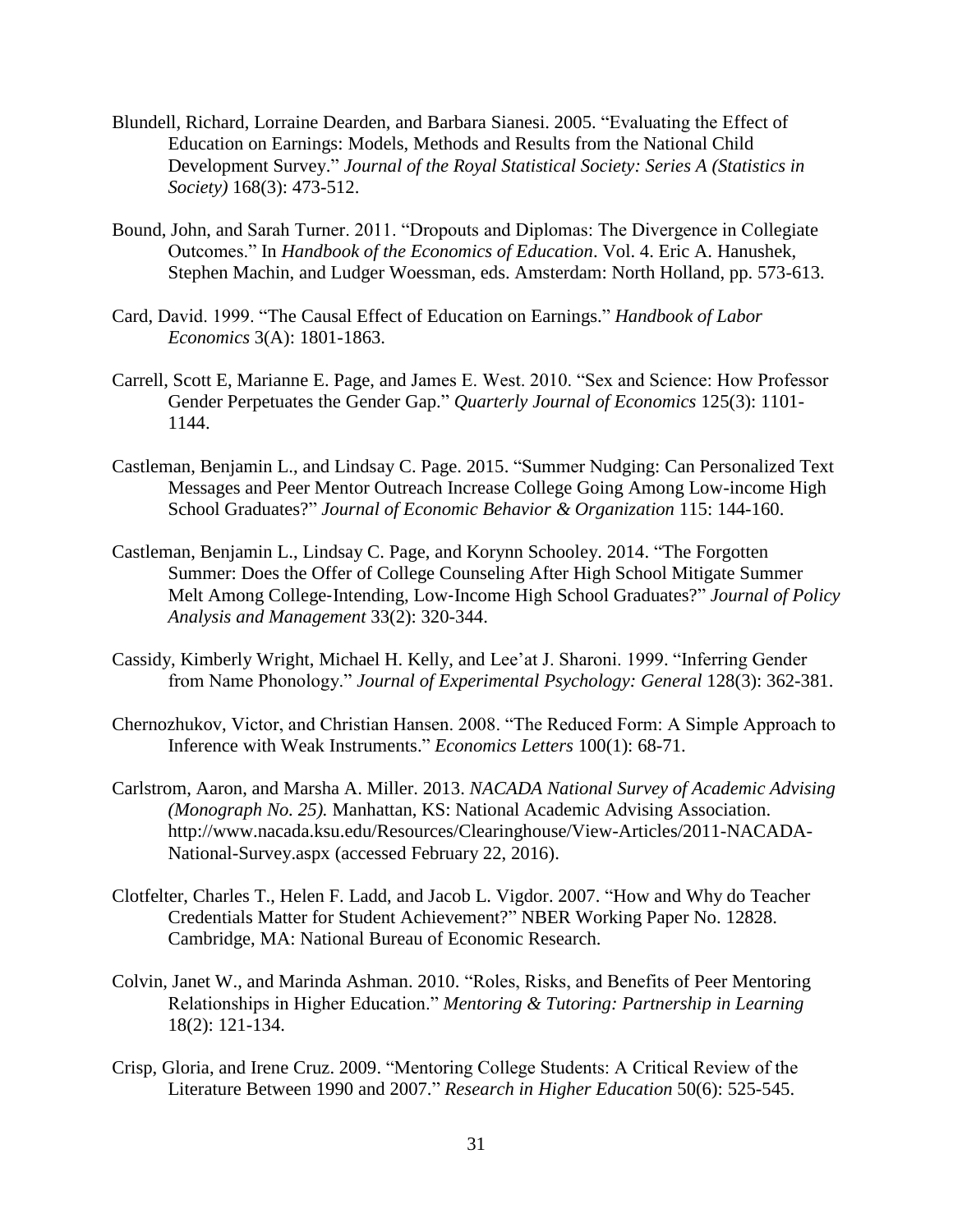- Dee, Thomas S. 2004. "Are there Civic Returns to Education?" *Journal of Public Economics* 88(9): 1697-1720.
- Dee, Thomas S. 2005. "A Teacher Like Me: Does Race, Ethnicity, or Gender Matter?" *American Economic Review* 95(2): 158–165.
- Dee, Thomas S. 2007. "Teachers and the Gender Gaps in Student Achievement." *Journal of Human Resources* 42(3): 528-554.
- Deming, David, and Susan Dynarski. 2009. "Into College, Out of Poverty? Policies to Increase the Postsecondary Attainment of the Poor." NBER Working Paper No. 15387. Cambridge, MA: National Bureau of Economic Research.
- Dynarski, Susan. 2016. "How to Help More College Students Graduate." *The New York Times The Upshot*. February 19, 2016. http://www.nytimes.com/2016/02/21/upshot/how-tohelp-more-college-students-graduate.html?\_r=0 (Accessed March 23, 2016).
- Dynarski, Susan, and Judith Scott-Clayton. 2013. "Financial Aid Policy: Lessons from Research." *The Future of Children* 23(1): 67-91.
- Egalite, Anna J., Brian Kisida, and Marcus A. Winters. 2015. "Representation in the Classroom: The Effect of Own-race Teachers on Student Achievement." *Economics of Education Review* 45: 44-52.
- Fairlie, Robert W., Florian Hoffmann, and Philip Oreopoulos. 2014. "A Community College Instructor Like Me: Race and Ethnicity Interactions in the Classroom." *American Economic Review* 104(8): 2567-2591.
- Frost, Susan H. 2000. "Historical and Philosophical Foundations for Academic Advising." In *Academic Advising: A Comprehensive Handbook,* Virginia N. Gordon, Wesley R. Habley, and Associates, eds. San Francisco, CA: Jossey-Bass, pp. 3-17.
- Fryer Jr., Ronald G. 2011. "Racial Inequality in the 21st Century: The Declining Significance of Discrimination." In *Handbook of Labor Economics*, Vol. 4B. David Card and Orley C. Ashenfelter, eds. Amsterdam: North Holland, pp. 855-971.
- Gelbach, Jonah B. 2016. "When Do Covariates Matter? And Which Ones, and How Much?" *Journal of Labor Economics* 34(2)
- Glewwe, Paul, Michael Kremer, Sylvie Moulin, and Eric Zitzewitz. 2004. "Retrospective vs. Prospective Analyses of School Inputs: The Case of Flip Charts in Kenya." *Journal of Development Economics* 74(1): 251-268.
- Grossman, Michael. 2006. "Education and Nonmarket Outcomes." In *Handbook of the Economics of Education*. Vol. 1. Eric A. Hanushek and Finis Welch, eds. Amsterdam: North Holland, pp. 577-633.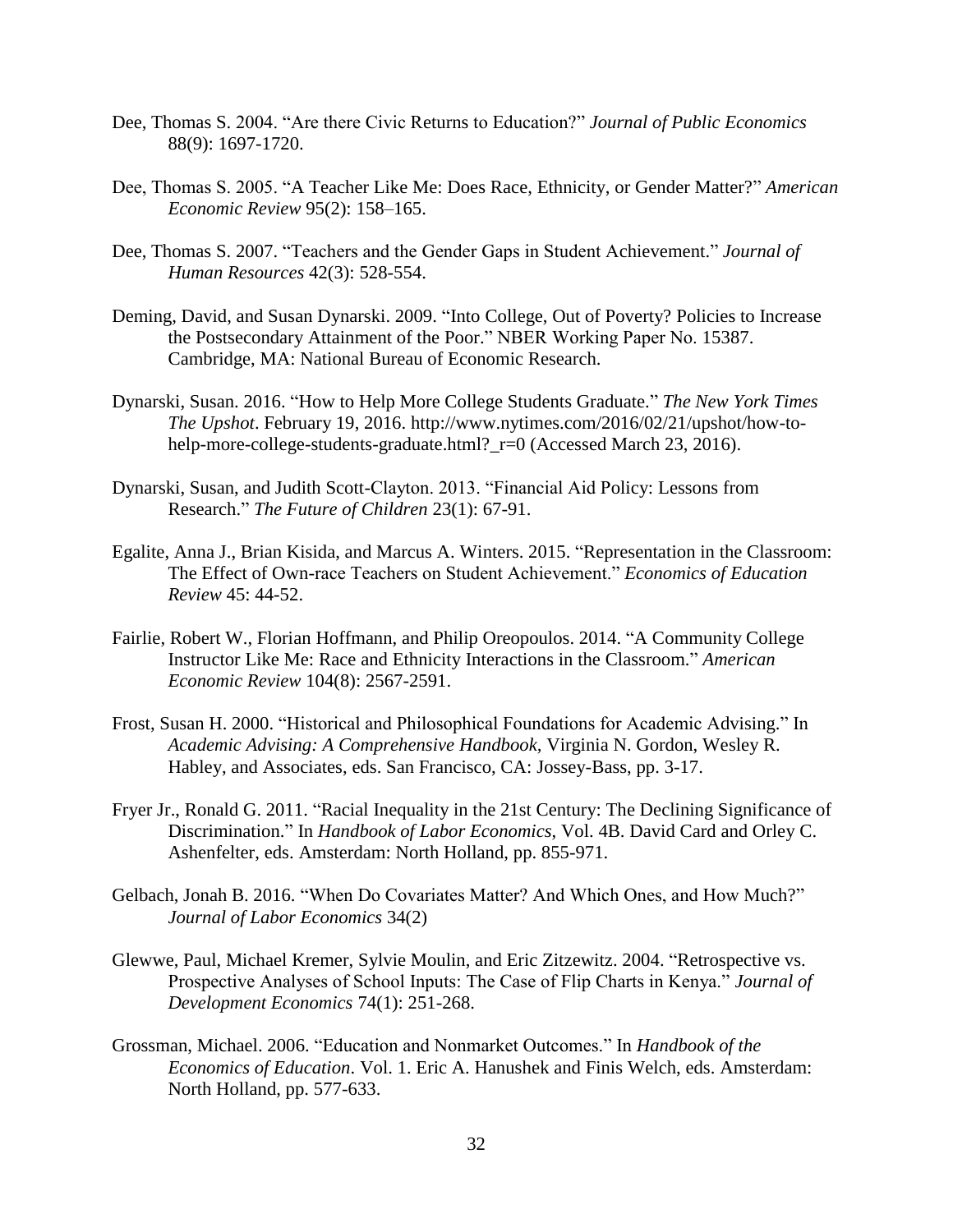- Hanna, Rema N., and Leigh L. Linden. 2012. "Discrimination in Grading." *American Economic Journal: Economic Policy* 4(4): 146-168.
- Habley, Wes, Michael Valiga, Randy McClanahan, and Kurt Burkum. 2010. *What works in student Retention? Report for All Colleges and Universities.* Iowa City, IA: ACT.
- Habley, Wesley R., Jennifer L. Bloom, and Steve Robbins. 2012. *Increasing Persistence: Research-based Strategies for College Student Success*. San Francisco, CA: John Wiley & Sons.
- Hemwall, Martha K. 2008. "Advising Delivery: Faculty Advising." In *Academic Advising: A Comprehensive Handbook 2d ed.* Virginia N. Gordon, Wesley R. Habley, and Thomas J. Grites, eds. San Francisco, CA: Jossey-Bass, pp. 253-266.
- Heckman, James J. 2010. "Building Bridges Between Structural and Program Evaluation Approaches to Evaluating Policy." *Journal of Economic Literature* 48(2): 356-398.
- Hoffmann, Florian, and Philip Oreopoulos. 2009. "A Professor Like Me: The Influence of Instructor Gender on College Achievement." *Journal of Human Resources* 44(2): 479- 494.
- Holt, Stephen B., and Seth Gershenson. 2015. "The Impact of Student-Teacher Racial Mismatch on Student Attendance and Suspensions." IZA Discussion Paper No. 9554. Bonn, Germany: The Institute of the Study of Labor.
- Hoxby, Caroline, and Sarah Turner. 2013. "Expanding College Opportunities for High-Achieving, Low Income Students." SIEPR Discussion Paper No. 12-014. Stanford, CA: Stanford Institute for Economic Policy Research.
- Imbens, Guido W., and Joshua D. Angrist. 1994. "Identification and Estimation of Local Average Treatment Effects." *Econometrica* 62(2): 467-475.
- Karcher, Michael J., Gabriel P. Kuperminc, Sharon G. Portwood, Cynthia L. Sipe, and Andrea S. Taylor. 2006. "Mentoring Programs: A Framework to Inform Program Development, Research, and Evaluation." *Journal of Community Psychology* 34(6): 709-725.
- Kennedy, Kirsten, and Jennifer Crissman Ishler. 2008. "The Changing College Student." In *Academic Advising: A Comprehensive Handbook 2d ed.* Virginia N. Gordon, Wesley R. Habley, and Thomas J. Grites, eds. San Francisco, CA: Jossey-Bass, pp. 123-141.
- Kot, Felly Chiteng. 2014. "The Impact of Centralized Advising on First-Year Academic Performance and Second-Year Enrollment Behavior." *Research in Higher Education* 55(6): 527-563.
- Light, Richard J. 2004. *Making the Most of College: Students Speak their Minds*. Cambridge, MA: Harvard University Press.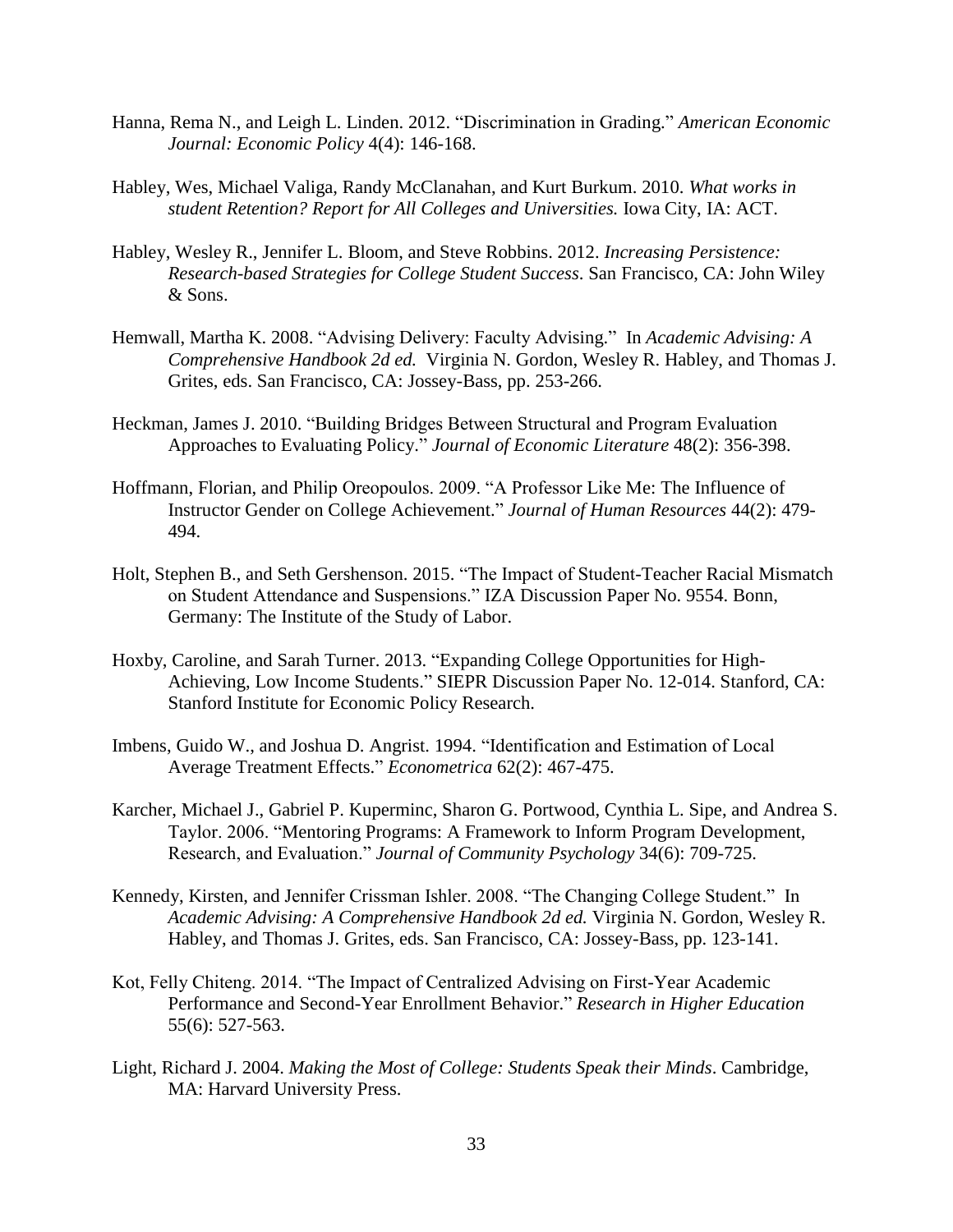- Lochner, Lance, and Enrico Moretti. 2004. "The Effect of Education on Crime: Evidence from Prison Inmates, Arrests, and Self-Reports." *American Economic Review* 94 (1):155-189.
- Lusher, Lester, Doug Campbell, and Scott Carrell. 2015. "TAs Like Me: Racial Interactions between Graduate Teaching Assistants and Undergraduates*.*" NBER Working Paper No. 21568. Cambridge, MA: National Bureau of Economic Research.
- Machin, Stephen, Olivier Marie, and Suncica Vujic. 2011. "The Crime Reducing Effect of Education." *Economic Journal* 121(552): 463-484.
- Miguel, Edward, and Michael Kremer. 2004. "Worms: Identifying Impacts on Education and Health in the Presence of Treatment Externalities." *Econometrica* 72(1): 159-217.
- Milligan, Kevin, Enrico Moretti, and Philip Oreopoulos. 2004. "Does Education Improve Citizenship? Evidence from the United States and the United Kingdom." *Journal of Public Economics* 88(9): 1667-1695.
- Moretti, Enrico. 2004a. "Workers' Education, Spillovers, and Productivity: Evidence from Plant-Level Production Functions." *American Economic Review* 94(3): 656-690.
- Moretti, Enrico. 2004b. "Estimating the Social Return to Higher Education: Evidence from Longitudinal and Repeated Cross-sectional Data." *Journal of Econometrics* 121(1): 175- 212.
- Newton, Fred B., and Steven C. Ender. 2010. *Students Helping Students: A Guide for Peer Educators on College Campuses*. 2d ed. San Francisco, CA: John Wiley & Sons.
- Ouazad, Amine. 2014. Assessed by a Teacher Like Me: Race and Teacher Assessments. *Education Finance & Policy* 9(3): 334-372.
- Rodríguez-Planas, Nuría. 2012a. "Longer-Term Impacts of Mentoring, Educational Services, and Learning Incentives: Evidence from a Randomized Trial in the United States." *American Economic Journal: Applied Economics* 4(4): 121-139.
- Rodríguez-Planas, Nuría. 2012b. "Mentoring, Educational Services, and Incentives to Learn: What Do We Know About Them?" *Evaluation and Program Planning* 35(4): 481-490.
- Roodman, David. 2011. "Fitting Fully Observed Recursive Mixed-Process Models with cmp. *Stata Journal* 11(2): 159-206.
- Roy, A. D. 1951. "Some Thoughts on the Distribution of Earnings." *Oxford Economic Papers* 3(2): 135-146.
- Sanchez, Rudolph J., Talya N. Bauer, and Matthew E. Paronto. 2006. "Peer-Mentoring Freshmen: Implications for Satisfaction, Commitment, and Retention to Graduation." *Academy of Management Learning & Education* 5(1): 25-37.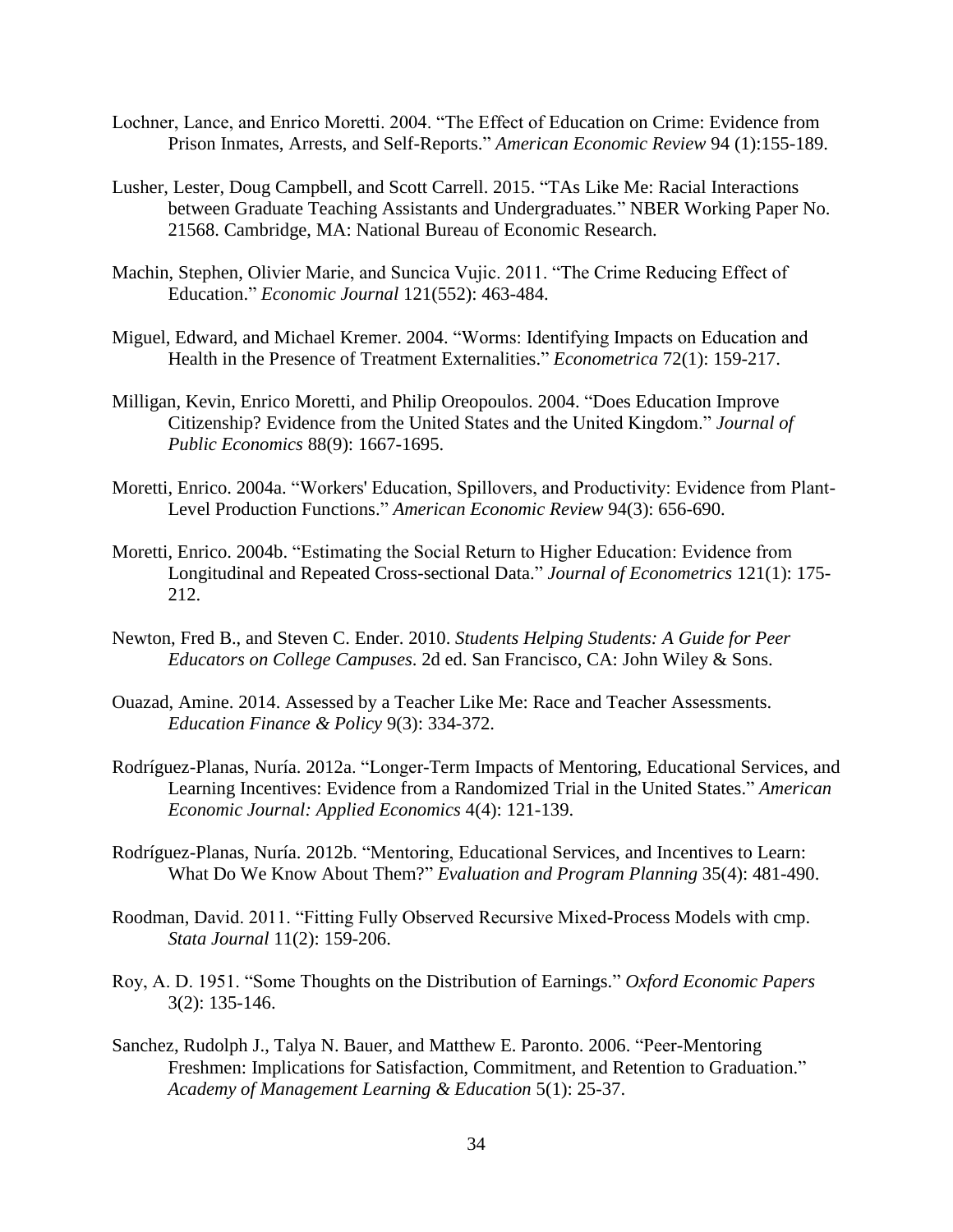- Self, Casey. 2008. "Advising Delivery: Professional Advisors, Counselors, and Other Staff." In *Academic Advising: A Comprehensive Handbook 2d ed.* Virginia N. Gordon, Wesley R. Habley, and Thomas J. Grites, eds. San Francisco, CA: Jossey-Bass, pp. 267-278.
- Shook, Jaime L., and Jennifer R. Keup. 2012. "The Benefits of Peer Leader Programs: An Overview from the Literature." *New Directions for Higher Education* 2012(157): 5-16.
- Slater, Anne Saxon, and Feinman, Saul. 1985. "Gender and the Phonology of North American First Names." *Sex Roles* 13(7): 429-440.
- Stephan, Jennifer L., and James E. Rosenbaum. 2013. "Can High Schools Reduce College Enrollment Gaps with a New Counseling Model?" *Educational Evaluation and Policy Analysis* 35(2): 200-219.
- Stinebrickner, Ralph, and Todd R. Stinebrickner. 2006. "What Can Be Learned About Peer Effects Using College Roommates? Evidence from New Survey Data and Students from Disadvantaged Backgrounds." *Journal of public Economics* 90(8-9): 1435-1454.
- Tinto, Vincent. 1987. *Leaving College: Rethinking the Causes and Cures of Student Attrition*. Chicago, IL: University of Chicago Press.
- Tinto, Vincent. 1999. "Taking Retention Seriously: Rethinking the First Year of College." *NACADA Journal* 19(2): 5-9.
- Tremblay, Paul F., Susan Rodger. 2003. "The Effects of a Peer Mentoring Program on Academic Success Among First Year University Students." *The Canadian Journal of Higher Education* 33(3): 1-17.
- Wooldridge, Jeffrey M. 2010. *Econometric Analysis of Cross Section and Panel Data*, 2d ed. Cambridge, MA: MIT Press.
- Wyckoff, Susan C. 1999. "The Academic Advising Process in Higher Education: History, Research, and Improvement." *Recruitment & Retention in Higher Education* 13(1): 1-3.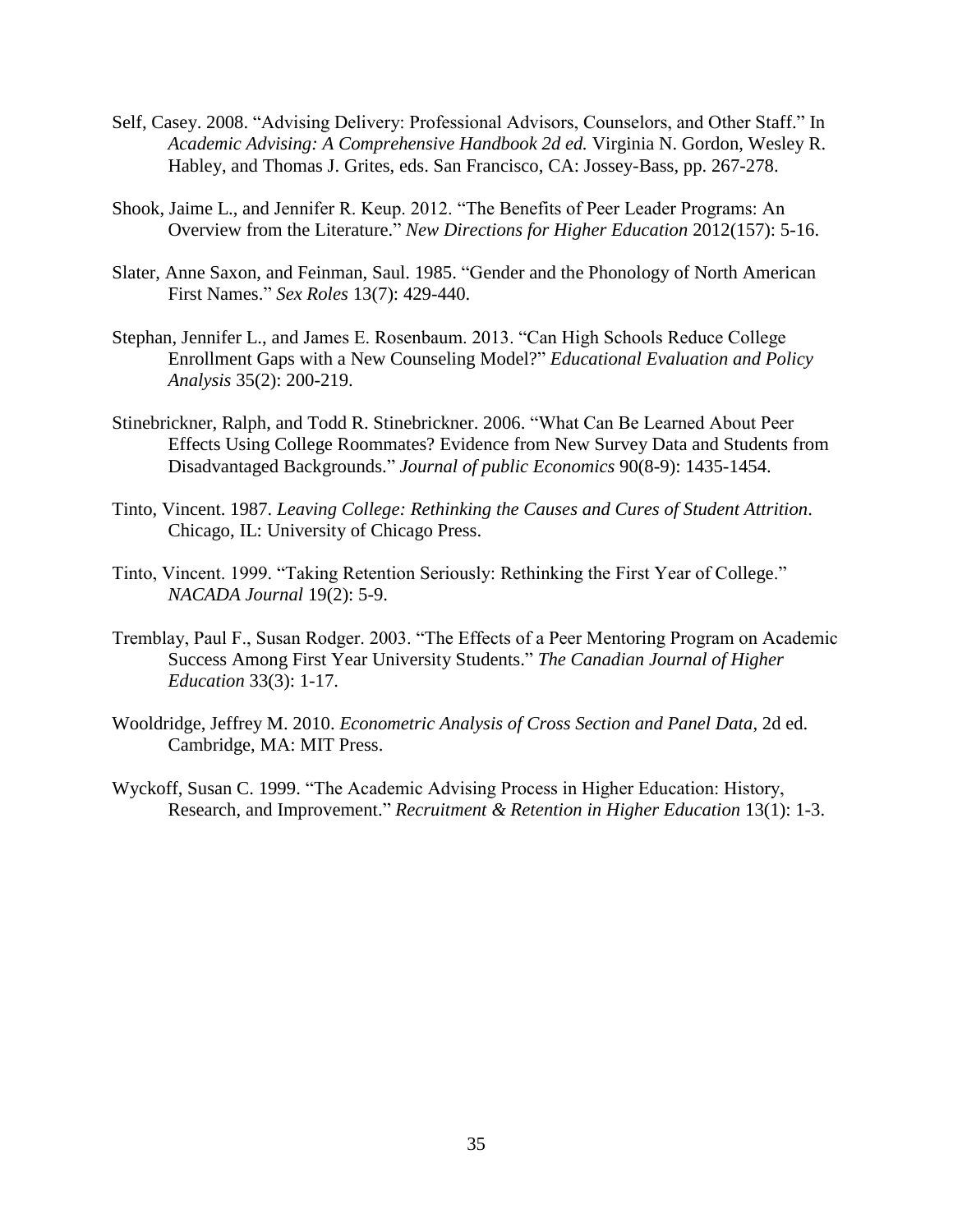|                                 | All             | Male            | Female          | Attended | Did Not Attend |
|---------------------------------|-----------------|-----------------|-----------------|----------|----------------|
|                                 | <b>Students</b> | <b>Students</b> | <b>Students</b> | Advising | Advising       |
|                                 | (1)             | (2)             | (3)             | (4)      | (5)            |
| <b>Attended Advising</b>        | 55%             | 48%             | 57%*            | 100%     | $-$            |
| Retained                        | 87%             | 84%             | 87%             | 89%      | 84%**          |
| Spring GPA <sup>†</sup>         | 3.26            | 3.11            | 3.31***         | 3.30     | $3.22*$        |
| Spring GPA $\geq 3.0^{\dagger}$ | 76%             | 66%             | 79%***          | 80%      | 71%***         |
| Spring GPA $\geq 2.0^{\dagger}$ | 96%             | 95%             | 96%             | 96%      | 95%            |
|                                 |                 |                 |                 |          |                |
| Male Student                    | 25%             | 100%            |                 | 22%      | 29%**          |
| Male Advisor                    | 24%             | 27%             | 23%             | 25%      | 23%            |
| Same-sex Advisor                | 64%             | 27%             | 77% ***         | 68%      | $60\%$ **      |
|                                 |                 |                 |                 |          |                |
| List Quartile 1                 | 26%             | 26%             | 26%             | 28%      | 24%            |
| List Quartile 2                 | 24%             | 27%             | 23%             | 25%      | 23%            |
| List Quartile 3                 | 25%             | 24%             | 25%             | 21%      | 28%**          |
| List Quartile 4                 | 25%             | 23%             | 26%             | 26%      | 24%            |
| Surname letter                  | 12              | 11              | 12              | 11       | 12             |
|                                 |                 |                 |                 |          |                |
| White                           | 64%             | 64%             | 64%             | 64%      | 64%            |
| <b>Black</b>                    | 6%              | 10%             | 5%              | 7%       | 5%             |
| Asian                           | 7%              | 7%              | 7%              | 7%       | 8%             |
| Hispanic                        | 11%             | 10%             | 11%             | 10%      | 12%            |
| Multiracial                     | 6%              | 5%              | 7%              | 6%       | 7%             |
| Not Reported                    | 5%              | 5%              | 6%              | 6%       | 4%             |
| Pell Recipient                  | 19%             | 21%             | 18%             | 20%      | 18%            |
| <b>First-Generation</b>         | 11%             | 12%             | 11%             | 11%      | 12%            |
| Mid-Atlantic                    | 47%             | 49%             | 46%             | 45%      | 48%            |
| Midwest                         | 8%              | 7%              | 8%              | 7%       | 9%             |
| New England                     | 18%             | 17%             | 19%             | 18%      | 18%            |
| South                           | 12%             | 13%             | 11%             | 13%      | 10%            |
| West                            | 14%             | 13%             | 15%             | 15%      | 13%            |
| Other                           | 1%              | $0\%$           | 2%              | 1%       | $1\%$          |
| <b>SAT</b> <sup>†</sup>         | 1259            | 1258            | 1260            | 1262     | 1257           |
| HS GPA <sup>†</sup>             | 3.74            | 3.66            | $3.76***$       | 3.76     | 3.71           |
| Home Zip Income <sup>†</sup>    | \$89,805        | \$92,480        | \$88,891        | \$88,009 | \$91,966       |
| Home Zip College <sup>†</sup>   | 27%             | 27%             | 27%             | 26%      | 28%**          |
| $\mathbf N$                     | 800             | 200             | 600             | 450      | 350            |

# **Table 1. Analytic Sample Means**

Notes: Surname letter is the rank of students' last-name first letter in alphabet (e.g.,  $A = 1$ ,  $B = 2$ , and so on). List quartile refers to the quartile of the alphabetically sorted list in which the student's surname falls, which was used to make peer advising assignments.

† This variable is missing for a small share of students.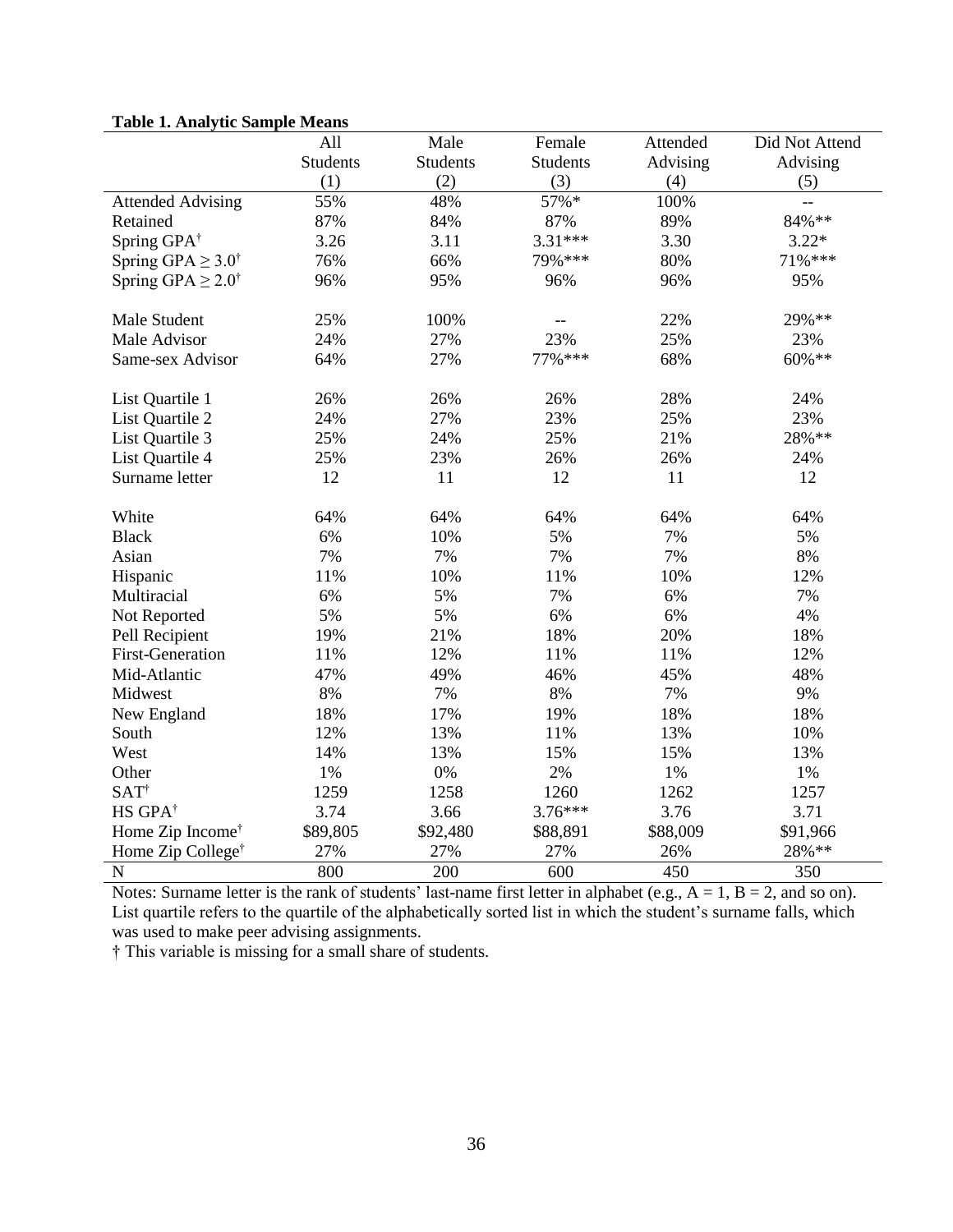|                                     | <b>Male Students</b> |          | <b>Female Students</b> |          |
|-------------------------------------|----------------------|----------|------------------------|----------|
|                                     | Male<br>Female       |          | Female                 | Male     |
|                                     | Advisor              | Advisor  | Advisor                | Advisor  |
|                                     | (1)                  | (2)      | (3)                    | (4)      |
| $SAT^{\dagger}$                     | 1273                 | 1252     | 1260                   | 1260     |
| High School GPA                     | 3.65                 | 3.66     | 3.77                   | 3.75     |
| Zip Code Median Income <sup>†</sup> | \$91,275             | \$92,930 | \$89,462               | \$86,964 |
| Zip Code %College <sup>†</sup>      | 27%                  | 27%      | 27%                    | 27%      |
| White                               | 67%                  | 63%      | 64%                    | 64%      |
| <b>Black</b>                        | 4%                   | 9%*      | 5%                     | 5%       |
| Asian                               | 9%                   | 6%       | 8%                     | 7%       |
| Hispanic                            | 7%                   | 12%      | 11%                    | 10%      |
| Multiracial                         | 4%                   | 6%       | 6%                     | 8%       |
| Not Reported                        | 9%                   | 3%       | 5%                     | 6%       |
| <b>First-Generation</b>             | 11%                  | 13%      | 12%                    | 9%       |
| Pell Recipient                      | 24%                  | 20%      | 19%                    | 17%      |
| Mid-Atlantic                        | 40%                  | 42%      | 46%                    | 47%      |
| Midwest                             | 5%                   | 8%       | 8%                     | 9%       |
| New England                         | 25%                  | 14%**    | 19%                    | 18%      |
| South                               | 13%                  | 14%      | 11%                    | 10%      |
| West                                | 16%                  | 12%      | 14%                    | 15%      |
| Other                               | 0%                   | 1%       | 2%                     | 0%       |
| N                                   | 50                   | 150      | 450                    | 150      |

# **Table 2. Means by Sex (Balancing Test)**

 $\dagger$  This variable is missing for a small share of students. \*\*\* p<0.01, \*\* p<0.05, \* p<0.1 indicate the statistical significance of the mean difference between columns 1 and 2, and between 3 and 4.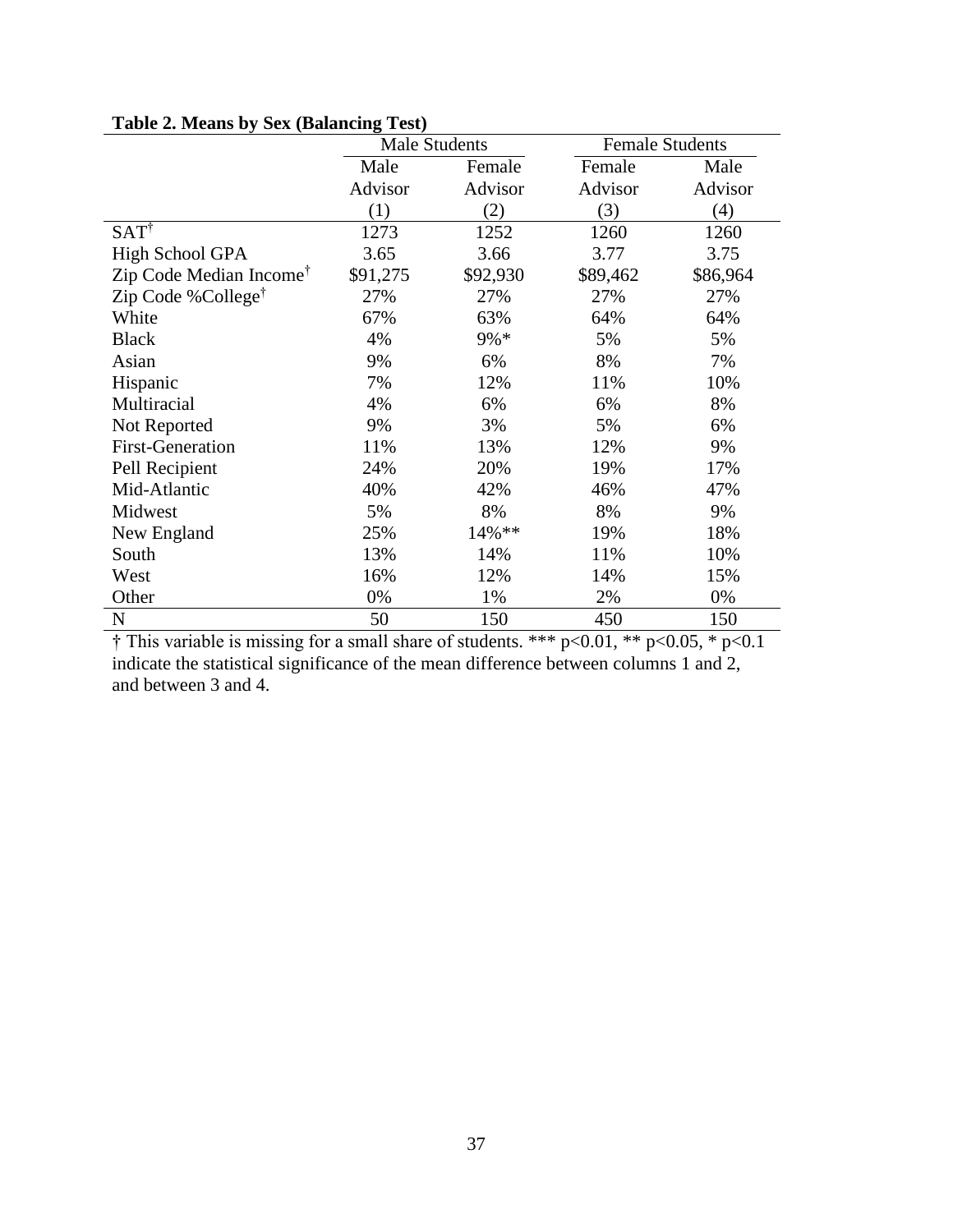|                      | Same-Sex | Different-Sex | Difference |
|----------------------|----------|---------------|------------|
|                      | Advisor  | Advisor       | $(1)-(2)$  |
|                      | (1)      | (2)           | (3)        |
| % Met Advisor        |          |               |            |
| Male student         | 60.0%    | 43.5%         | $16.5%$ ** |
| Female student       | 57.2%    | 55.5%         | 1.7%       |
| All students         | 57.5%    | 49.3%         | $8.2\%**$  |
|                      |          |               |            |
| % Retained           |          |               |            |
| Male student         | 90.9%    | 81.6%         | $9.3\%*$   |
| Female student       | 87.7%    | 86.7%         | 0.1%       |
| All students         | 88.1%    | 84.0%         | 4.0%       |
|                      |          |               |            |
| % $\geq$ C (2.0) GPA |          |               |            |
| Male student         | 94.3%    | 94.6%         | $-0.3\%$   |
| Female student       | 96.1%    | 96.1%         | $-0.0\%$   |
| All students         | 95.8%    | 95.3%         | $-0.5%$    |

# **Table 3. Unconditional First Stage and Reduced Form Cross Tabs**

Notes:  $N = 800$ . Grade Point Average (GPA) is one a 4.0 point scale. 2.0 is the cutoff for academic probation. \*\*\*  $p<0.01$ , \*\*  $p<0.05$ , \*  $p<0.1$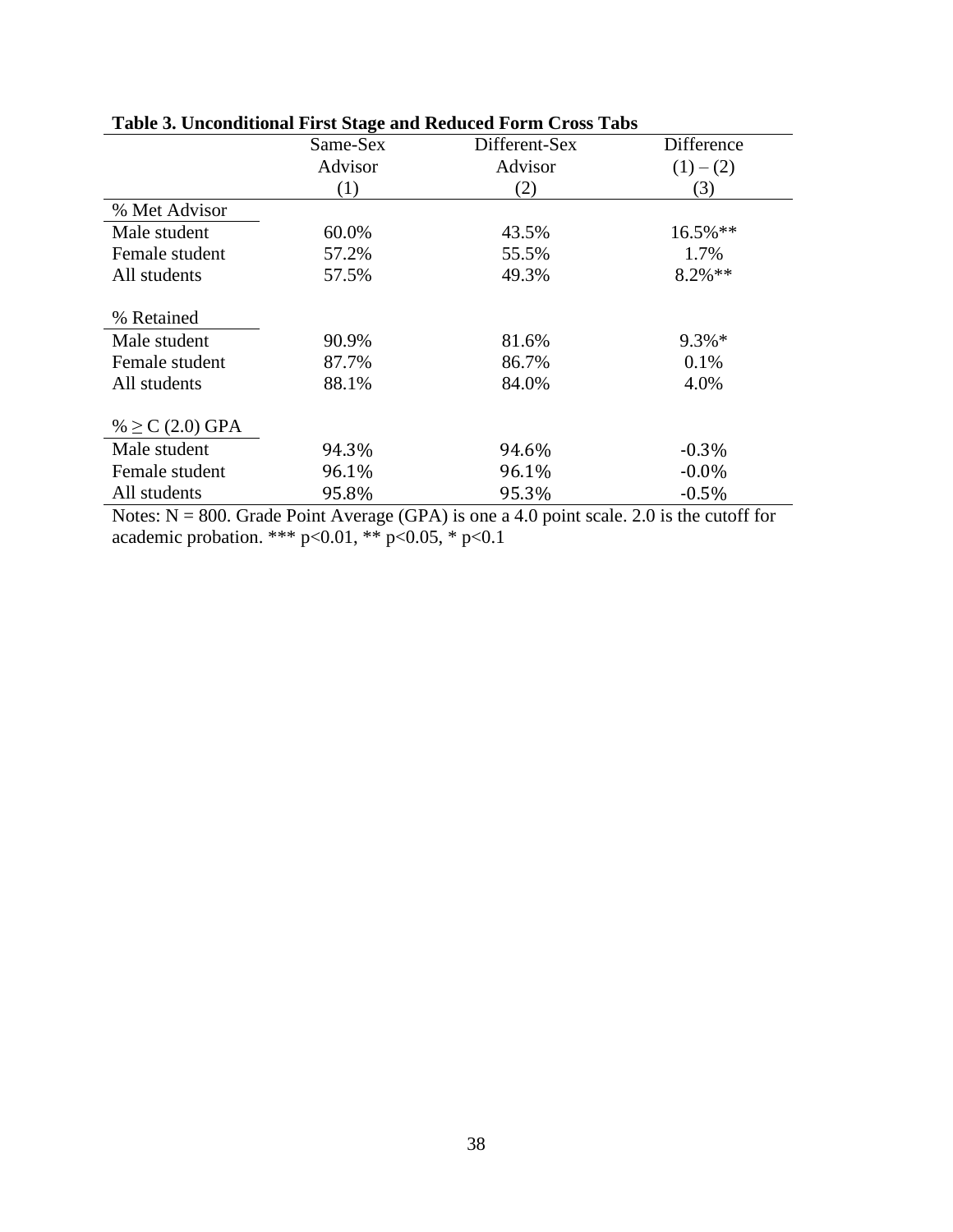|                                   | First Stage: Met Advisor |               |              | Reduced Form: Retention |
|-----------------------------------|--------------------------|---------------|--------------|-------------------------|
|                                   | (1)                      | (2)           | (3)          | (4)                     |
| A. Baseline Model                 |                          |               |              |                         |
| Male student                      | $-0.136$                 | $-0.132$      | $-0.061$     | $-0.054$                |
|                                   | $(0.047)$ ***            | $(0.048)$ *** | $(0.036)*$   | (0.035)                 |
| Male advisor                      | $-0.017$                 | 0.094         | $-0.010$     | 0.092                   |
|                                   | (0.049)                  | (0.134)       | (0.033)      | (0.105)                 |
| Male student×Male advisor         | 0.184                    | 0.183         | 0.103        | 0.111                   |
|                                   | $(0.092)$ **             | $(0.096)*$    | $(0.060)*$   | $(0.062)*$              |
| Adjusted $R^2$                    | 0.008                    | 0.006         | 0.001        | 0.021                   |
| <b>B.</b> Heterogeneity by Cohort |                          |               |              |                         |
| Male student                      | $-0.132$                 | $-0.120$      | $-0.111$     | $-0.106$                |
|                                   | $(0.069)*$               | $(0.071)*$    | $(0.055)$ ** | $(0.053)$ **            |
| Male advisor                      | $-0.023$                 | 0.081         | $-0.050$     | 0.077                   |
|                                   | (0.068)                  | (0.142)       | (0.049)      | (0.111)                 |
| Male student×Male advisor         | 0.262                    | 0.242         | 0.183        | 0.190                   |
|                                   | $(0.133)$ **             | (0.147)       | $(0.092)$ ** | $(0.099)*$              |
| Male student×2014 cohort          | $-0.007$                 | $-0.024$      | 0.095        | 0.098                   |
|                                   | (0.095)                  | (0.097)       | (0.072)      | (0.071)                 |
| Male advisor×2014 cohort          | 0.011                    | 0.016         | 0.080        | 0.023                   |
|                                   | (0.098)                  | (0.103)       | (0.066)      | (0.070)                 |
| Male S×Male A×2014 cohort         | $-0.137$                 | $-0.101$      | $-0.155$     | $-0.144$                |
|                                   | (0.183)                  | (0.191)       | (0.121)      | (0.127)                 |
| 2014 cohort                       | $-0.031$                 | $-0.039$      | $-0.026$     | $-0.017$                |
|                                   | (0.047)                  | (0.049)       | (0.031)      | (0.031)                 |
| Adjusted $R^2$                    | 0.006                    | 0.003         | 0.001        | 0.020                   |
| Join Significance of 2014         | 0.80                     | 0.88          | 0.44         | 0.55                    |
| interaction terms $(p$ value)     |                          |               |              |                         |
| <b>Cohort Fixed Effects (FE)</b>  | Yes                      | Yes           | Yes          | Yes                     |
| Socio-demographic Controls        | $\overline{\phantom{a}}$ | Yes           |              | Yes                     |
| High School GPA                   |                          | Yes           |              | Yes                     |
| <b>Region FE</b>                  |                          | Yes           |              | Yes                     |
| <b>First Letter FE</b>            |                          | Yes           |              | Yes                     |
| Zip Code Controls                 | $\overline{\phantom{0}}$ | Yes           |              | Yes                     |

## **Table 4. Effect of Peer Advisor Sex (Linear Probability Models)**

Notes:  $N = 800$ . Standard errors in parentheses are robust to heteroscedasticity. Sociodemographic controls include a set of race FE, a Pell recipient indicator, and a first-generation college student indicator. Zip code controls include median income and percent of adults with a college degree in the student's home zip code. \*\*\* p<0.01, \*\* p<0.05, \* p<0.1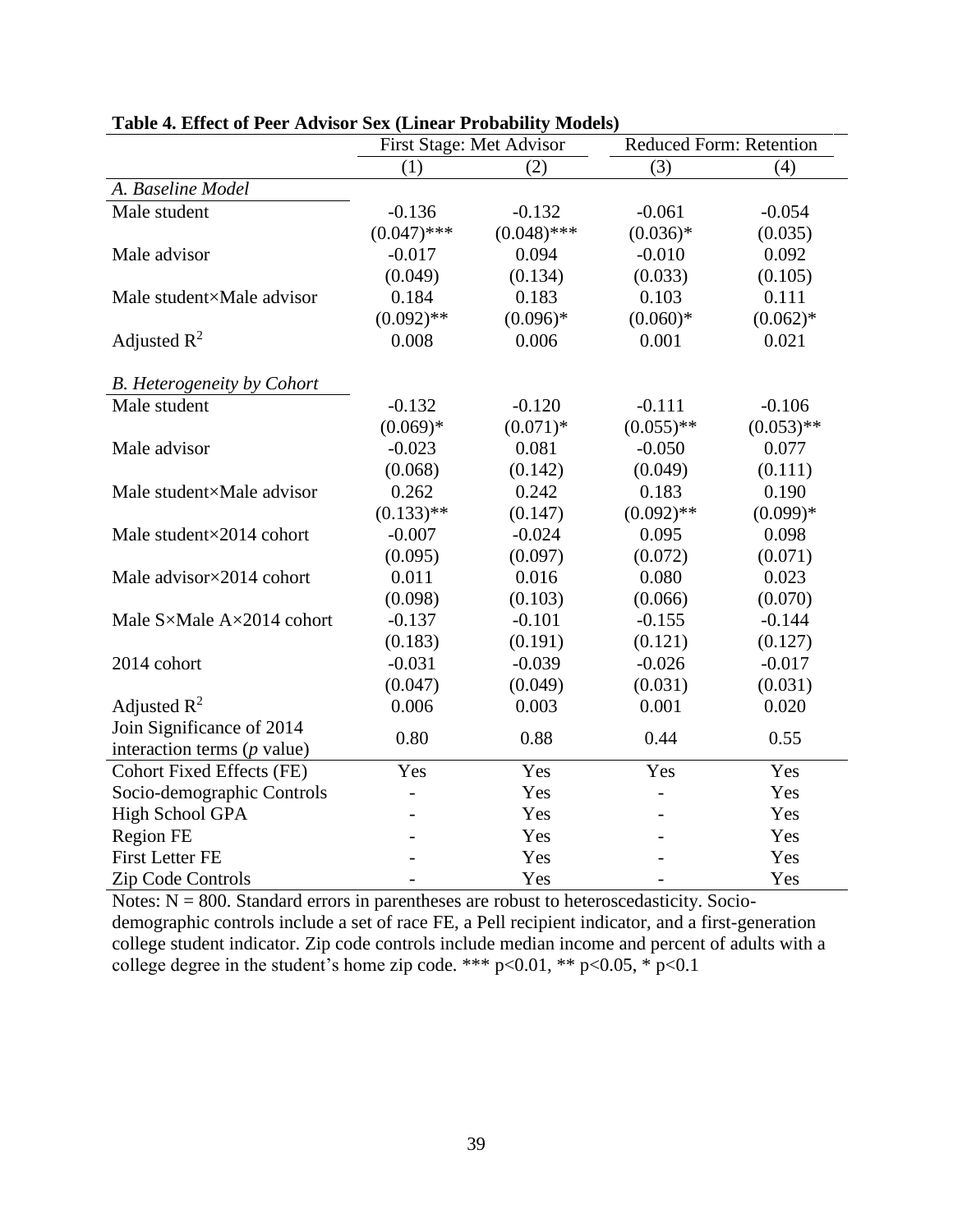| $X =$                                | <b>First Generation</b> |              | Pell Recipient |              |              | Black and Hispanic |              | Mid-Atlantic |
|--------------------------------------|-------------------------|--------------|----------------|--------------|--------------|--------------------|--------------|--------------|
| $Y =$                                | Met Advisor             | Retained     | Met Advisor    | Retained     | Met Advisor  | Retained           | Met Advisor  | Retained     |
|                                      | (1)                     | (2)          | (3)            | (4)          | (5)          | (6)                | (7)          | (8)          |
| Male student                         | $-0.121$                | $-0.061$     | $-0.152$       | $-0.063$     | $-0.117$     | $-0.053$           | $-0.164$     | $-0.027$     |
|                                      | $(0.052)$ **            | $(0.037)*$   | $(0.054)$ ***  | $(0.038)*$   | $(0.054)$ ** | (0.039)            | $(0.066)$ ** | (0.050)      |
| Male advisor                         | 0.102                   | 0.094        | 0.021          | 0.067        | 0.089        | 0.096              | 0.154        | 0.127        |
|                                      | (0.135)                 | (0.107)      | (0.136)        | (0.108)      | (0.137)      | (0.108)            | (0.141)      | (0.105)      |
| Male S.Male A                        | 0.205                   | 0.143        | 0.220          | 0.157        | 0.205        | 0.121              | 0.177        | 0.116        |
|                                      | $(0.102)$ **            | $(0.062)$ ** | $(0.109)$ **   | $(0.068)$ ** | $(0.104)$ ** | $(0.067)*$         | (0.127)      | (0.079)      |
| Male student $\times X$              | $-0.098$                | 0.046        | 0.103          | 0.044        | $-0.076$     | $-0.010$           | 0.059        | $-0.056$     |
|                                      | (0.139)                 | (0.113)      | (0.121)        | (0.090)      | (0.119)      | (0.092)            | (0.097)      | (0.071)      |
| Male advisor $\times X$              | 0.039                   | 0.058        | 0.311          | 0.116        | 0.124        | 0.011              | $-0.126$     | $-0.071$     |
|                                      | (0.164)                 | (0.135)      | $(0.123)$ **   | $(0.070)*$   | (0.140)      | (0.096)            | (0.098)      | (0.068)      |
| Male $S \times$ Male $A \times X$    | $-0.241$                | $-0.300$     | $-0.253$       | $-0.232$     | $-0.236$     | $-0.096$           | 0.009        | $-0.031$     |
|                                      | (0.294)                 | (0.262)      | (0.216)        | (0.150)      | (0.275)      | (0.198)            | (0.191)      | (0.125)      |
| $\boldsymbol{X}$                     | $-0.039$                | $-0.105$     | $-0.052$       | $-0.001$     | $-0.046$     | 0.021              | $-0.022$     | $-0.030$     |
|                                      | (0.077)                 | $(0.060)*$   | (0.065)        | (0.042)      | (0.074)      | (0.048)            | (0.157)      | (0.087)      |
| Adjusted $\mathbb{R}^2$              | 0.005                   | 0.017        | 0.020          | 0.006        | 0.005        | 0.020              | 0.010        | 0.021        |
| Join Sig. of $X$ int.<br>$(p$ value) | 0.51                    | 0.71         | 0.08           | 0.28         | 0.51         | 0.94               | 0.44         | 0.30         |

**Table 5. Heterogeneity in Effect of Peer Advisor Gender (Linear Probability Models)**

Notes: N = 800. Standard errors in parentheses are robust to heteroscedasticity. All models condition on the full sets of socio-demographic controls, cohort FE, and "first letter of surname" FE. \*\*\* p<0.01, \*\* p<0.05, \* p<0.1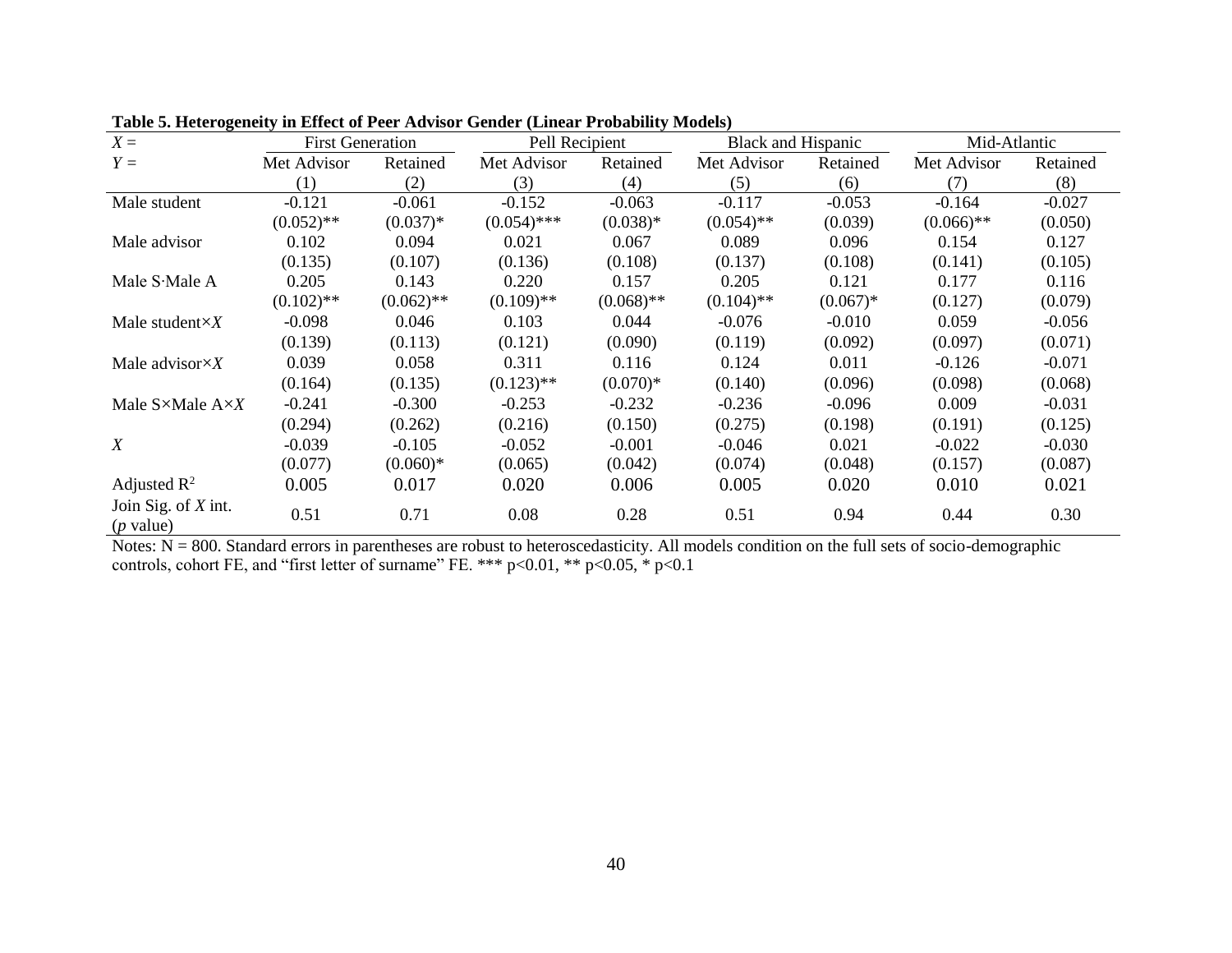|                                                  | Naïve        | Naïve        | IV          | IV           |
|--------------------------------------------------|--------------|--------------|-------------|--------------|
| A. Linear Probability Model                      | (1)          | (2)          | (3)         | (4)          |
| <b>Coefficient Estimate</b>                      | 0.049        | 0.049        | 0.557       | 0.665        |
|                                                  | $(0.025)*$   | $(0.025)*$   | (0.363)     | $(0.371)*$   |
| First Stage Instrument: Same Sex Advisor         | N/A          | N/A          | ∗           | *            |
| First Stage Instrument: Male Advisor             | N/A          | N/A          |             |              |
| First Stage F Statistic (Joint Significance)     | N/A          | N/A          | $2.36*$     | $2.44*$      |
| <b>Control Function Endogeneity Test</b>         | N/A          | N/A          | $-0.512$    | $-0.621$     |
|                                                  |              |              | $(0.301)^*$ | $(0.312)$ ** |
| <b>B.</b> LIML                                   |              |              |             |              |
| <b>Coefficient Estimate</b>                      | N/A          | N/A          | 0.557       | 0.672        |
|                                                  |              |              | (0.363)     | $(0.376)*$   |
|                                                  |              |              |             |              |
| C. Probit Model                                  |              |              |             |              |
| <b>Coefficient Estimate</b>                      | 0.227        | 0.252        | 1.016       | 1.259        |
|                                                  | $(0.113)$ ** | $(0.120)$ ** | $(0.611)*$  | $(0.530)$ ** |
| Average Partial Effect (APE) Estimate            | 0.048        | 0.050        | 0.237       | 0.275        |
|                                                  | $(0.024)$ ** | $(0.024)$ ** | (0.165)     | $(0.139)$ ** |
| First Stage Instrument: Same Sex Advisor         | N/A          | N/A          | **          | **           |
| First Stage Instrument: Male Advisor             | N/A          | N/A          | $\ast$      | $\ast$       |
| First Stage $x^2$ Statistic (Joint Significance) | N/A          | N/A          | $5.74*$     | $7.85**$     |
| <b>Rho Statistic</b>                             | N/A          | N/A          | $-0.50$     | $-0.64$      |
| <b>Cohort Fixed Effects (FE)</b>                 | Yes          | Yes          | Yes         | Yes          |
| Socio-demographic Controls                       |              | Yes          |             | Yes          |
| High School GPA                                  |              | Yes          |             | Yes          |
| Region FE                                        |              | Yes          |             | Yes          |
| <b>First Letter FE</b>                           |              | Yes          |             | Yes          |
| Zip Code Controls                                |              | Yes          |             | Yes          |

### **Table 6. The Effect of Peer Advising on Retention**

Notes:  $N = 800$ . Standard errors in parentheses are robust to heteroscedasticity (linear models only). Socio-demographic controls include a set of race FE, a Pell recipient indicator, and a first generation college student indicator. Zip code controls include median income and percent of adults with a college degree in the student's home zip code. LIML = Limited Information Maximum Likelihood; IV = Instrumental Variables; LPM = Linear Probability Model. Control function endogeneity test reports the estimated coefficient and standard error on the first stage residual in the control function. Rho is the correlation between the two error terms in the bivariate probit model. \*\*\*  $p<0.01$ , \*\*  $p<0.05$ , \*  $p<0.1$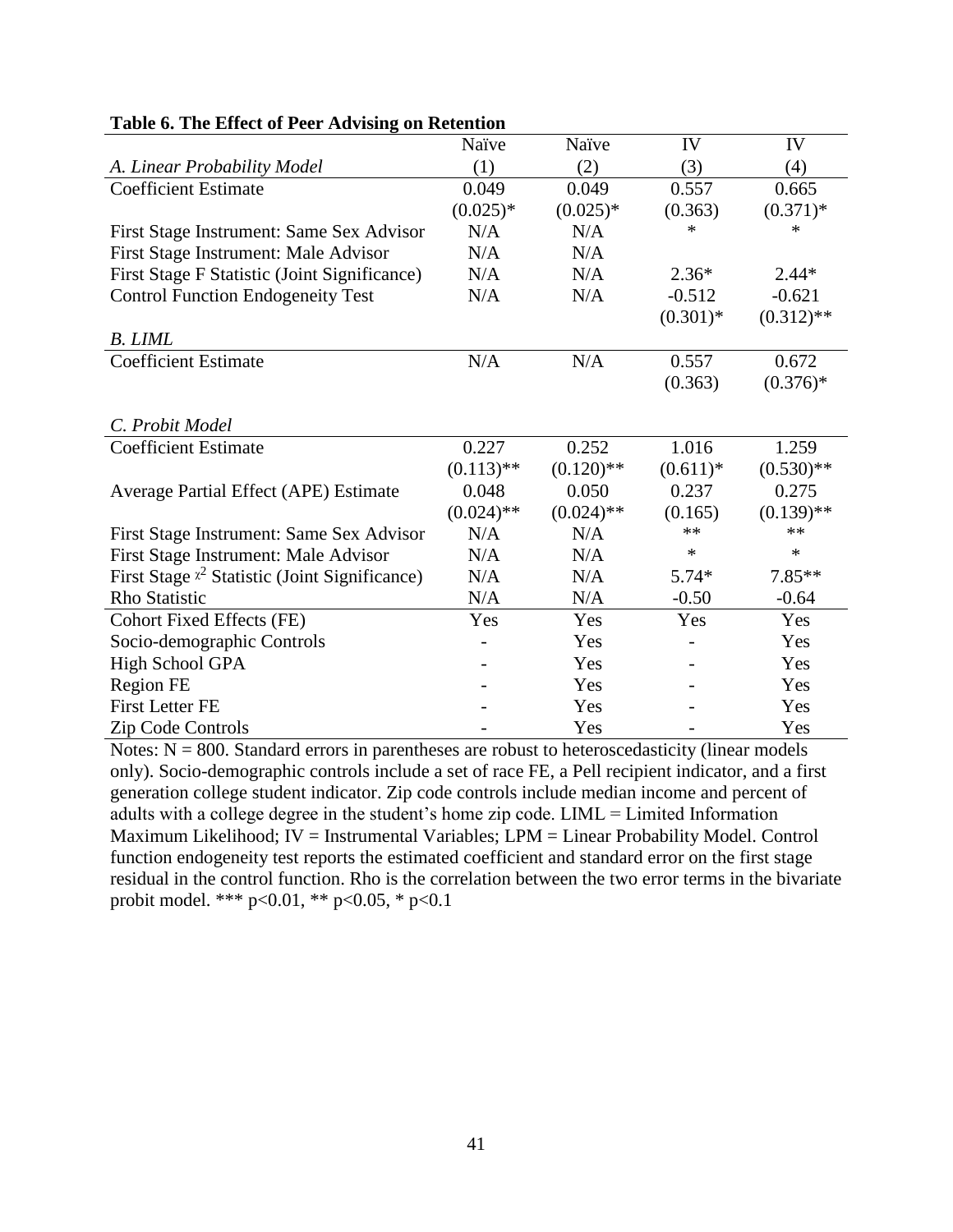| $\boldsymbol{X}$              | <b>First Generation</b> |                | Pell Recipient |                | <b>Black and Hispanic</b> |                | Mid-Atlantic  |                |
|-------------------------------|-------------------------|----------------|----------------|----------------|---------------------------|----------------|---------------|----------------|
| Specification                 | Naïve LPM               | <b>IV 2SLS</b> | Naïve LPM      | <b>IV 2SLS</b> | Naïve LPM                 | <b>IV 2SLS</b> | Naïve LPM     | <b>IV 2SLS</b> |
|                               | (1)                     | (2)            | (3)            | (4)            | (5)                       | (6)            | (7)           | (8)            |
| Attended                      | 0.032                   | 0.692          | 0.046          | 0.660          | 0.043                     | 0.632          | 0.017         | 0.476          |
|                               | (0.026)                 | $(0.373)*$     | $(0.028)*$     | $(0.378)*$     | (0.026)                   | $(0.361)*$     | (0.031)       | (0.389)        |
| Attended $X$                  | 0.154                   | $-0.663$       | 0.013          | $-0.398$       | 0.023                     | $-0.197$       | 0.057         | 0.319          |
|                               | $(0.090)*$              | (0.820)        | (0.065)        | (0.479)        | (0.040)                   | (0.621)        | $(0.032)*$    | (0.544)        |
| Net Effect of A for X         | $0.186**$               | 0.029          | 0.059          | 0.263          | 0.0666                    | 0.435          | 0.074         | 0.795          |
|                               | (0.087)                 | (0.859)        | (0.059)        | (0.280)        | (0.042)                   | (0.634)        | $(0.029)$ *** | $(0.417)*$     |
| First Stage 1 (Attended)      |                         |                |                |                |                           |                |               |                |
| IV: Male A                    | N/A                     |                | N/A            |                | N/A                       |                | N/A           | $\ast$         |
| IV: Same Sex A                | N/A                     | $\ast$         | N/A            | $**$           | N/A                       | $\ast$         | N/A           | $\ast$         |
| IV: Male $A \cdot X$          | N/A                     |                | N/A            | $\ast$         | N/A                       |                | N/A           |                |
| IV: Same $Sex \cdot X$        | N/A                     |                | N/A            |                | N/A                       |                | N/A           |                |
| F-stat                        | N/A                     | 1.88*          | N/A            | $3.30***$      | N/A                       | $1.88*$        | N/A           | $2.29**$       |
| First Stage 2 (Attended $X$ ) |                         |                |                |                |                           |                |               |                |
| IV: Male A                    | N/A                     |                | N/A            |                | N/A                       |                | N/A           | $**$           |
| IV: Same Sex A                | N/A                     | $\ast$         | N/A            |                | N/A                       | ∗              | N/A           |                |
| IV: Male $A \cdot X$          | N/A                     |                | N/A            | $**$           | N/A                       |                | N/A           |                |
| IV: Same $Sex \cdot X$        | N/A                     |                | N/A            |                | N/A                       |                | N/A           | $\ast$         |
| F-stat                        | N/A                     | 0.94           | N/A            | $1.92*$        | N/A                       | 1.19           | N/A           | 1.62           |
| Control Function p value      | N/A                     | 0.046          | N/A            | 0.085          | N/A                       | 0.148          | N/A           | 0.047          |

|  |  |  |  | Table 7. Heterogeneous Effects of Peer Advising on Retention |
|--|--|--|--|--------------------------------------------------------------|
|  |  |  |  |                                                              |

Notes: N = 800. Standard errors in parentheses are robust to heteroscedasticity. All models condition on the full sets of sociodemographic controls, cohort FE, and "first letter of surname" FE. IV = Instrumental Variables; LPM = Linear Probability Model. Control function p value reports the joint significance of the first stage residuals (control function). \*\*\* p<0.01, \*\* p<0.05, \* p<0.1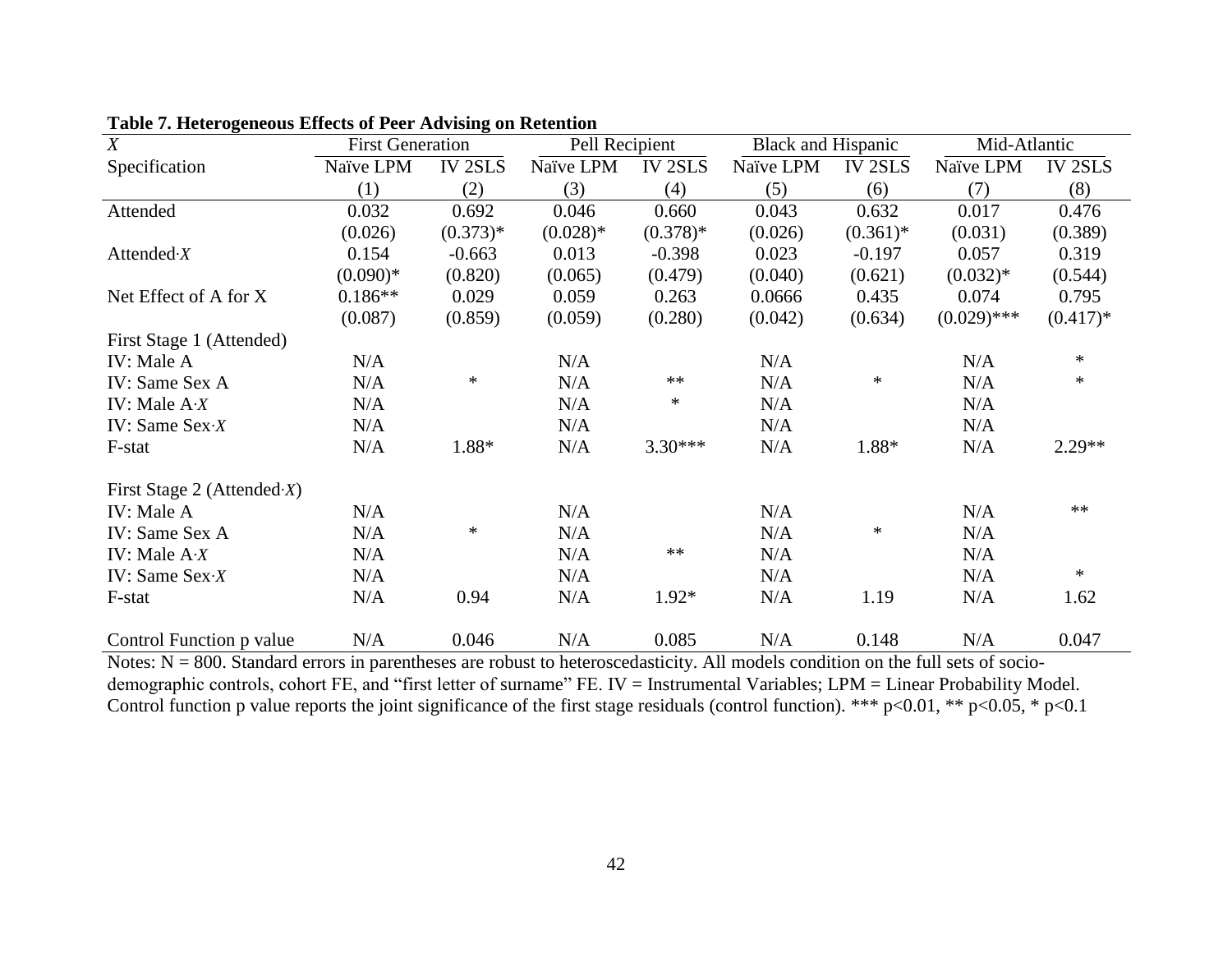|                                                 | Naïve OLS    | Naïve OLS    | <b>IV 2SLS</b> | <b>IV 2SLS</b> |
|-------------------------------------------------|--------------|--------------|----------------|----------------|
|                                                 | (1)          | (2)          | (3)            | (4)            |
| Attended Mismatched (IV)                        | 0.013        | 0.013        | 0.550          | 0.774          |
|                                                 | (0.035)      | (0.039)      | (0.499)        | (0.586)        |
| Attended Matched (IV)                           | 0.066        | 0.066        | 0.551          | 0.748          |
|                                                 | $(0.026)$ ** | $(0.026)$ ** | (0.448)        | (0.511)        |
| P-value (Mismatched – Matched)                  | 0.120        | 0.175        | 0.98           | 0.81           |
| First Stage 1 (Attended Mis-Matched<br>Advisor) |              |              |                |                |
| <b>IV: Male Advisor Mismatched</b>              | N/A          | N/A          | ***            | ***            |
| <b>IV: Male Advisor Matched</b>                 | N/A          | N/A          | ***            | ***            |
| F-stat                                          | N/A          | N/A          | 140.01***      | 130.22***      |
| First Stage 2 (Attended Matched Advisor)        |              |              |                |                |
| <b>IV: Male Advisor Mismatched</b>              | N/A          | N/A          | ***            | ***            |
| <b>IV: Male Advisor Matched</b>                 | N/A          | N/A          | ***            | ***            |
| F-stat                                          | N/A          | N/A          | 344.61***      | 150.92***      |
| <b>Control Function Endogeneity Test IV1</b>    | N/A          | N/A          | $-0.539$       | $-0.753$       |
|                                                 |              |              | (0.418)        | (0.504)        |
| <b>Control Function Endogeneity Test IV2</b>    | N/A          | N/A          | $-0.487$       | $-0.691$       |
|                                                 |              |              | (0.371)        | (0.442)        |
| Control Function Endogeneity Joint p<br>value   | N/A          | N/A          | 0.42           | 0.28           |
|                                                 |              |              |                |                |
| <b>Cohort Fixed Effects (FE)</b>                | Yes          | Yes          | Yes            | Yes            |
| Socio-demographic Controls                      |              | Yes          |                | Yes            |
| High School GPA                                 |              | Yes          |                | Yes            |
| <b>Region FE</b>                                |              | Yes          |                | Yes            |
| <b>First Letter FE</b>                          |              | Yes          |                | Yes            |
| Zip Code Controls                               |              | Yes          |                | Yes            |

### **Table B1. The Effect of Peer Advising on Retention by Match Status**

Notes:  $N = 800$ . Standard errors in parentheses are robust to heteroscedasticity (linear models only). Socio-demographic controls include a set of race FE, a Pell recipient indicator, and a first generation college student indicator. Zip code controls include median income and percent of adults with a college degree in the student's home zip code. LIML = Limited Information Maximum Likelihood; IV = Instrumental Variables; LPM = Linear Probability Model. Control function endogeneity test reports the estimated coefficient and standard error on the first stage residual in the control function. Rho is the correlation between the two error terms in the bivariate probit model. \*\*\* p<0.01, \*\* p<0.05, \* p<0.1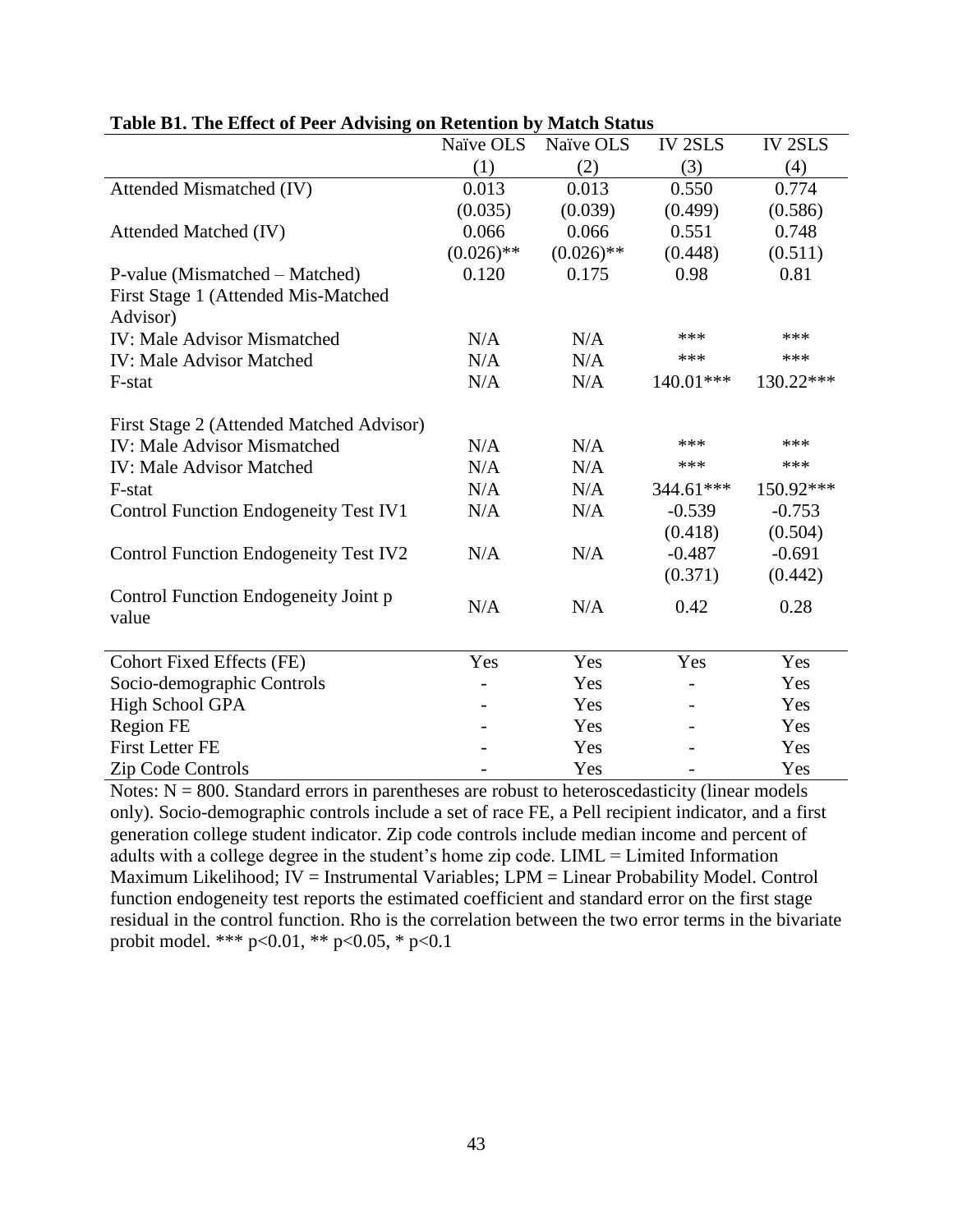|                                  | First Stage: Met Peer Advisor |               | Reduced Form: Retention |          |
|----------------------------------|-------------------------------|---------------|-------------------------|----------|
|                                  | (1)                           | (2)           | (3)                     | (4)      |
| 1. Female S and Female A         | Omitted                       | Base          | Group                   |          |
| 2. Female S and Male A           | $-0.044$                      | 0.259         | $-0.049$                | 0.464    |
|                                  | (0.123)                       | (0.386)       | (0.156)                 | (0.515)  |
| 3. Male S and Female A           | $-0.342$                      | $-0.342$      | $-0.260$                | $-0.254$ |
|                                  | $(0.120)$ ***                 | $(0.124)$ *** | $(0.142)$ *             | (0.156)  |
| 4. Male S and Male A             | 0.080                         | 0.389         | 0.172                   | 0.796    |
|                                  | (0.181)                       | (0.396)       | (0.249)                 | (0.536)  |
| Test $2 = 3$                     | $0.047**$                     | 0.124         | 0.246                   | 0.166    |
| Test $3 = 4$                     | $0.035**$                     | $0.066*$      | 0.104                   | $0.052*$ |
| Test $2 = 4$                     | 0.542                         | 0.541         | 0.418                   | 0.269    |
| Pseudo R <sub>2</sub>            | 0.01                          | 0.04          | 0.01                    | 0.10     |
| Log likelihood                   | $-541.1$                      | $-521.7$      | $-309.7$                | $-279.8$ |
| <b>Cohort Fixed Effects (FE)</b> | Yes                           | Yes           | Yes                     | Yes      |
| Socio-demographic Controls       |                               | Yes           |                         | Yes      |
| High School GPA                  |                               | Yes           |                         | Yes      |
| <b>Region FE</b>                 |                               | Yes           |                         | Yes      |
| <b>First Letter FE</b>           |                               | Yes           |                         | Yes      |
| <b>Zip Code Controls</b>         |                               | Yes           |                         | Yes      |

**Table B2. Effect of Peer Advisor Gender (Probit Coefficients)**

Notes:  $N = 800$ . These specifications are equivalent to those in Table 4 of the main text. Sociodemographic controls include a set of race FE, a Pell recipient indicator, and a first generation college student indicator. Zip code controls include median income and percent of adults with a college degree in the student's home zip code. Corresponding average partial effects (APE) reported in Online Appendix Table B3. \*\*\* p<0.01, \*\* p<0.05, \* p<0.1